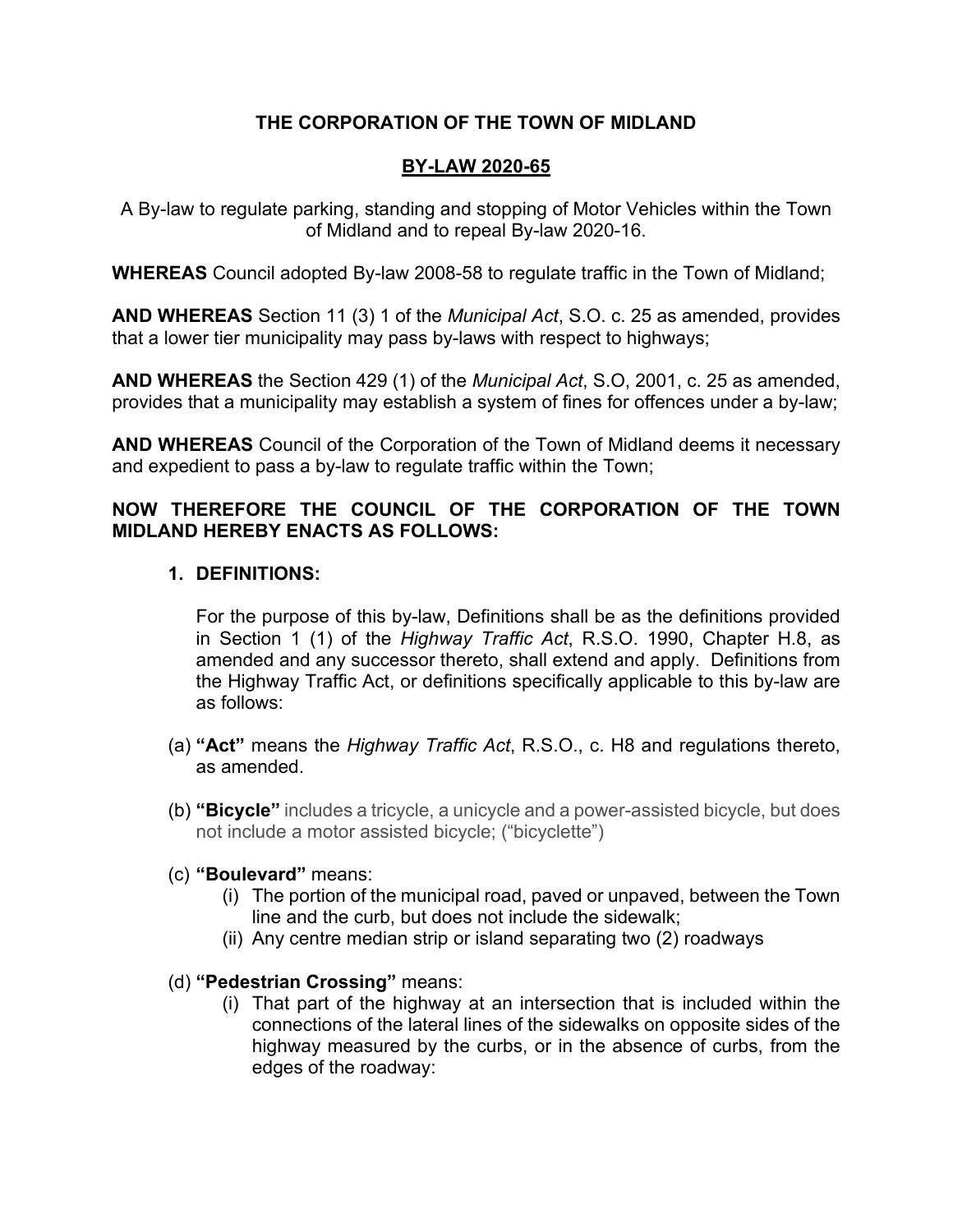- (ii) Any portion of a roadway at an intersection or elsewhere distinctly indicated for pedestrian crossing by signs or by lines or other markings on the surface;
- (iii) but excludes pedestrian crossovers (PXO)
- (e) **"Coaster"** means a child's foot operated vehicle consisting of a narrow board mounted between two wheels tandem with an upright steering handle attached to the front wheel;
- (f) **"Coaster Device"** means any non-motorized recreational equipment (coaster, roller skates, skateboard, toy vehicle) to which a set of wheels is affixed and used for the purpose of rolling on a flat surface, but does not include a bicycle;
- (g) **"Commercial Motor Vehicle"** means a motor vehicle having permanently attached thereto a truck or delivery body and includes ambulances, hearses, casket wagons, fire apparatus, buses and tractors used for hauling purposes on a highway;
- (h) **"Community Safety Zone"** means a section of roadway or an intersection where public safety is of special concern and certain traffic fines have been increased within the zone;
- (i) **"County"** means the Corporation of the County of Simcoe.
- (j) **"Curb Line"** means the line of the curb, or, where no curb is constructed, the edge of the travelled portion of the highway;
- (k) **"Town Engineer"** means the Executive Director of Environment and Infrastructure" for the Town of Midland or such person as he may designate to carry out his duties under this by-law;
- (l) **"Heavy Truck"** means any commercial motor vehicle having an unloaded vehicle weight in excess of four thousand five hundred (4,500) kilograms (9,925 lbs), but does not include ambulances, buses, fire apparatus, vehicles owned by or operated for the Town of Midland, County of Simcoe, the Ministry of Transportation (Ontario) or any utility.
- (m)**"Highway"** includes a common and public highway, any part of which is intended for or used by the general public for the passage of vehicles and pedestrians and includes the area between the lateral property lines thereof;
- (n) **"Intersection"** means the area embraced within the prolongation or connection of the lateral curb lines or, if none, then of the lateral boundary lines of two (2) or more highways that join one another at an angle, whether or not one highway crosses the other;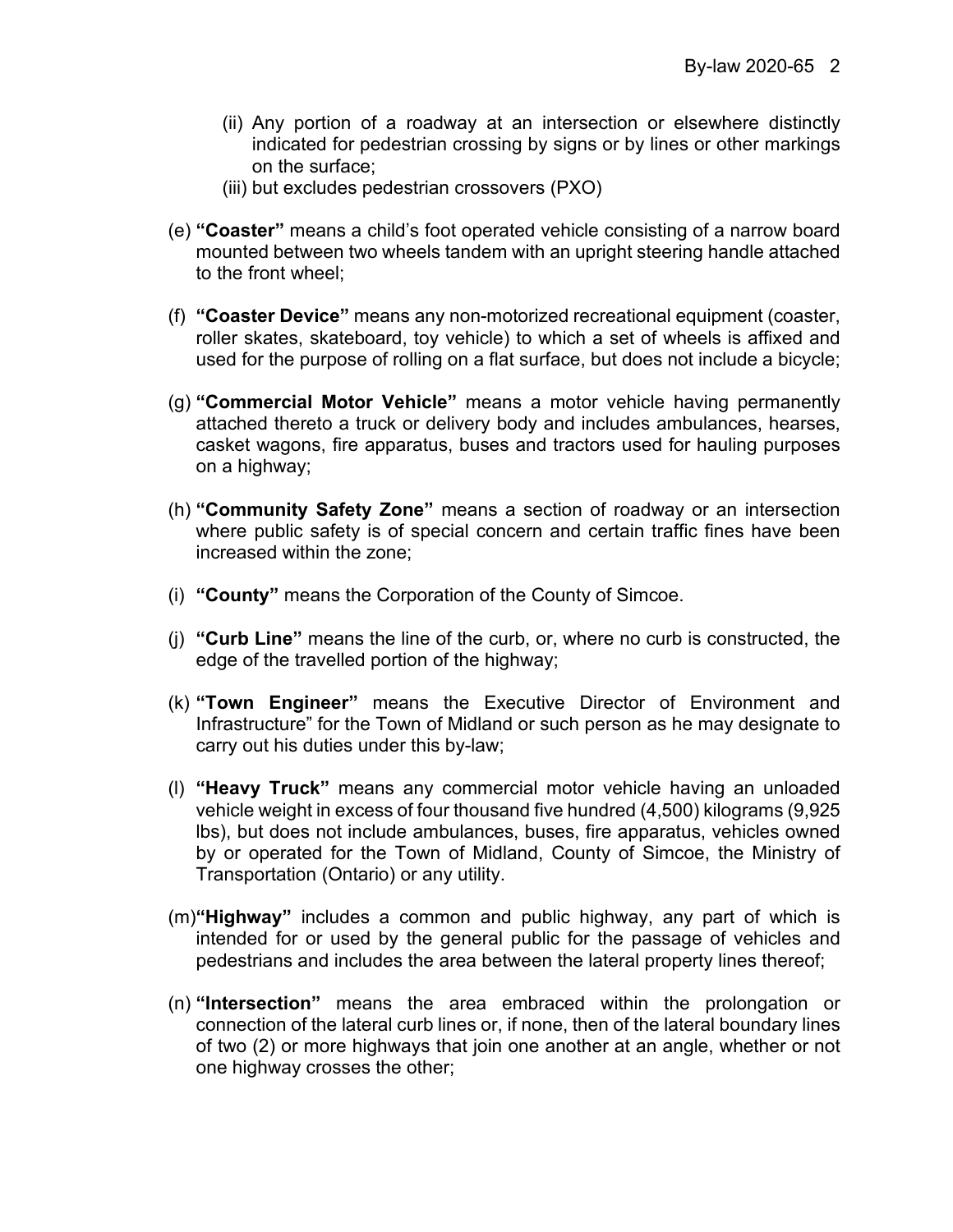- (o) **"Median Strip"** means the portion of a highway so constructed as to separate traffic travelling in one direction from traffic travelling in the opposite direction by a physical barrier or an unpaved strip of ground.
- (p) **"Motor Assisted Bicycle"** means a bicycle:
	- (i) that is fitted with pedals that are operable at all times to propel the bicycle;
	- (ii) weighing not more than fifty-five (55) kilograms (120 pounds)
	- (iii) which has no hand or foot operated clutch or gearbox driven by the motor and transferring power to the driven wheel;
	- (iv) that has an attached motor driven by electricity or having a piston displacement of not more than fifty (50) cubic centimetres (3 cubic inches);
	- (v) that does not have sufficient power to enable the bicycle to attain a speed greater than fifty (50) kilometres per hour (30 miles per hour) on level ground within a distance of two (2) kilometres (1.25 miles) from a standing start;
- (q) "**Motorcycle"** means a self-propelled vehicle having a seat or saddle for the use of the driver and designed to travel on not more than three (3) wheels in contact with the ground and includes a motor scooter, but does not include a motor assisted bicycle;
- (r) **"Motor Vehicle"** includes an automobile, motorcycle, motor assisted bicycle unless otherwise indicated in the Act, and any other vehicle propelled or driven otherwise than by muscular power, but does not include a street car, or other motor vehicles running upon rails, a motorized snow vehicle, traction engine, farm tractor, self-propelled implement of husbandry or road-building machine within the meaning of the Act, as amended;
- (s) **"Municipal Act, 2001"** means the Municipal Act, 2001, S.O. 2001, c. 25 as amended.
- (t) **"Municipal Law Enforcement Officer**" means a person appointed by by-law as a Municipal Law Enforcement Officer by the Council of the Corporation of the Town of Midland.
- (u) **"One-way Street"** means a highway upon which vehicular traffic is limited to movement in one direction;
- (v) **"Park or Parking"** means when prohibited, the standing of a vehicle, whether occupied or not, except when standing temporarily for the purpose of and while actually engaged in loading or unloading merchandise or passengers;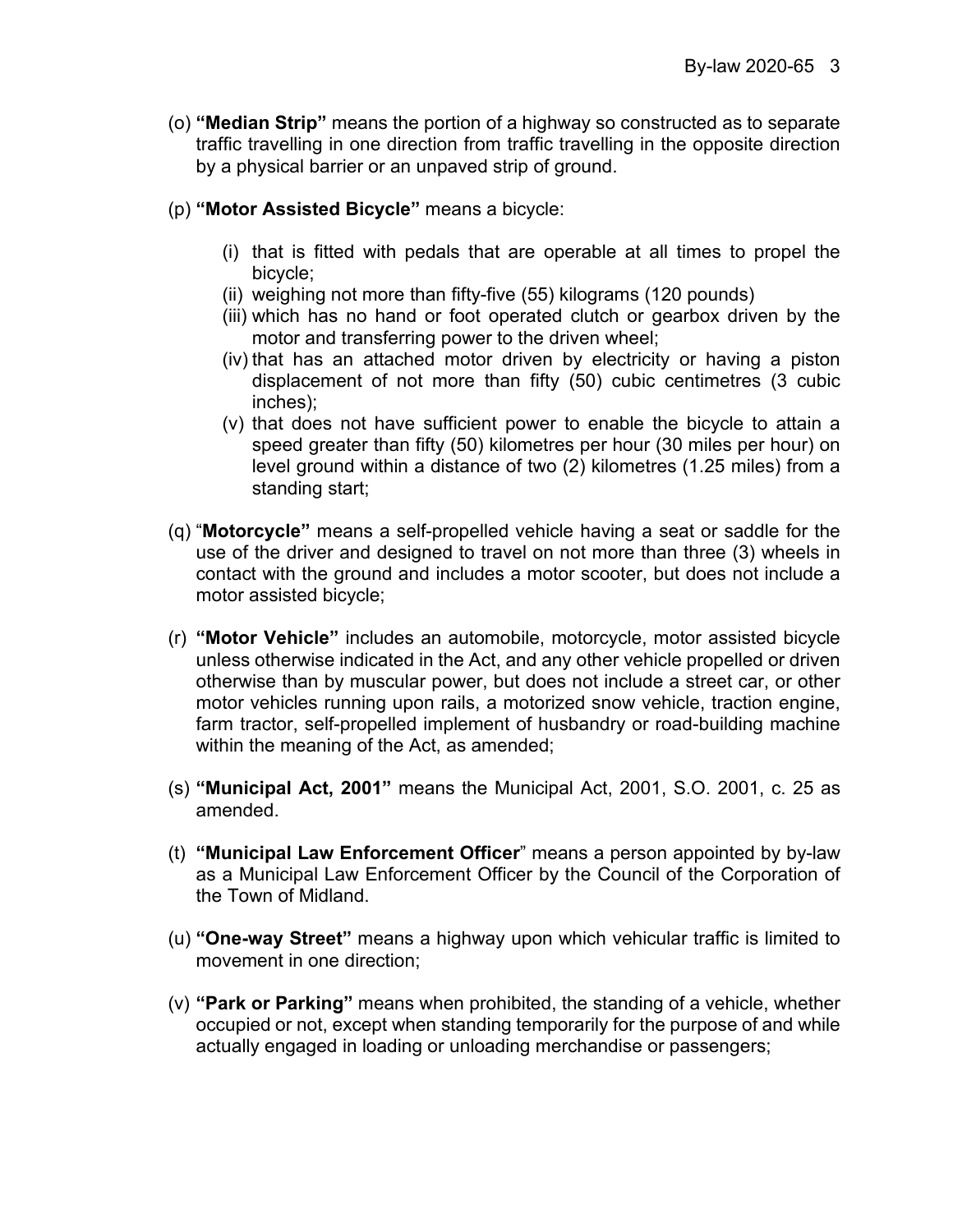(w)**"Parking Space"** means:

- i. a portion of the surface of the travelled portion of the highway or of the shoulder forming part of a highway, designated by suitable markings;
- ii. on private property an area designated by suitable marking.
- (x) **"Pedestrian"** includes a person in a wheelchair and a child in a baby carriage;
- (y) **"Private Driveway"** includes a lane, ramp or other means of vehicular access to our egress from a building or structure and it may include part of a parking lot.
- (z) **"Roadway"** means that part of the highway that is improved, designed or ordinarily used for vehicular traffic, but does not include the shoulder, and, where a highway includes two (2) or more separate roadways, the term "roadway" refers to any one roadway separately and not to all of the roadways collectively;
- (aa) **"School Bus"** means a bus used for the transportation of children to and from school that:
	- i. bears on the read thereof the words "Do not pass when signals flashing";
	- ii. is equipped with two (2) red signal lights on the rear thereof and two (2) red signal lights on the front thereof;
	- iii. is painted chrome yellow with black lettering and trim.
- (bb) **"Bus and School Bus Loading Zone"** means the portion of the roadway that adjoins the entrance to or exit from a school and that is within 150 metres along the highway in either direction beyond the limits of the land used for the purposes of the school.
- (cc) **"Shoulder"** means the area adjacent to a roadway, where there is no curb, but does not include a sidewalk.
- (dd) **"Sign"** includes any sign, marking, or other device erected or placed on a highway, private or municipal property for the purpose of regulating or guiding traffic as may be specified in the Ontario Traffic Manual or the Act.
- (ee) **"Stand or Standing"** means when prohibited, the halting of a vehicle, whether occupied or not, except for the purpose of and while actually engaged in receiving or discharging of passengers.
- (ff) **"Stop or Stopping"** means when prohibited, the halting of a vehicle, even momentarily, whether occupied or not, except when necessary to avoid conflict with other traffic or in compliance with the directions of a constable or other police officer or of a traffic control sign or signal.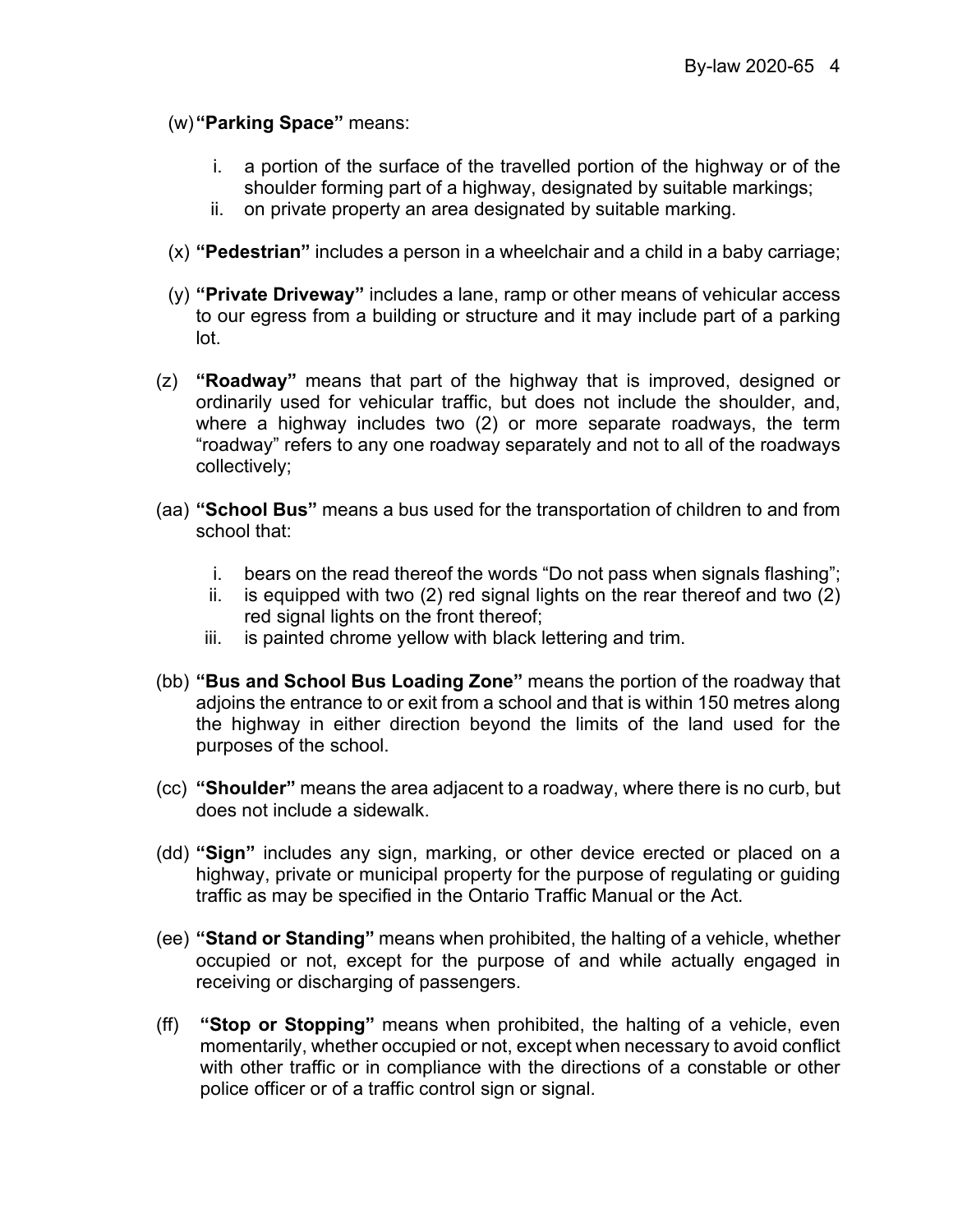- (gg) **"Through Highway"** means a highway or part of a highway designated as such by the Minister or by by-law of a municipality, and every such highway shall be marked by a stop sign or yield sign in compliance with the regulations of the Ministry.
- (hh) **"Traffic Signal or Traffic Control Signal"** means any device manually, electronically or mechanically operated for the regulation of traffic.
- (ii) **"Town"** means the Corporation of the Town of Midland.
- (jj) **"Town Permit"** means a permit that has been issued by the Town of Midland pursuant to this by-law.
- (kk) **"U-turn"** means to turn a vehicle within a roadway so as to proceed in the opposite direction.
- (ll) **"Vehicle"** includes a motor vehicle, trailer, traction engine, farm tractor, road building machine, bicycle and any vehicle drawn, propelled or driven by any kind of power, including muscular power, but does not include a motorized snow vehicle or a street-car.
- (mm) **"Vehicle Weight"** means the weight of the vehicle itself, as set out in the manufacturer's specifications.
- (nn) **"Wheelchair"** means a chair mounted on wheels driven by muscular or any other kind of power and used for the carriage of a person who has a physical defect or disability.

## **2. WORDS AND PHRASES**

Where words and phrases used in this by-law are defined in the Act, but not defined in this By-law, the definitions in the Act shall apply.

## **3. EXPRESSION OF TIME**

Where, in this by-law any expression of time occurs or when any hour or other point of time stated, the time referred to or intended shall be reckoned as standard time except in periods when daylight saving time is declared to be in effect, then, during such periods, the time referred to or intended shall be reckoned as daylight saving time.

## **4. INTERPRETATION**

Where there is any conflict between the provisions of this by-law and the provisions of the Act, as amended, the provisions of the Act shall prevail.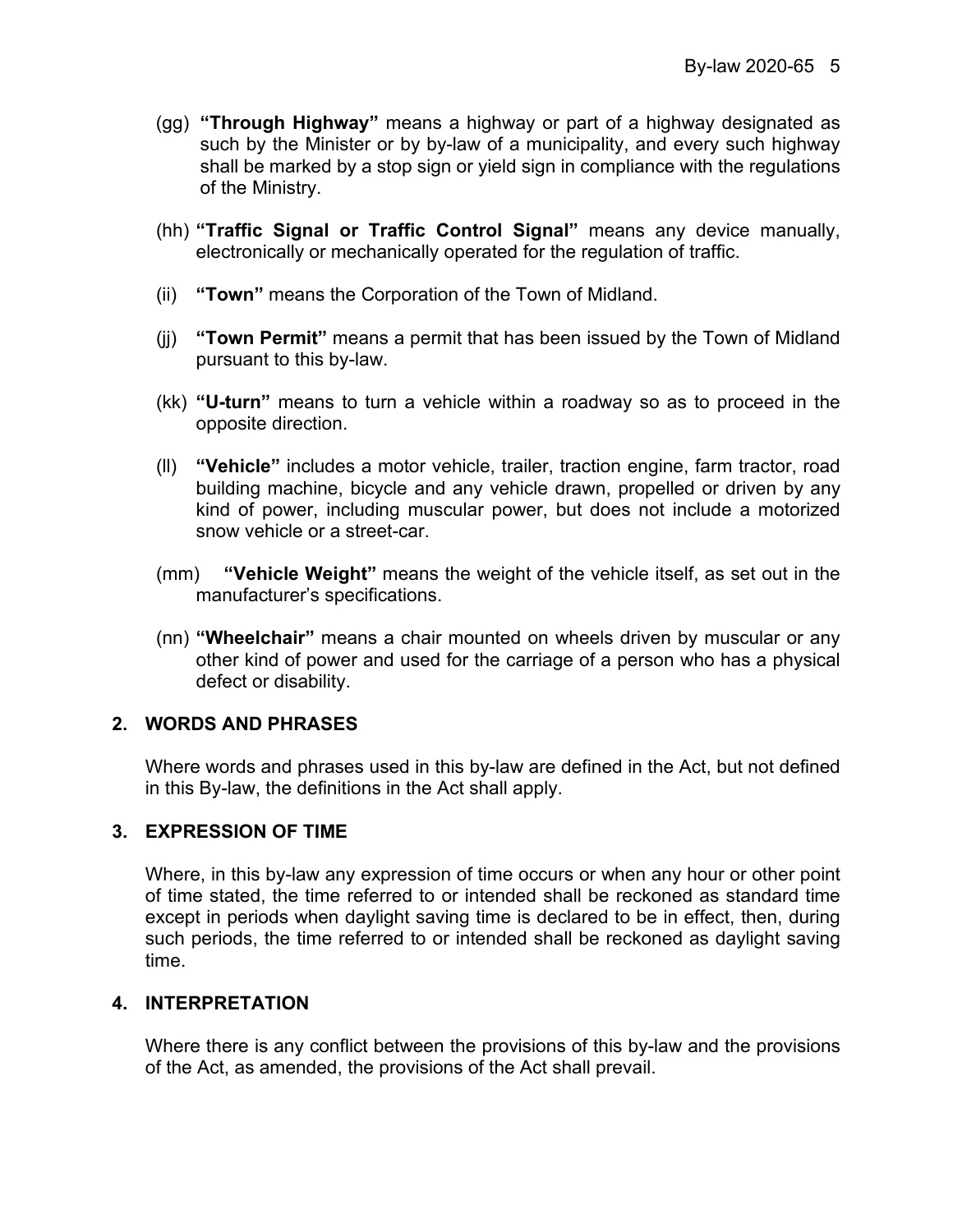## **5. SEVERABILITY**

If a court of competent jurisdiction declares any section or part of this by-law invalid, it is the intention of Council that the remainder of the by-law shall continue in force.

## **6. SCHEDULES**

That the schedules in this by-law shall form part of this by-law. Each entry in a column of a Schedule shall be read in conjunction with the entries across from that entry and not otherwise.

## **7. ENFORCEMENT**

This by-law shall be enforced by a police officer, police cadet, municipal law enforcement officer or an officer appointed for the purposes of enforcing this by-law.

## **8. METHOD OF PARKING**

No person shall park a vehicle on a highway or portion thereof, except as follows:

- (a) where there is a raised curb or rolled curb, parking shall be limited to the right side of the highway, having regard to the direction which the vehicle had been proceeding, and with its right front and right rear wheels or runners parallel to and distant respectively not more than fifteen (15) centimeters from such curb;
- (b) where there is no curb or rolled curb, parking shall be limited to the right side of the roadway, having regard for the direction, which the vehicle had been proceeding, and with its right front and right rear wheels or runners parallel to and near to the right hand limit of the highway as is practical; without parking in the sidewalk or boulevard.

## **9. PARKING PROHIBITED IN CERTAIN PLACES**

Unless specifically permitted by other provisions of this by-law, no person shall park a vehicle on a highway:

- (a) on any portion of a sidewalk
- (b) within three (3) metres of a point on the curb or edge of the roadway opposite any fire hydrant
- (c) in front of any portion of a public or private driveway or laneway
- (d) within an intersection or within fifteen (15) metres of an intersection
- (e) in such a manner as to obstruct traffic
- (f) on any portion of a boulevard, except the area designated as the shoulder of the road
- (g) in such a position as will prevent the convenient removal of any other vehicle previously parked or left standing
- (h) on a highway for a period longer than three (3) hours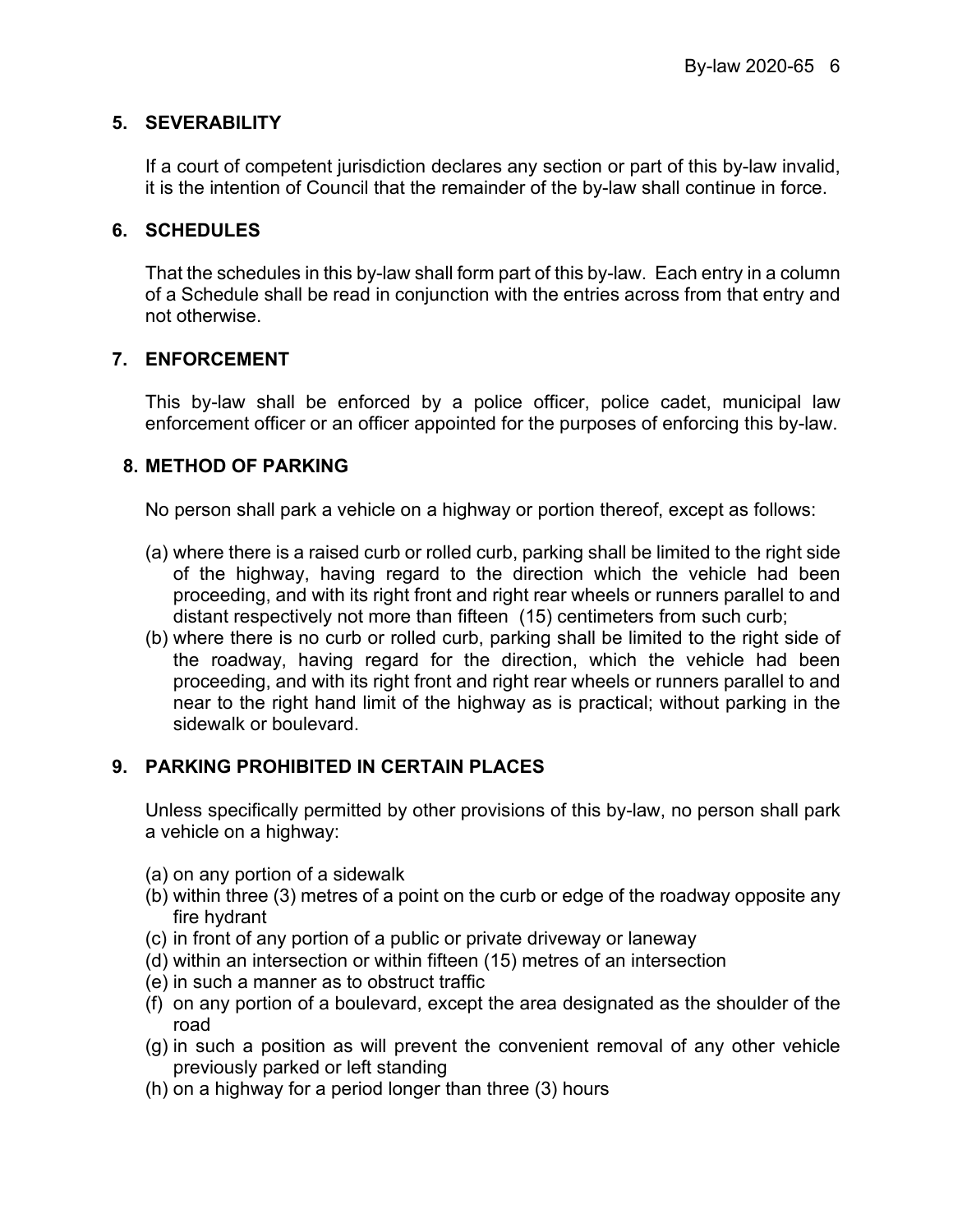- (i) where parking spaces are designated by lines painted on the roadway, except within the area designated as a parking space
- (j) on a highway between the hours of 2:00 am and 6:00 am
- (k) on any portion of a school bus loading zone
- (l) within fifteen (15) metres of a pedestrian crossover (PXO).

## **10. PARKING OR STOPPING PROHIBITED IN SPECIFIED PLACES WHERE SIGNS ARE DISPLAYED**

Where a sign is displayed, no person shall park a vehicle on a highway:

- (a) Within thirty (30) metres of any point designated as a bus or coach stop, as measured on the approach side of such stop or within twenty-four (24) metres of said stop as measured on the leaving side of said stop
- (b) Within eight (8) metres of the lot on which a fire hall is located, in front of or on the side of the highway on which the fire hall is located or within thirty (30) metres of such lot on the opposite side of the highway
- (c) Within thirty (30) metres of an intersection
- (d) Within thirty (30) metres of a railroad level crossing
- (e) Within fifteen (15) metres of a school crossing.

Where a sign is displayed, no person shall stop a vehicle on a highway:

- (a) within thirty (30) metres of any point designated as a bus or coach stop, as measured on the approach side of such stop or within twenty-four (24) metres of said stop as measured on the leaving side of said stop
- (b) within eight (8) metres of the lot on which a fire hall is located, in front of or on the side of the highway on which the fire hall is located, or within thirty (30) metres of such lot on the opposite side of the highway
- (c) within thirty (30) metres of an intersection
- (d) within thirty (30) metres of a railroad level crossing
- (e) within fifteen (15) metres of a school crossing.

## **11. PARKING OR STANDING INTERFERING WITH SNOW REMOVAL**

Notwithstanding any other provision of this by-law, which permits the parking of a vehicle on a highway, no person shall park or stand a vehicle on a highway from 12:00 am to 7:00 am between November 15<sup>th</sup> and April 1<sup>st</sup> of any year in such a manner as to interfere with the clearing of snow from the highway.

## **12. TOWN PERMIT FOR MOVING OF OVERSIZE OR OVERWEIGHT VEHICLES AND STRUCTURES**

(a) A vehicle, load, object or structure in excess of the dimensional limits set out in Section 109 or the weight limits set out in Part VII of the Act is permitted on a highway if: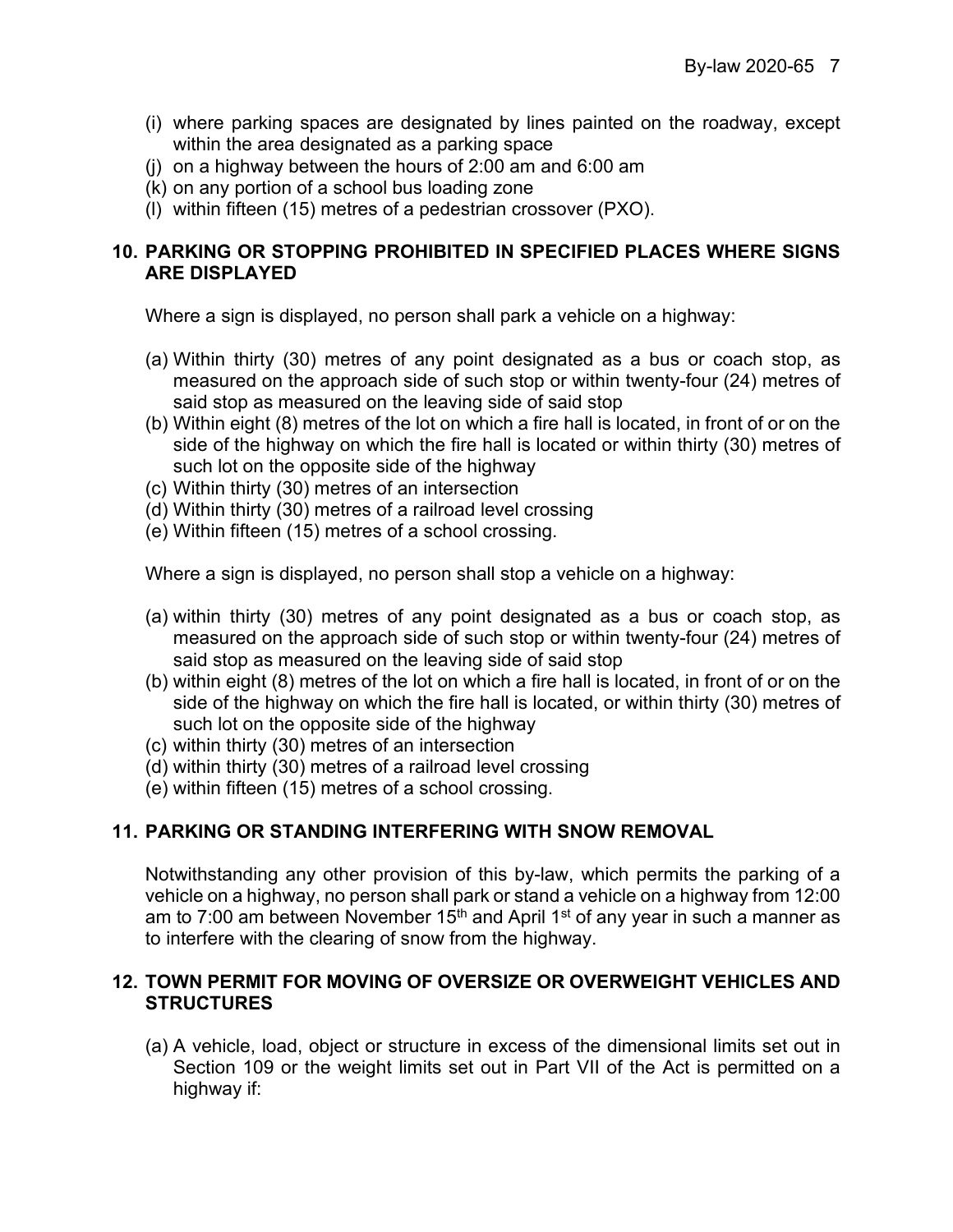- i. A Town permit has been issued by the Town Engineer, or
- ii. A permit, issued by the County of Simcoe or Ontario Ministry of Transportation, has been approved by the Town Engineer.
- (b) The Town Engineer may attach to any Town permit issued or approved by him any or all of the conditions or limitations set out in the Act, that are, in his opinion, necessary.
- (c) An application for a Town permit shall be made on a form to be provided by the Town Engineer.
- (d) The issuance or approval of a Town permit by the Town Engineer shall be subject to the general provisions and regulations set out in the form.

## **13. USE OF HIGHWAYS**

- (a) No person other than the Town Engineer, Chief of Police or their designate shall place, maintain or display upon or in view of any road, any sign, signal, marking or device which purports to be or is an imitation of or resembles a traffic control sign or traffic signal, or which conceals from view or interferes with the effectiveness of a traffic control sign or traffic signal; and
- (b) Where an emergency arises making it desirable to temporarily prohibit parking on certain streets the Town Engineer, Chief of Police or their designate are hereby authorized to direct that "Emergency No parking" signs be erected. The Town Engineer, Chief of Police or their designate shall direct the removal of these signs when, in their opinion, the emergency has ceased.

## **14. TRAFFIC REGULATIONS**

(a) Schedule "I" - Authorized Areas for Bicycle use

No person shall drive any vehicle including a bicycle upon any sidewalk except for the purpose of directly crossing a sidewalk, with the exception of those sidewalks as set out in Schedule I, Authorized Areas for Bicycle use unless the wheels or less than fifty (50) centimetres (20 inches) in diameter.

- (b) Schedule "II" Prohibited Areas for Coaster Devices
	- (i) No person upon any coaster device shall go upon any highway within the area of the Municipality as set out in Schedule II, Prohibited Areas for Coastal Devices.
	- (ii) No person upon any coaster device shall interfere with or fail to yield to pedestrian traffic or vehicular traffic within the boundaries of the Municipality.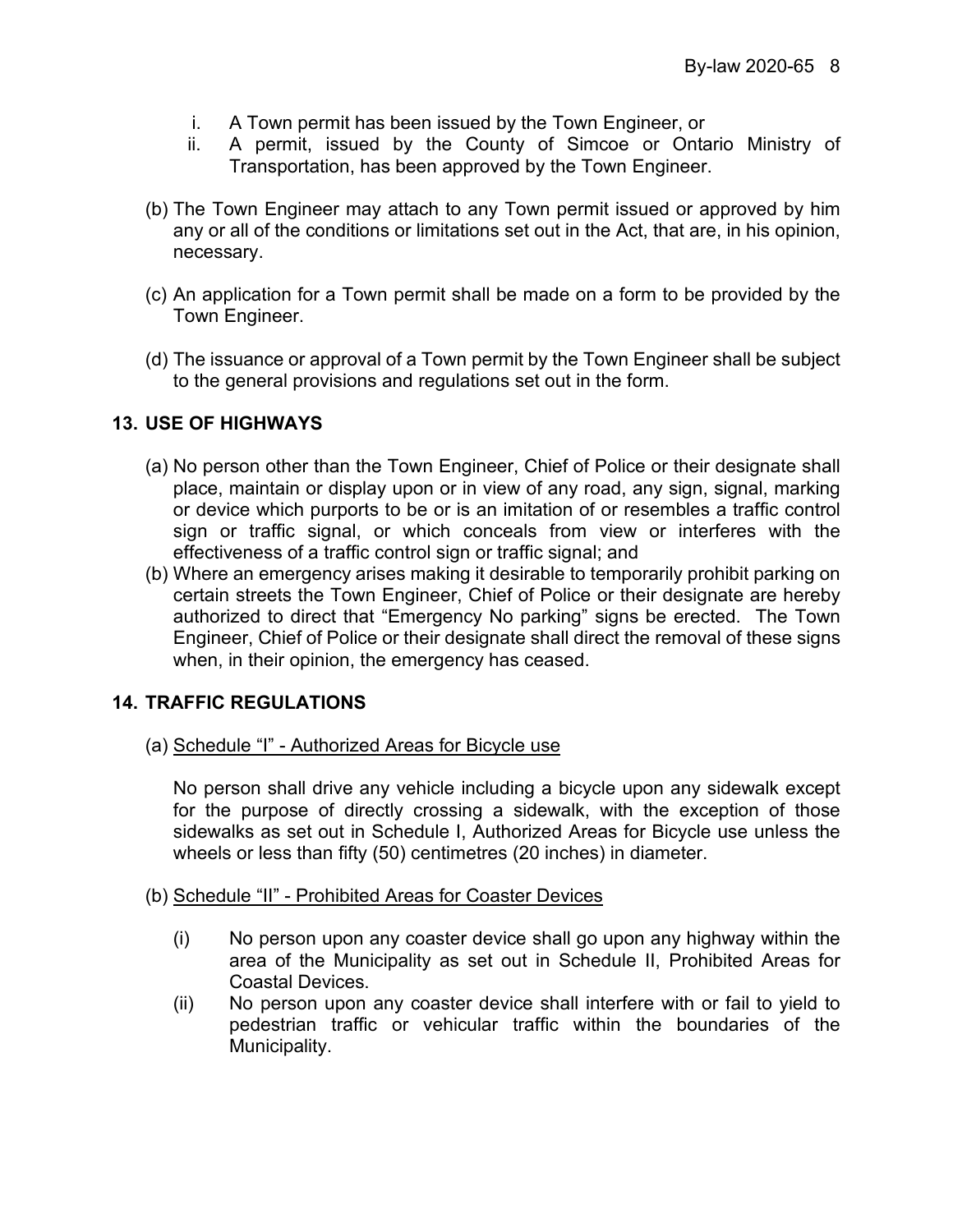## (c) Schedule "III" - One-Way Streets

The highways set out in Column 1 of Schedule III, One-way streets, between the limits set out in Column 2 and Column 3 are hereby designated for one-way traffic only in the direction set out in Colum 4 when signs indicating the direction of traffic have bene erected and displays at every intersection where movement in the opposite direction is prohibited.

## (d) Schedule "IV" – Prohibited U-Turns

Where a sign is displayed, no person operating a vehicle shall make a u-turn on any highway or portion of a highway set out in Column 1 of Schedule IV, Prohibited U-Turns, between the limits set out in Column 2 and Column 3.

## (e) Schedule "V" - Stop Signs

The intersections on highways set out in Column 1 of Schedule V, Stop Signs, are designated as intersections on the highways where stop signs shall be erected facing traffic in the direction as set out in Column 2.

## (f) Schedule "VI" - Yield Signs

The intersections on the highways set out in Column 1 of Schedule VI, Yield Signs, are designated as intersections where yield right-of-way signs shall be erected facing traffic in the direction set out in Column 2.

## (g) Schedule "VII" - Designated Turning Lanes

Where a sign is displayed the highways set out in Column 1 of Schedule VII, Designated Turning Lanes, having been divided into clearly marked lanes for traffic within the limits set out in Column 2, the lane identified in Column 3 is hereby designated only for turns in the direction indicated in Column 5 made by a vehicle proceeding in the direction specified in Column 4 and the driver of each vehicle shall turn only in the direction indicated on the sign.

## (h) Schedule "VIII" - Prohibited Turns

- 1. Where a sign is displayed, a person operating a vehicle in the intersection or portion of the highway set out in Column 1 of Schedule VIII, Prohibited Turns, proceeding in the direction set out in Column 2, shall not turn such vehicle in the direction set out in Column 3 during the times or days set our in Column 4.
- 2. Every driver or operator of a vehicle shall obey the instructions or directions indicated on any sign erected in accordance with the schedules of this by-law.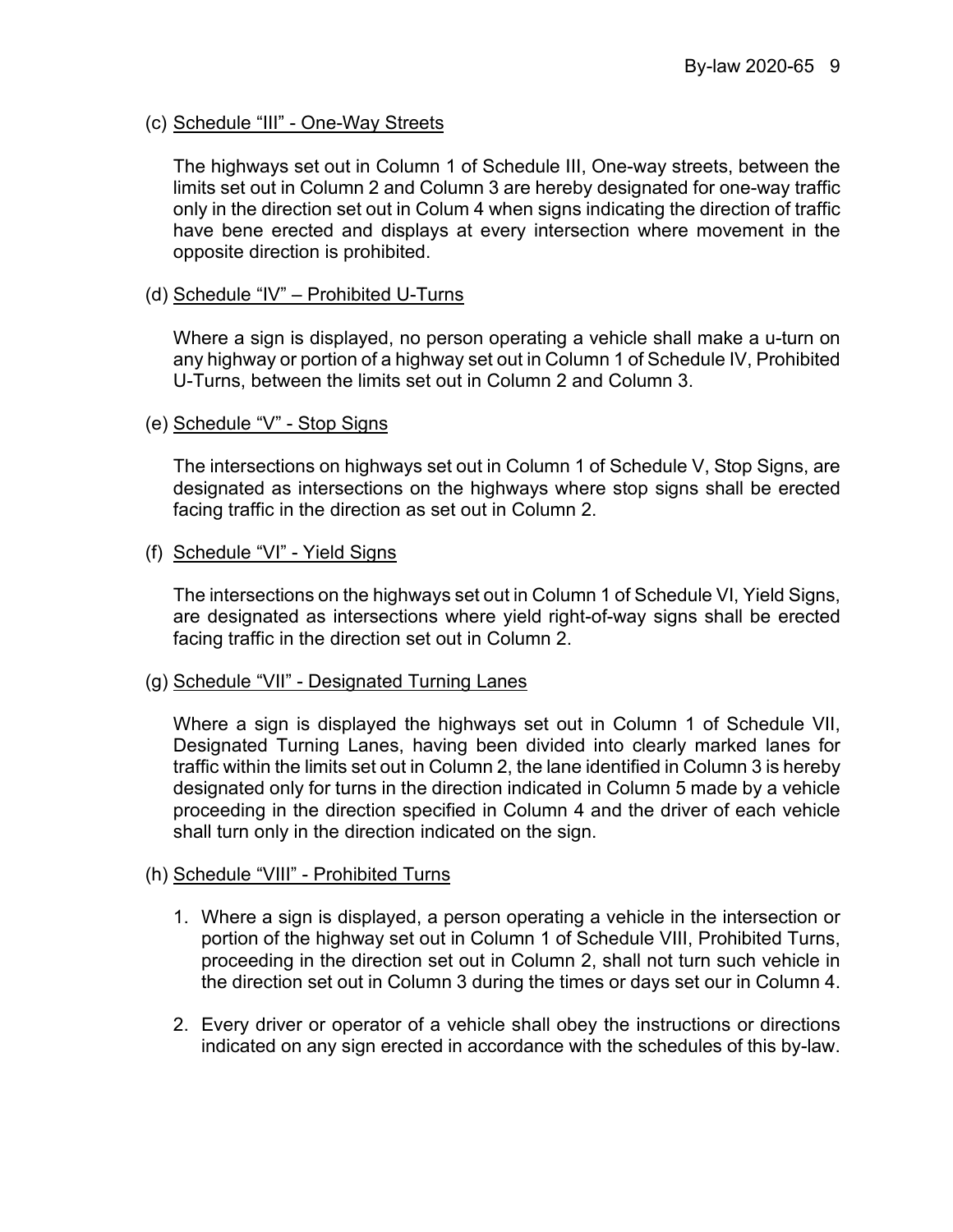## (i) Schedule "IX" - Community Safety Zones

Where a sign is erected or placed on a highway, the highway set out in Column 1 of Schedule IX, Community Safety Zones, between the limits set out in Column 2 and Column during the dates and times set out in Column 4 are hereby designated as Community Safety Zones.

## (j) Schedule "X" - Bus and School Bus Loading Zones

- i. The highways or portion of highways set out in Column 1 of Schedule X, Bus and School Loading Zones, on the side set out in Column 2 between the limits set out in Column 3 and for class of bus set out in Column 4 are hereby designated as bus or school bus loading zones.
- ii. Each of the designations referred to in Schedule X shall not become effective unless and until the highways or portions thereof affected are marked to comply with the provisions of the Act and the regulations there under.

## (k) Schedule "XI" – Pedestrian Crossings

The highways or portion of highways set out in Column 1 and Column 2 of Schedule "XI", Pedestrian Crossings, types are described in Column 3 during the times stipulated in Column 4 are hereby designated as Pedestrian Crossings.

## (l) Schedule "XII" – Speed limits Other than 50KPH

- i. No person shall operate a motor vehicle where signs to that effect are displayed on the highway or portion of a highway set out in Column 1 of Schedule XI, Speed limits other than 50kph, between the limits set out in Column 2, over the maximum rate of speed in kilometres per hour set out in Column 3, during the dates and times set out in Column 4.
- ii. Not withstanding subsection (i) above, where signs are augmented by flashing lights as prescribed in the Act, the maximum rate of speed in kilometres per hour as set out in Column 3 of said Schedule shall only be in effect when said lights are flashing.

## (m)Schedule "XIII" - Designated Heavy Truck Routes

No person shall drive, move or operate a heavy truck on any highway or part thereof, except upon those highways or parts thereof when authorized signs to that effect are displayed designating a "Truck Route" shall take the most direct route to or from such destination to the Truck Route.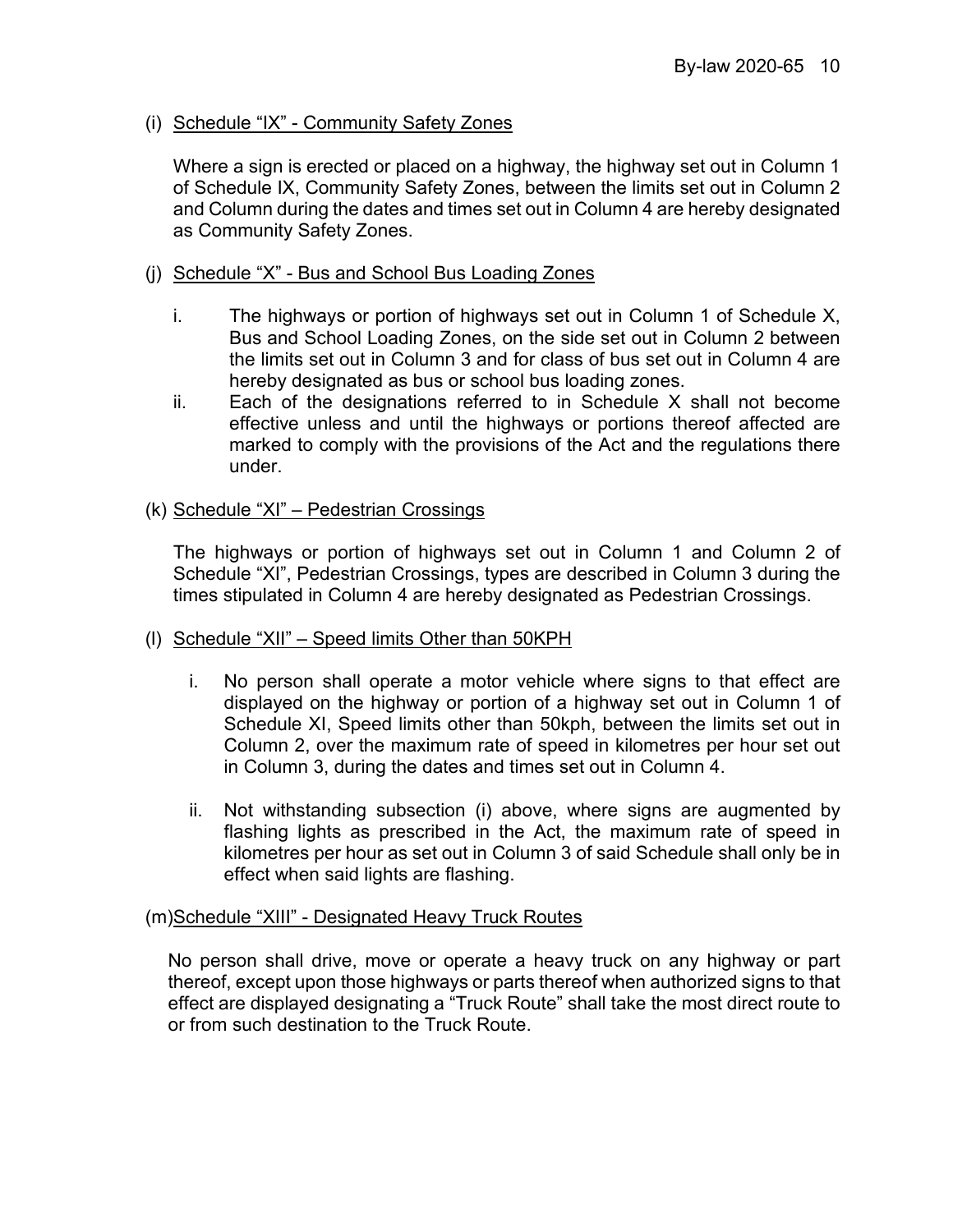## **15. THROUGH HIGHWAYS**

- (a) A highway or portion of a highway set out in Column 1 of Schedule 8 of this bylaw between the limits set out in Column 2 of said Schedule 8, are except as provided in subsection (2) below, hereby designated as through highways.
- (b) The designation in subsection (1) above a highway or part of a highway as a through highway shall not include any intersection thereon where the highway intersects a King's Highway or where traffic control signals are installed

## **16. SIGNS AND TRAFFIC SIGNALS**

- (a) The Chief Administrative Officer, the Executive of Environment and Infrastructure, Manager of Operations, or designate are authorized to place, erect or maintain a sign or traffic control signal as required to give effect to the provisions of this bylaw or as required to warn or guide traffic for the safety or convenience of the public.
- (b) No personal shall place, maintain or display upon or in view of a highway a sign, signal, marking or device which purports to be or is an imitation of or resembles a sign or traffic control signal or which conceals from view of interferes with the effectiveness of a sign or traffic control signal
- (c) The Chief Administrative Officer, the Executive of Environment and Infrastructure, Manager of Operations, or designate are authorized to erect Emergency No Parking signs:
	- i. When in their opinion an emergency has arisen making it desirable to prohibit parking on a highway
	- ii. To facilitate the removal of snow, ice or debris from a highway,
	- iii. To facilitate the construction or repair of roads, curbs, gutters, sewers and water mains.
- (d) Emergency No Parking signs shall be erected before the event commences and shall be removed within one hour of the termination of the event.
- (e) No operator of a vehicle approaching a green signal light at an intersection shall enter the intersection unless traffic in front of him is moving in a manner that would reasonably lead him to believe he can clear the intersection before the signal light turns red.
- (f) Subsection (e) does not apply to the operator of a vehicle who enters an intersection for the purposes of turning to the right or left into an intersection highway and signals his intention to make such turn prior to entering the intersection.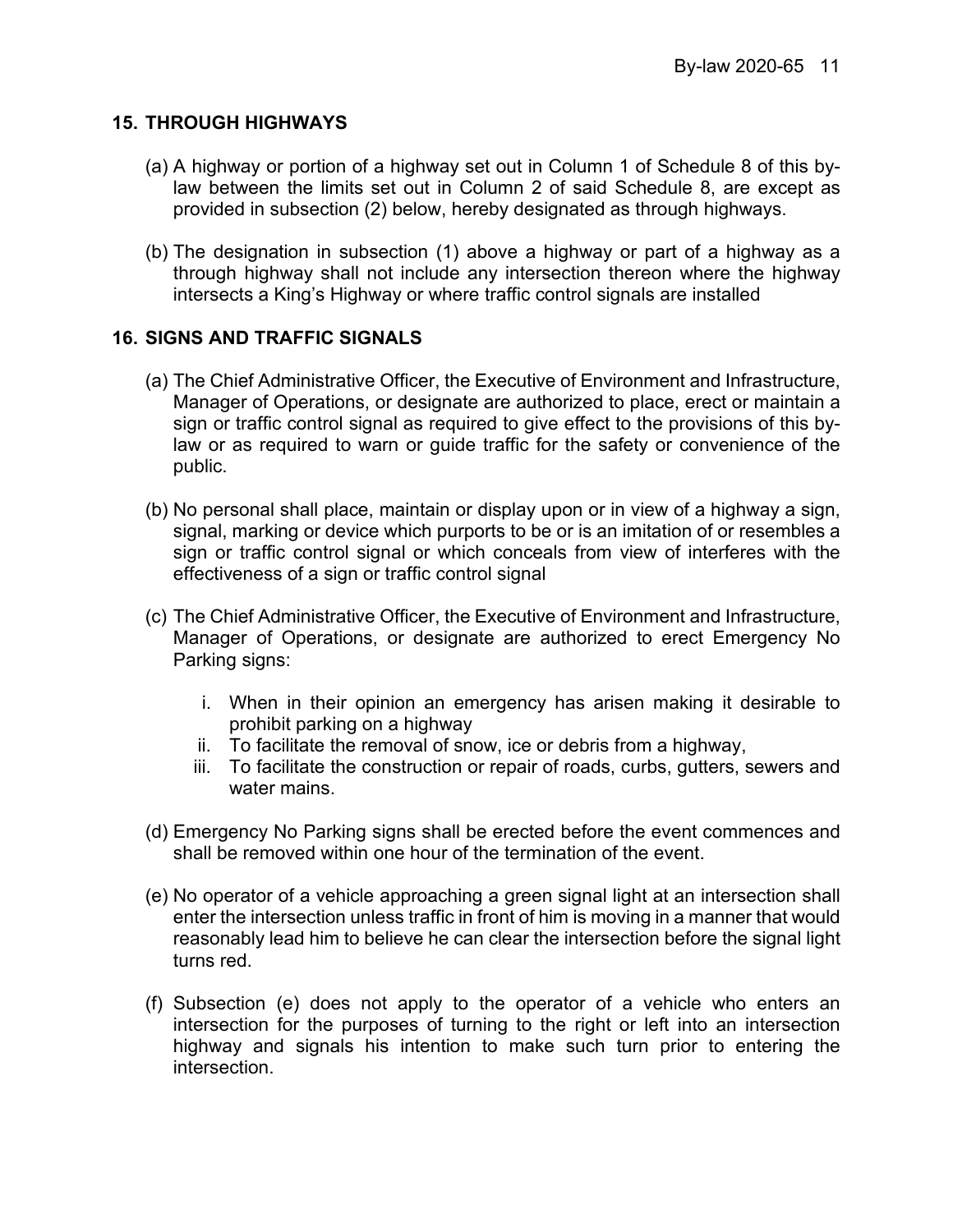## **17. SALE OF GOODS ON A HIGHWAY**

No person shall sell or offer for sale by retail any goods if the place of offering or sale in on a highway.

## **18. PENALTIES**

- (a) Any person who contravenes any of the provisions of this by-law is guilty of an offence and upon conviction is liable to a fine as provided for in the Provincial Offences Act.
- (b) If compliance therein would be impractical, the provision of the sections and subsections of this by-law shall not apply to ambulances, Police and Fire Department vehicles while actually engaged in works undertaking for or on behalf of the Corporation of the Town of Midland, the County of Simcoe, the federal or provincial, or any utility;

## **19. AMENDMENTS**

The attached Schedules to this by-law may be amended from time to time by a resolution of Council.

## **20. EFFECTIVE**

(a) By-law 2020-16 is hereby repealed.

## **BY-LAW PASSED AND ENACTED THIS 18TH DAY OF NOVEMBER, 2020.**

## **THE CORPORATION OF THE TOWN OF MIDLAND**

## **STEWART STRATHEARN - MAYOR**

## **KAREN DESROCHES - CLERK**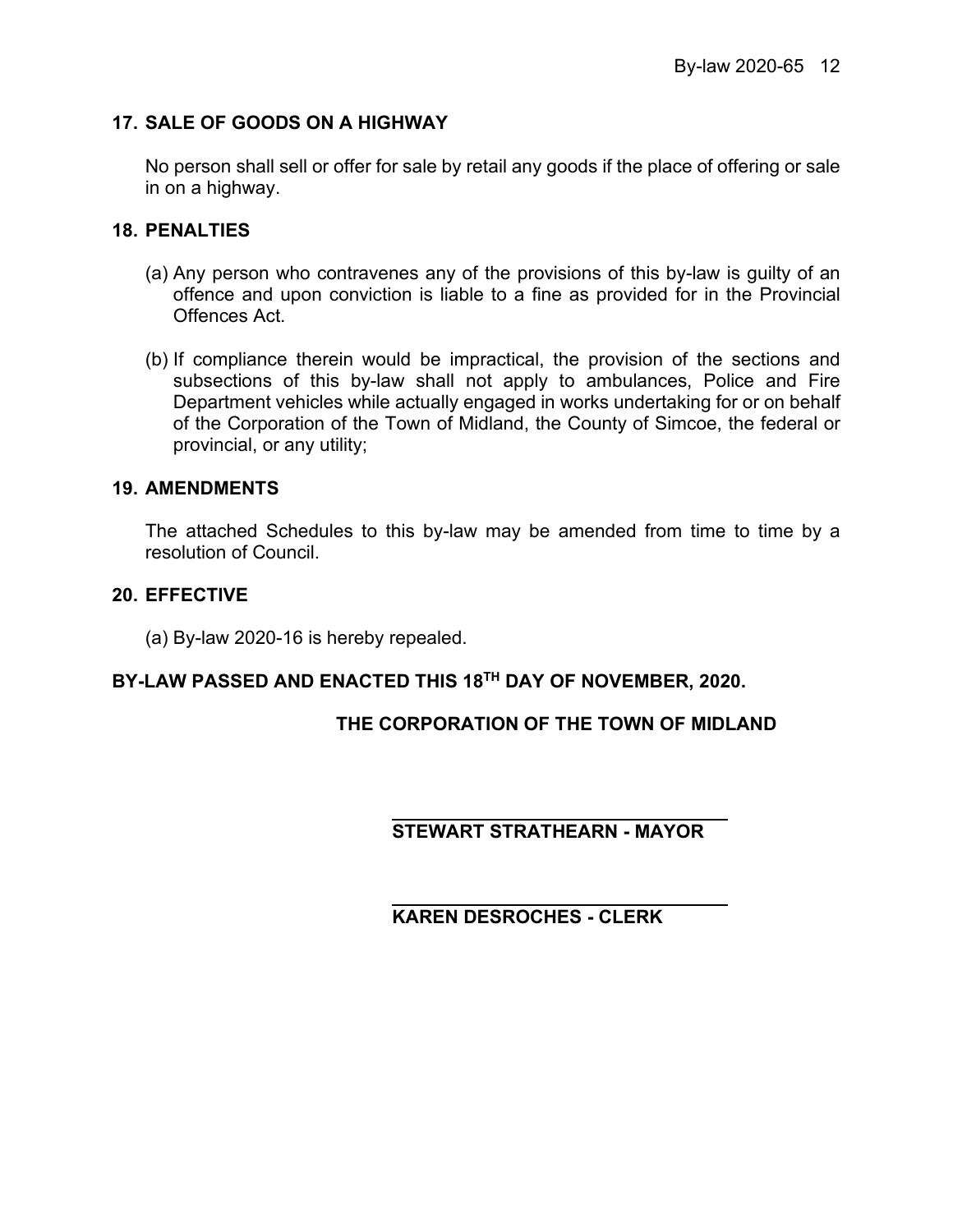## THE CORPORATION OF THE TOWN OF MIDLAND

## Part 1 Provincial Offences Act

By-law 2020-65 being a By-law to regulate traffic in the Town of Midland

| <b>Item</b>       | Column 1<br><b>Short Form Wording</b>                                              | Column <sub>2</sub><br><b>Offence Creating</b><br><b>Provision</b> | Column <sub>3</sub><br><b>Set Fine</b> |
|-------------------|------------------------------------------------------------------------------------|--------------------------------------------------------------------|----------------------------------------|
| 1 <sub>1</sub>    | Obstruct traffic control sign                                                      | 10                                                                 | \$155.00                               |
| 2.                | Obstruct traffic control signal                                                    | 10                                                                 | \$155.00                               |
| 3.                | Move oversize or overweight vehicle<br>without permit.                             | 12.(a)                                                             | \$155.00                               |
| 4.                | Move oversize or overweight<br>structure without permit.                           | 12.(a)                                                             | \$155.00                               |
| 5.                | Move oversize or overweight load<br>without permit.                                | 12.(a)                                                             | \$155.00                               |
| 6.                | Move oversize or overweight object<br>without permit.                              | 12.(a)                                                             | \$155.00                               |
| 7 <sub>1</sub>    | Driving a bicycle upon any sidewalk<br>other than those listed in Schedule<br>" ". | 14.(a)                                                             | \$95.00                                |
| 8.                | Use of Coaster Device in prohibited<br>area listed on Schedule "II".               | 14.(b)(i)                                                          | \$95.00                                |
| 9.                | Use of Coaster Device to interfere<br>with pedestrian traffic                      | 14.(b)(ii)                                                         | \$95.00                                |
| 10.               | Use of Coaster Device to interfere<br>with vehicular traffic.                      | 14.(b)(ii)                                                         | \$95.00                                |
| $\overline{11}$ . | Use of Coaster Device and fail to<br>yield to pedestrian traffic                   | 14.(b)(ii)                                                         | \$95.00                                |
| 12.               | Use of Coaster Device and fail to<br>yield to vehicular traffic                    | 14.(b)(ii)                                                         | \$95.00                                |
| 13.               | Operate a heavy truck on restricted<br>highway.                                    | 14.(m)                                                             | \$155.00                               |
| 14.               | Move heavy truck on restricted<br>highway.                                         | 14.(m)                                                             | \$155.00                               |
| 15.               | Drive heavy truck on restricted<br>highway                                         | 14.(m)                                                             | \$155.00                               |

**NOTE:** The penalty provision(s) for the offences indicated above is Section 9(a) of By-law No. 2020-65 a certified copy of which has been filed.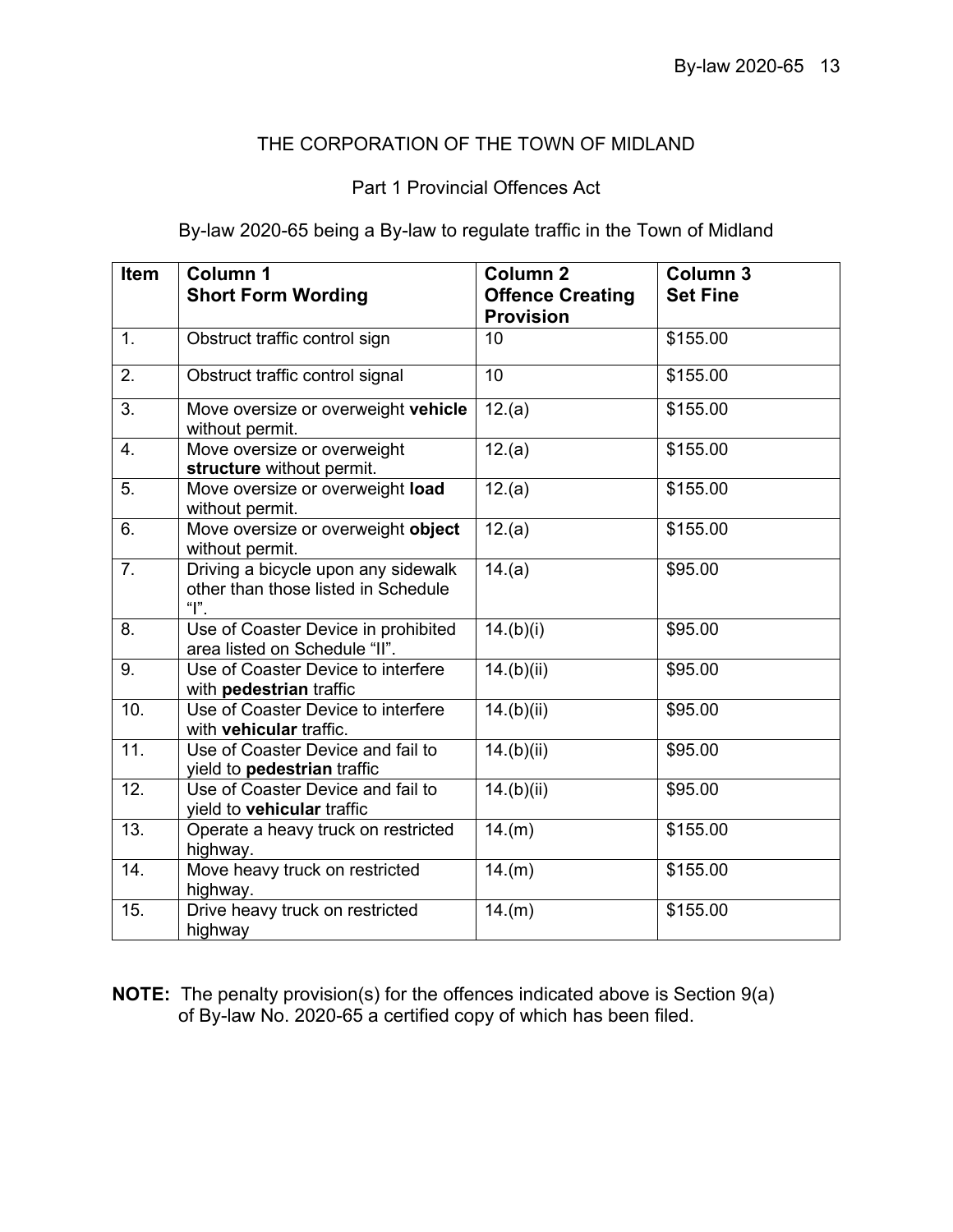## **SCHEDULE INDEX TO BY-LAW 2020-65**

# **SCHEDULE NUMBER SCHEDULE NAME NUMBER OF PAGES** SCHEDULE "I" AUTHORIZED AREAS FOR BICYCLES USE 1 SCHEDULE "II" PROHIBITED AREAS FOR COASTER DEVICES 1 SCHEDULE "III" ONE WAY STREETS 1 SCHEDULE "IV" PROHIBITED U-TURNS 1 SCHEDULE "V" STOP SIGNS 9 SCHEDULE "VI" YIELD SIGNS 1 SCHEDULE "VII" DESIGNATED TURNING LANES 1 SCHEDULE "VIII" PROHIBITED TURNS 1 SCHEDULE "IX" COMMUNITY SAFETY ZONES 1 SCHEDULE "X" BUS AND SCHOOL BUS LOADING ZONES 1 SCHEDULE "XI" PEDESTRIAN CROSSINGS 1 SCHEDULE "XII" SPEED LIMITS OTHER THAN 50KPH 1 1 SCHEDULE "XIII" DESIGNATED HEAVY TRUCK ROUTES 1 SCHEDULE "XIV" TRAFFIC SIGNALS 1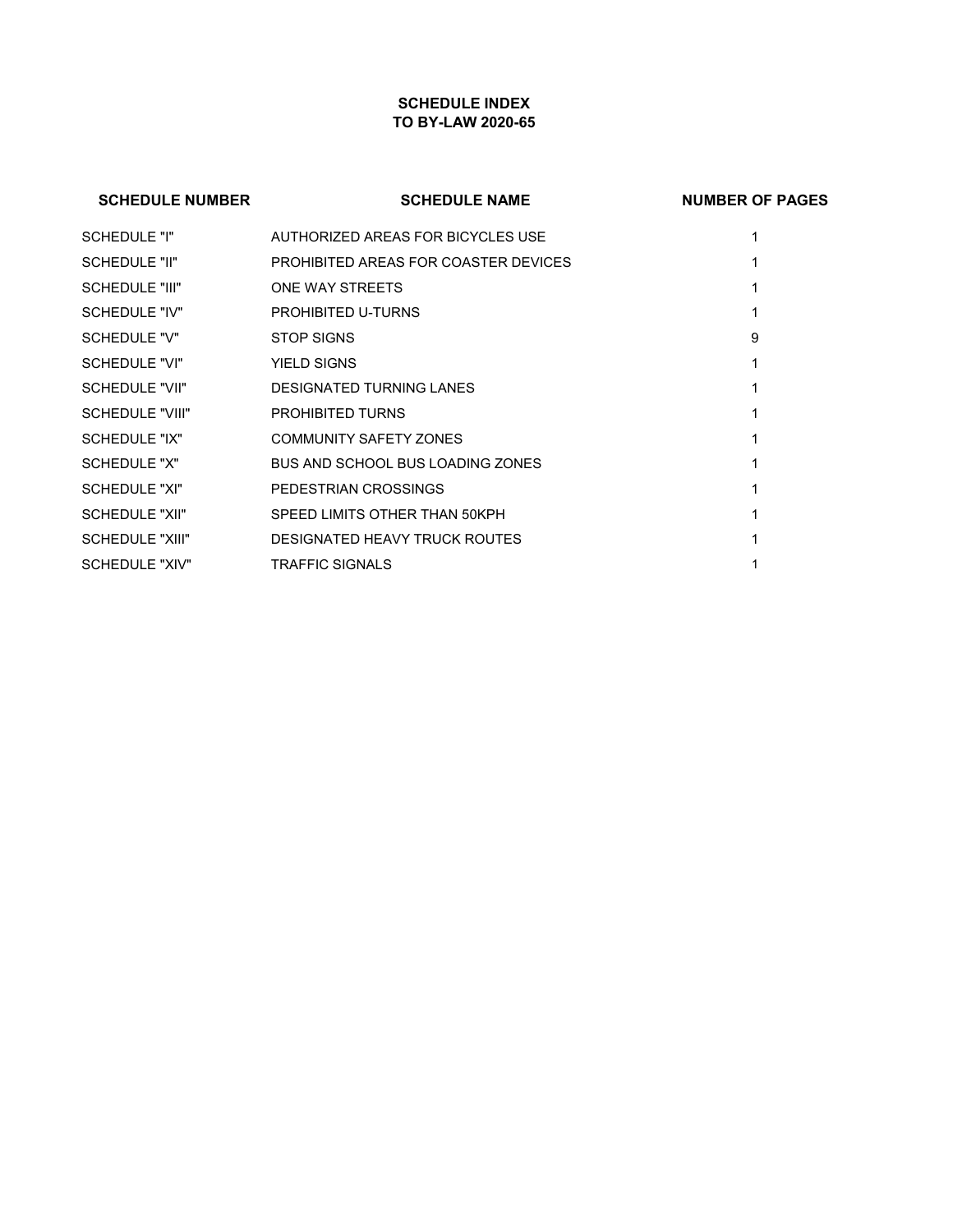#### **AUTHORIZED AREAS FOR BICYCLES USE**

| Column <sub>1</sub>            | Column <sub>2</sub>   | Column <sub>3</sub>      | Column 4              |
|--------------------------------|-----------------------|--------------------------|-----------------------|
|                                |                       |                          | <b>Revised by</b>     |
| <b>Highway</b>                 | From                  | <b>To</b>                | <b>Resolution No.</b> |
| Sunnyside Drive, west side     | <b>Vindin Street</b>  | <b>Harbourview Drive</b> |                       |
| Fuller Avenue, both sides      | Midland Point Road    | <b>Town limits</b>       |                       |
| Hugel Avenue, both sides       | Ingram Crescent       | <b>Woodland Drive</b>    |                       |
| Hugel Avenue, both sides       | <b>Eighth Street</b>  | <b>First Street</b>      |                       |
| Hugel Avenue, both sides       | <b>Midland Avenue</b> | George Street            |                       |
| Marina Park Avenue, north side | Sunnyside Drive       | eastward                 |                       |
| Len Self Boulevard, north side | <b>King Street</b>    | westward                 |                       |
| Midland Avenue, both sides     | <b>Ellen Street</b>   | <b>Bayshore Drive</b>    |                       |
| Golf Link Road both sides      | County Road 93        | <b>Wilson Road</b>       |                       |
| Yonge Street, both sides       | <b>King Street</b>    | <b>Hamelin Lane</b>      |                       |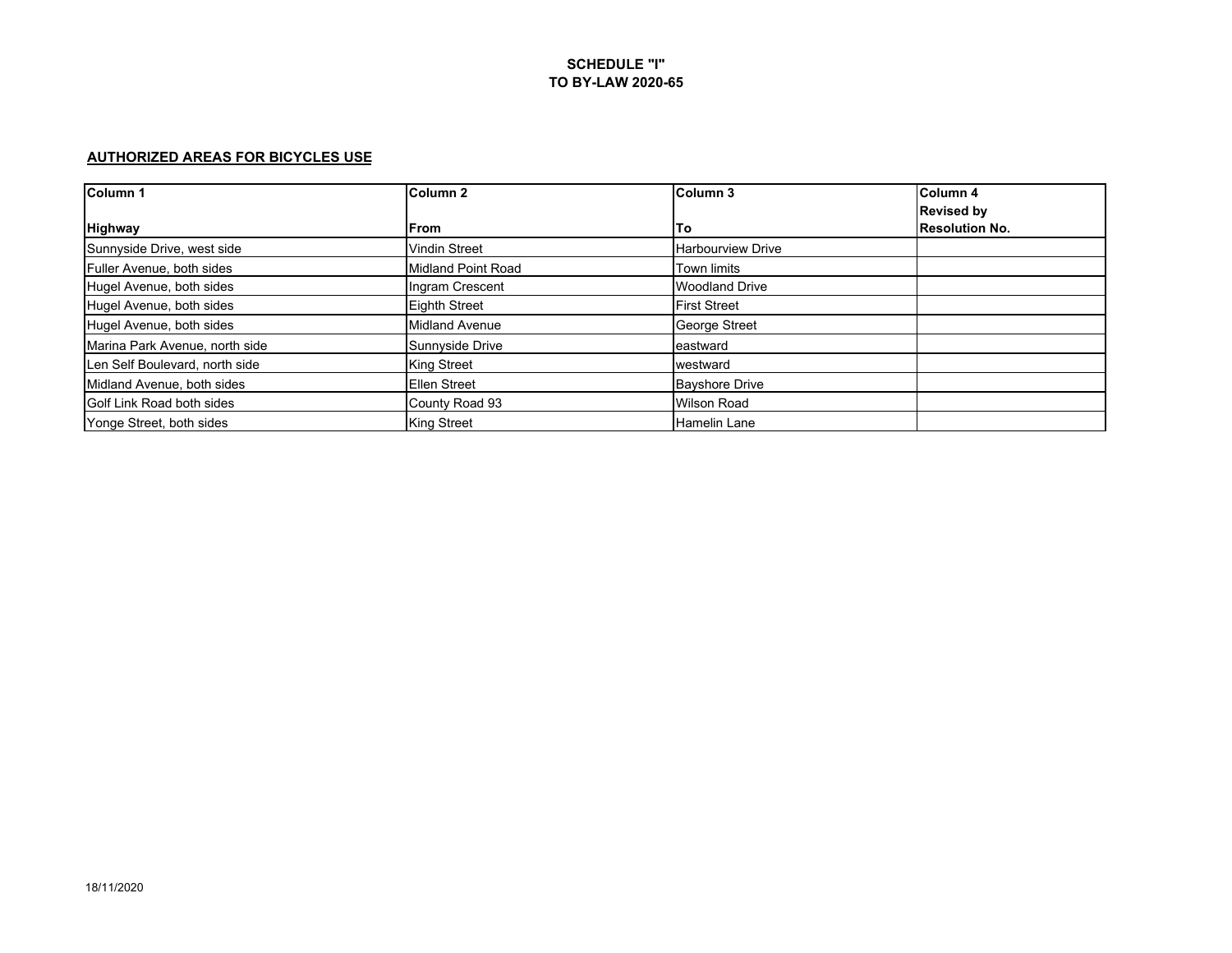### **PROHIBITED AREAS FOR COASTER DEVICES**

| Column 1                         | Column <sub>2</sub>        | Column 3                     | Column 4              |
|----------------------------------|----------------------------|------------------------------|-----------------------|
|                                  |                            |                              | <b>Revised by</b>     |
| Location                         | From                       | To                           | <b>Resolution No.</b> |
| King Street, east and west sides | South side of Yonge Street | North side of Bayshore Drive |                       |
|                                  |                            |                              |                       |
|                                  |                            |                              |                       |
|                                  |                            |                              |                       |
|                                  |                            |                              |                       |
|                                  |                            |                              |                       |
|                                  |                            |                              |                       |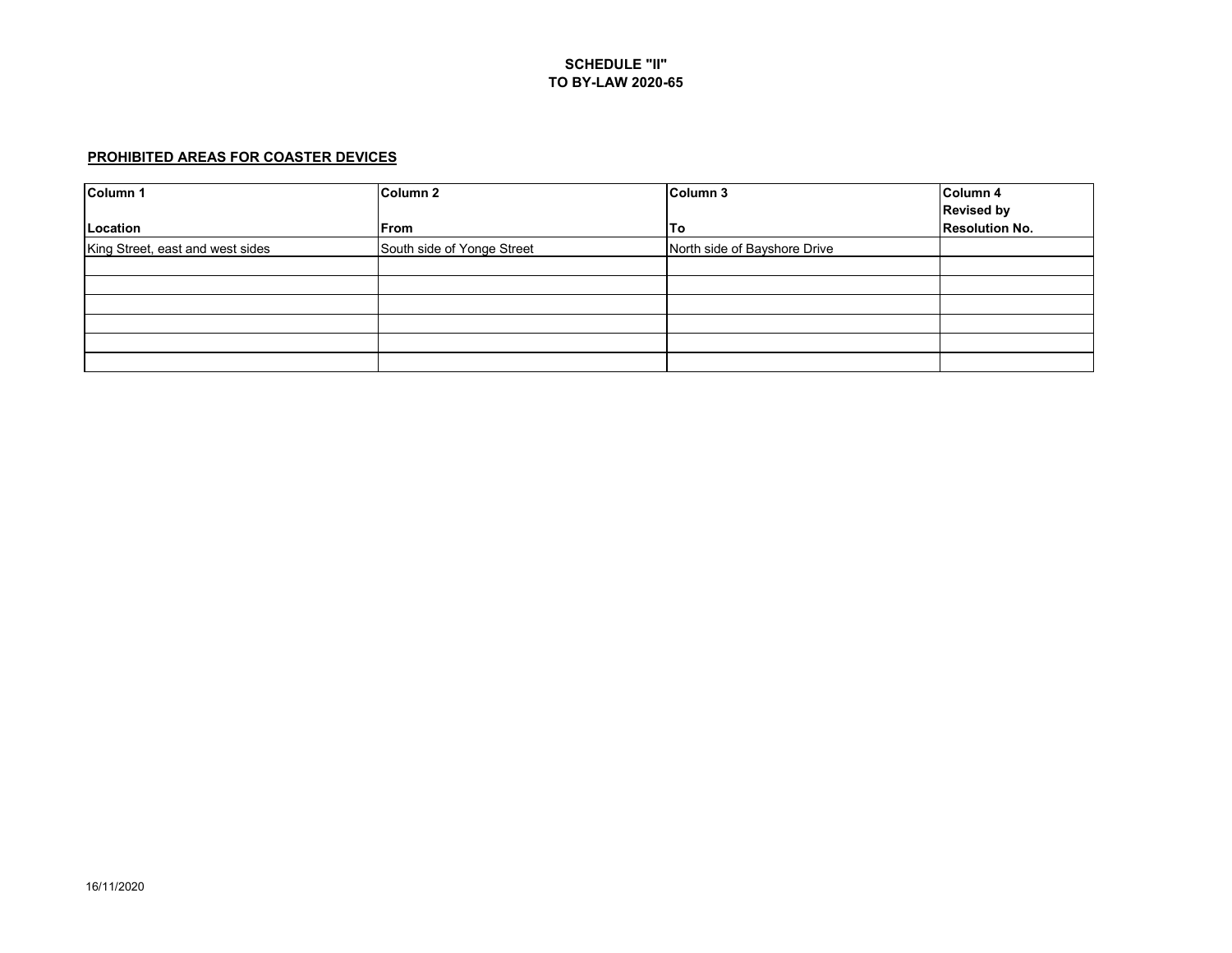### **ONE WAY STREETS**

| Column <sub>1</sub>                 | Column <sub>2</sub> | <b>Column 3</b>     | Column 4         | Column <sub>5</sub> | Column <sub>6</sub> | Column 7          | Column 8              |
|-------------------------------------|---------------------|---------------------|------------------|---------------------|---------------------|-------------------|-----------------------|
|                                     |                     |                     |                  |                     |                     |                   | <b>Revised by</b>     |
| Highway - Between Streets of        | <b>IFrom</b>        | To                  | <b>Direction</b> | Signed              | <b>Road Paint</b>   | <b>Stop Signs</b> | <b>Resolution No.</b> |
| <b>Borsa Lane</b>                   |                     |                     |                  |                     |                     |                   |                       |
| <b>First Street and King Street</b> | <b>Bay Street</b>   | Dominion Avenue     | South            |                     |                     |                   |                       |
| <b>First Street and King Street</b> | Dominion Avenue     | <b>Hugel Avenue</b> | South            |                     |                     |                   |                       |
| King Street and First Street        | <b>Hugel Avenue</b> | <b>Easy Street</b>  | South            |                     |                     |                   |                       |
| <b>Bourgeois Lane</b>               |                     |                     |                  |                     |                     |                   |                       |
| King Street and Midland Avenue      | Dominion Avenue     | <b>Bay Street</b>   | North            |                     |                     |                   |                       |
| King Street and Midland Avenue      | <b>Hugel Avenue</b> | Dominion Avenue     | North            |                     |                     |                   |                       |
| King Street and Midland Avenue      | <b>Hugel Avenue</b> | Elizabeth Street    | North            |                     |                     | ◠                 |                       |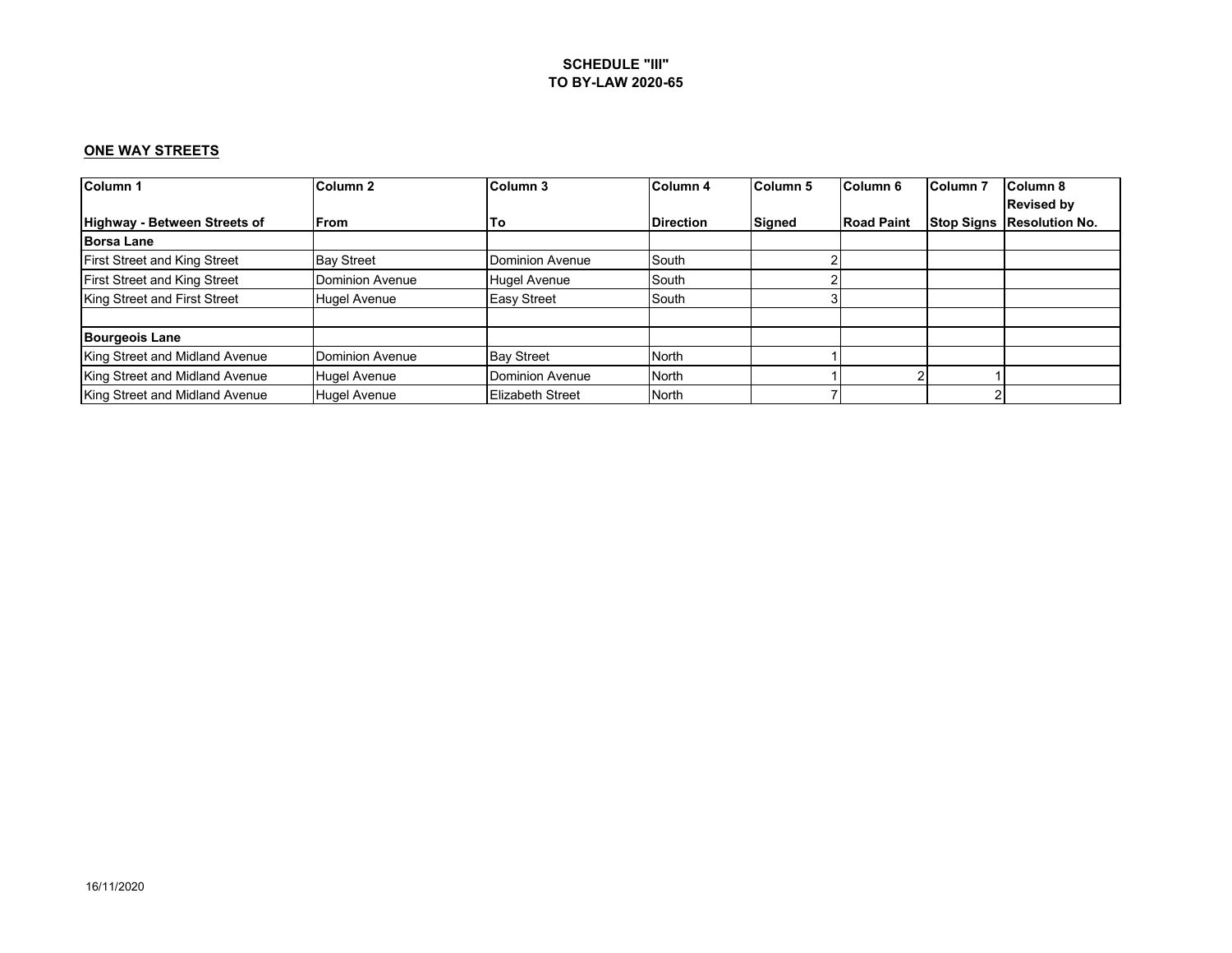#### **PROHIBITED U-TURNS**

| Column 1 | Column <sub>2</sub> | Column 3 | Column 4                     |
|----------|---------------------|----------|------------------------------|
|          |                     |          | Revised by<br>Resolution No. |
| Highway  | From                | To       |                              |
|          |                     |          |                              |
|          |                     |          |                              |
|          |                     |          |                              |
|          |                     |          |                              |
|          |                     |          |                              |
|          |                     |          |                              |
|          |                     |          |                              |
|          |                     |          |                              |
|          |                     |          |                              |
|          |                     |          |                              |
|          |                     |          |                              |
|          |                     |          |                              |
|          |                     |          |                              |
|          |                     |          |                              |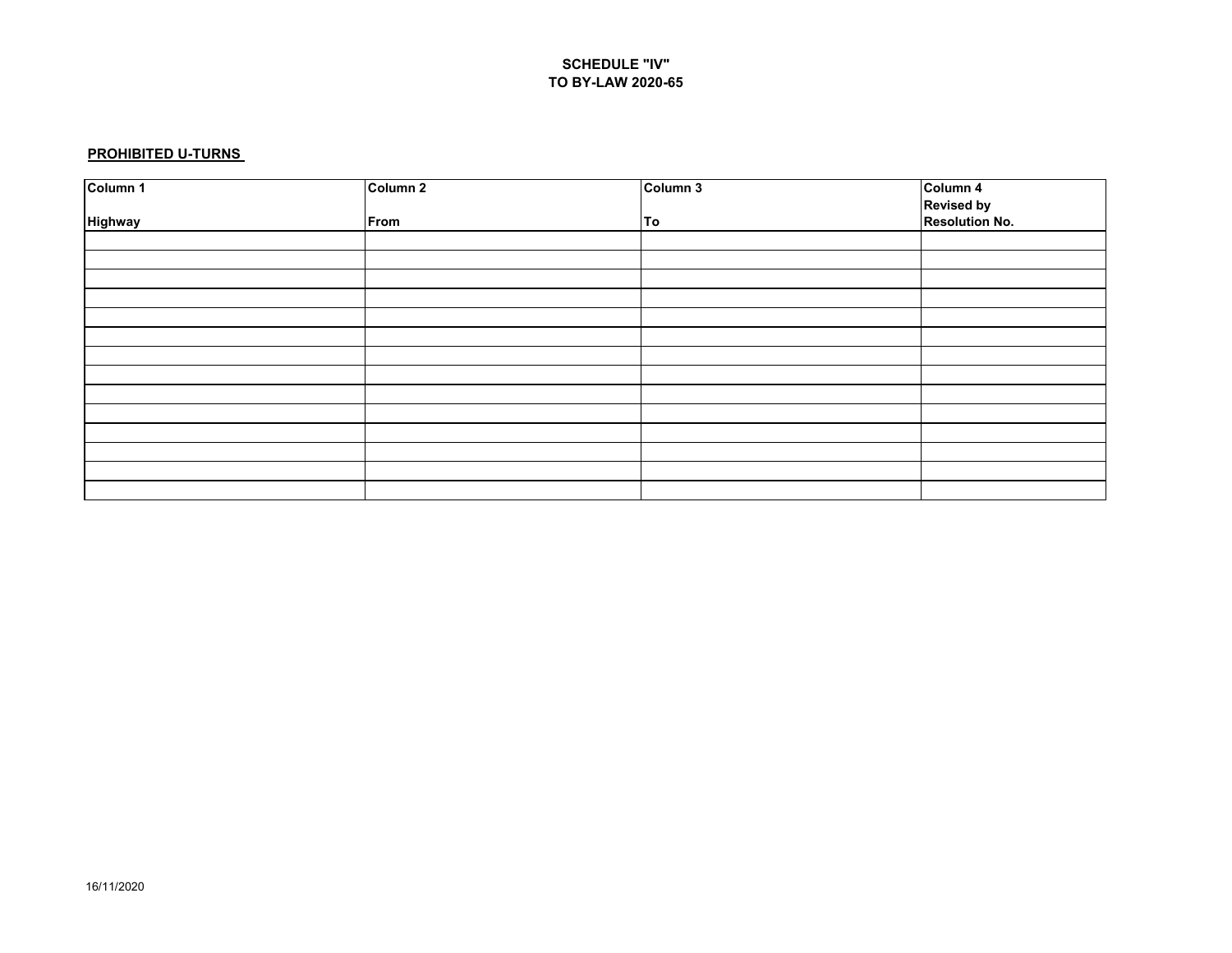| Column 1                                      | Column <sub>2</sub>      | Column 3                | Column <sub>4</sub> | Column 5              |
|-----------------------------------------------|--------------------------|-------------------------|---------------------|-----------------------|
|                                               |                          | Number of               | Location            | <b>Revised by</b>     |
| Intersection                                  | <b>Stop Condition</b>    | <b>Signs</b>            | of Sign             | <b>Resolution No.</b> |
| Aberdeen Boulevard & Bay Street               | Aberdeen Boulevard       |                         | N                   |                       |
| Algonquin Drive & Maxwell Avenue              | <b>Maxwell Avenue</b>    | $\overline{1}$          | $\mathbf S$         |                       |
| Birchdale Street & Glen Bogie Crescent        | <b>Birchdale Street</b>  |                         | N                   |                       |
| Birchdale Street & Howard Street              | <b>Birchdale Street</b>  | $\overline{1}$          | S                   |                       |
| Birchwood Drive & Bayview Drive, north leg    | Bayview Drive, north leg | $\overline{1}$          | W                   |                       |
| Birchwood Drive & Bayview Drive, south leg    | <b>Birchwood Drive</b>   | 1                       | S                   |                       |
| Birchwood Drive & Massey Road                 | Massey Road              |                         | S                   |                       |
| Birchwood Drive & Willowbrook Court           | Willowbrook Court        | 1                       | E                   |                       |
| Borden Street & Beauchamp Court               | Beauchamp Court          | $\overline{\mathbf{1}}$ | W                   |                       |
| Borden Street & Elizabeth Street              | <b>Borden Street</b>     | 1                       | N                   |                       |
| Borsa Lane & Hugel Avenue                     | Borsa Lane               | 1                       | S                   |                       |
| Borsa Lane & Dominion Avenue                  | Borsa Lane               | 1                       | S                   |                       |
| Bourgeois Lane & Bay Street                   | <b>Bourgeois Lane</b>    | 1                       | N                   |                       |
| Bourgeois Lane & Dominion Avenue              | Bourgeois Lane           | 1                       | N                   |                       |
| Borden Street & Yonge Street                  | <b>Borden Street</b>     | $\overline{1}$          | $\mathbb S$         |                       |
| Bray Court & Ontario Street                   | <b>Bray Court</b>        | -1                      | N                   |                       |
| Cavana Street & Bay Street                    | Cavana Street            | $\overline{1}$          | N                   |                       |
| Cavana Street & Dominion Avenue               | Cavana Street            | $\overline{1}$          | S                   |                       |
| Cedar Street & Lescaut Road                   | <b>Cedar Street</b>      |                         | S                   |                       |
| Centennial Drive & Everton Road               | <b>Everton Road</b>      | 2                       | E W                 |                       |
| Centennial Drive & Villa Drive                | Villa Drive              |                         | W                   |                       |
| Centennial Drive & Harbourview Drive          | <b>Centennial Drive</b>  |                         | S                   |                       |
| Chaingate Drive & Harvey Road                 | Harvey Road              | $\overline{1}$          | $\mathbb S$         |                       |
| Chaingate Drive & Otter Crescent              | Chaingate Drive          | $\overline{1}$          | W                   |                       |
| Charles Street & Barnett Avenue               | Charles Street           | $\overline{2}$          | <b>NS</b>           |                       |
| Charles Street & Bay Street                   | <b>Charles Street</b>    | $\overline{2}$          | N <sub>S</sub>      |                       |
| <b>Charles Street &amp; Gloucester Street</b> | <b>Charles Street</b>    | $\overline{2}$          | N <sub>S</sub>      |                       |
| Charles Street & Hugel Avenue                 | <b>Charles Street</b>    |                         | S                   |                       |
| Christine Drive & Pratt Avenue                | <b>Christine Drive</b>   |                         | E                   |                       |
| Colborne Street & Irwin Street                | Colborne Street          | $\mathbf 1$             | E                   |                       |
| College Street & Yonge Street                 | <b>College Street</b>    | 1                       | N                   |                       |
| Cook Drive & Simcoe Boulevard                 | Simcoe Boulevard         | 1                       | N                   |                       |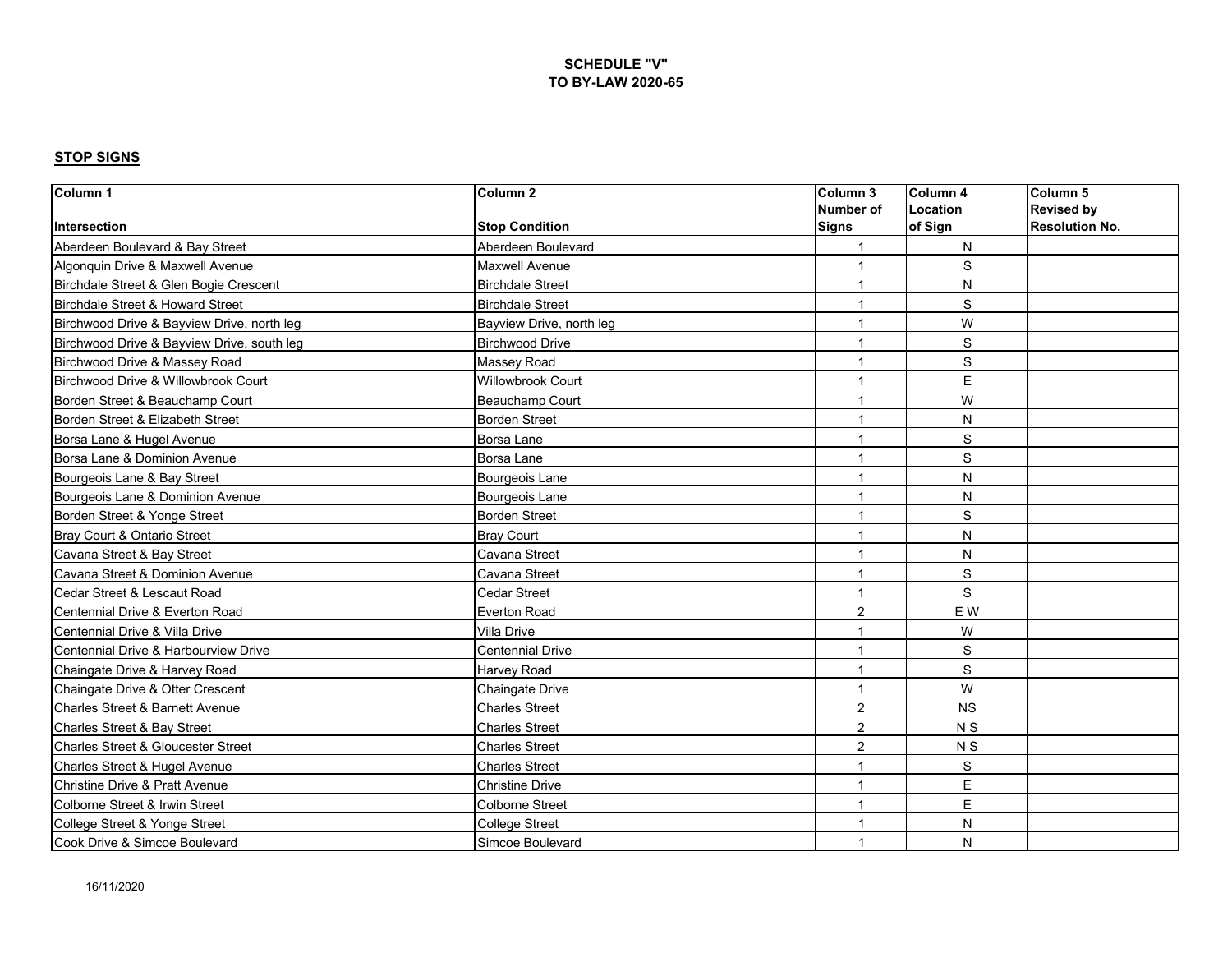| Column 1                                 | Column <sub>2</sub>                     | Column 3       | Column <sub>4</sub> | Column <sub>5</sub>   |
|------------------------------------------|-----------------------------------------|----------------|---------------------|-----------------------|
|                                          |                                         | Number of      | Location            | <b>Revised by</b>     |
| Intersection                             | <b>Stop Condition</b>                   | Signs          | of Sign             | <b>Resolution No.</b> |
| Coral Springs Lane & Southwinds Crescent | Southwinds Crescent                     |                | W                   |                       |
| Coral Springs Lane & William Street      | Coral Springs Lane                      | 1              | W                   |                       |
| Cornell Drive & Yonge Street             | <b>Cornell Drive</b>                    | 1              | N                   |                       |
| County Road 93 & St. Andrews Drive       | St. Andrews Drive                       | 1              | W                   |                       |
| Curry Road & Estate Court                | <b>Estate Court</b>                     | $\overline{1}$ | W                   |                       |
| Cynthia Court & Ottawa Street            | Cynthia Court                           | $\overline{1}$ | $\mathbf S$         |                       |
| Davenport Street & Aberdeen Boulevard    | Davenport Crescent                      | 1              | E                   |                       |
| Dina Crescent & Victoria Street          | Dina Crescent, east and west legs       | $\overline{2}$ | S                   |                       |
| Dominion Avenue & Manly Street           | <b>Manly Street</b>                     | $\overline{2}$ | N <sub>S</sub>      |                       |
| Donalda Street & Johnson Street          | Donalda Street                          | 1              | W                   |                       |
| Drummond Drive & Bayport Boulevard       | <b>Drummond Drive</b>                   | $\overline{1}$ | E                   |                       |
| Midland Point Road & Lakewood Drive      | Midland Point Road                      | $\overline{1}$ | N                   |                       |
| Easy Street & Fourth Street              | Easy Street                             | 1              | W                   |                       |
| Easy Street & Second Street              | Easy Street                             | 2              | E W                 |                       |
| Easy Street & Third Street               | Easy Street                             | $\overline{2}$ | E W                 |                       |
| Edgehill Drive & Gloucester Street       | <b>Edgehill Drive</b>                   | $\overline{1}$ | S                   |                       |
| Edmond Street & Ottawa Street            | Edmond Street & Ottawa Street (3 way)   | 3              | <b>SEW</b>          |                       |
| Edmond Street & Victoria Street          | Edmond Street & Victoria Street (3 way) | 3              | <b>NEW</b>          |                       |
| Eighth Street & Bay Street               | <b>Bay Street</b>                       | $\overline{2}$ | E W                 |                       |
| Eighth Street & Dominion Avenue          | <b>Dominion Avenue</b>                  | $\overline{2}$ | E W                 |                       |
| Eighth Street & Montreal Street          | <b>Montreal Street</b>                  | $\overline{4}$ | <b>NEWS</b>         |                       |
| Eighth Street & Ottawa Street            | <b>Ottawa Street</b>                    | $\overline{2}$ | E W                 |                       |
| Eighth Street & Quebec Street            | Quebec Street                           | $\overline{c}$ | E W                 |                       |
| Eighth Street & Victoria Street          | <b>Eighth Street</b>                    | 1              | N                   |                       |
| Eleventh Street & Vindin Street          | <b>Eleventh Street</b>                  | $\overline{1}$ | ${\sf N}$           |                       |
| Elizabeth Street & Olive Street          | Elizabeth Street, westbound             | 1              | W                   |                       |
| Elizabeth Street & Second Street         | <b>Elizabeth Street</b>                 | 1              | W                   |                       |
| Ellen Street & Irwin Street              | <b>Ellen Street</b>                     | $\overline{1}$ | E                   |                       |
| Everton Road & Bayfield Avenue           | <b>Bavfield Avenue</b>                  | $\overline{1}$ | N                   |                       |
| Everton Road & Castle Road               | <b>Castle Road</b>                      | 1              | S                   |                       |
| Everton Road & Frontenac Avenue          | Frontenac Avenue                        | 1              | N                   |                       |
| Everton Road & Fuller Avenue             | <b>Everton Road</b>                     | 1              | E                   |                       |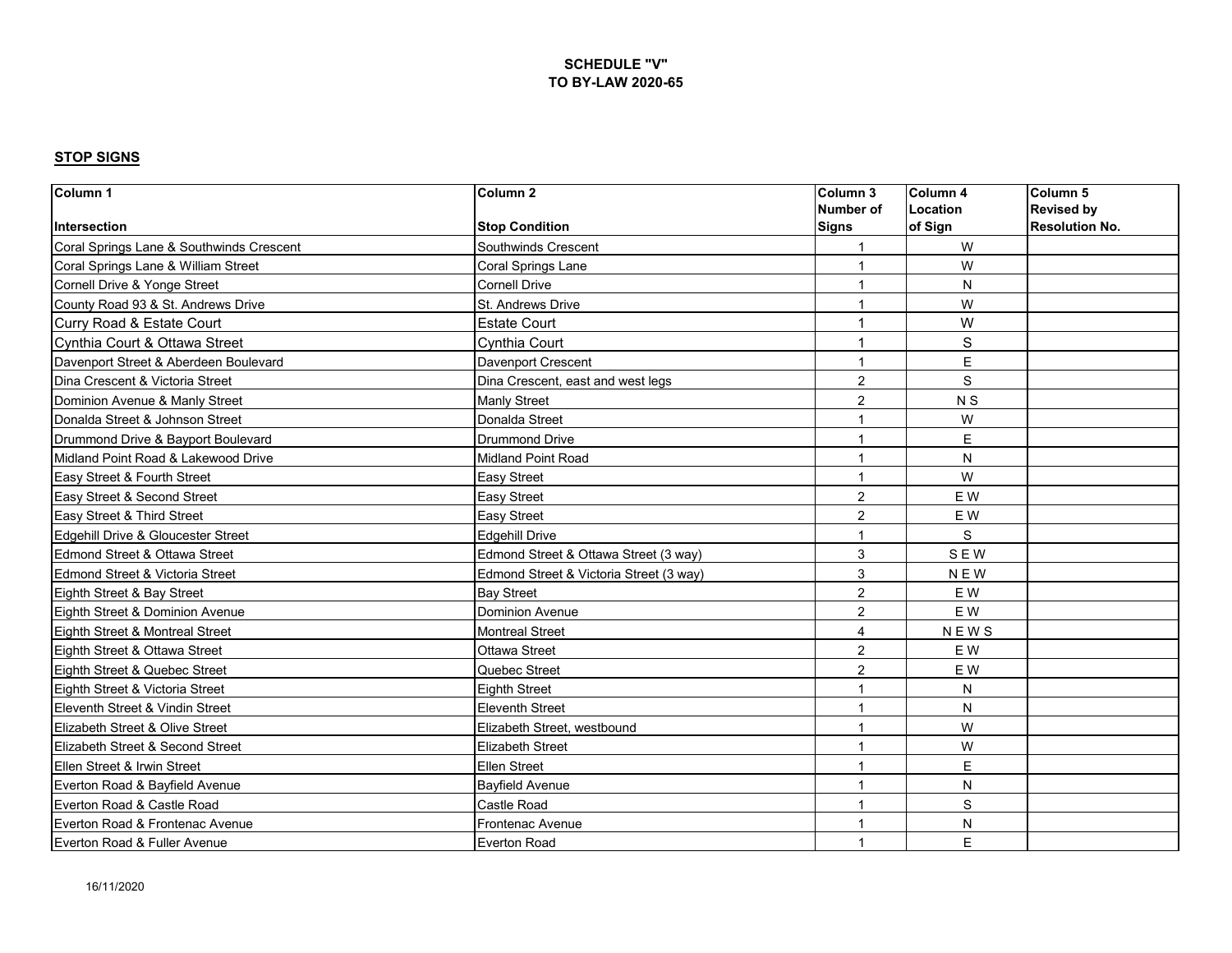| Column 1                                                                                | Column <sub>2</sub>                    | Column 3                 | Column 4       | Column 5              |
|-----------------------------------------------------------------------------------------|----------------------------------------|--------------------------|----------------|-----------------------|
|                                                                                         |                                        | <b>Number of</b>         | Location       | <b>Revised by</b>     |
| Intersection                                                                            | <b>Stop Condition</b>                  | <b>Signs</b>             | of Sign        | <b>Resolution No.</b> |
| Everton Road & Sarah Burke Way                                                          | Everton Road & Sarah Burke Way (4 way) | 4                        | <b>NEWS</b>    |                       |
| Everton Road & Sunnyside Drive                                                          | <b>Everton Road</b>                    | $\overline{2}$           | E W            |                       |
| Everton Road & Sunnyside Drive                                                          | <b>Everton Road</b>                    | $\overline{2}$           | E W            |                       |
| Fifth Street & Montreal Street                                                          | <b>Fifth Street</b>                    | $\overline{2}$           | <b>NS</b>      |                       |
| Fifth Street & Bay Street                                                               | <b>Fifth Street</b>                    | $\overline{2}$           | N <sub>S</sub> |                       |
| Fifth Street & Dominion Avenue                                                          | <b>Fifth Street</b>                    | $\overline{2}$           | N S            |                       |
| Fifth Street & Hugel Avenue                                                             | <b>Fifth Street</b>                    | $\overline{2}$           | N <sub>S</sub> |                       |
| Fifth Street & Ontario Street                                                           | <b>Ontario Street</b>                  | $\overline{2}$           | E W            |                       |
| Fifth Street & Ottawa Street                                                            | <b>Fifth Street</b>                    | $\overline{2}$           | N S            |                       |
| Fifth Street & Quebec Street                                                            | <b>Fifth Street</b>                    | $\overline{2}$           | N <sub>S</sub> |                       |
| Fifth Street & Victoria Street                                                          | <b>Fifth Street</b>                    | $\overline{2}$           | N <sub>S</sub> |                       |
| Fifth Street & Yonge Street                                                             | <b>Fifth Street</b>                    | 1                        | S              |                       |
| First Street & Bay Street                                                               | <b>First Street</b>                    | $\overline{2}$           | N <sub>S</sub> |                       |
| First Street & Bayshore Drive                                                           | <b>First Street</b>                    | $\overline{1}$           | N              |                       |
| First Street & Dominion Avenue                                                          | First Street & Dominion Avenue (4 way) | 4                        | <b>NEWS</b>    |                       |
| First Street & Easy Street                                                              | <b>Easy Street</b>                     | $\overline{2}$           | W E            |                       |
| First Street & Elizabeth Street                                                         | <b>Elizabeth Street</b>                | $\overline{2}$           | W <sub>E</sub> |                       |
| First Street & Yonge Street                                                             | <b>First Street</b>                    | 1                        | $\mathbf S$    |                       |
| Fitton Street & Yonge Street                                                            | <b>Fitton Street</b>                   | 1                        | S              |                       |
| Forest Hill Court & Portage Park Lane                                                   | Forest Hill Court                      | $\overline{\mathbf{1}}$  | $\mathbf S$    |                       |
| Fourth Street & Bay Street                                                              | <b>Bay Street</b>                      | 2                        | E W            |                       |
| Fourth Street & Dominion Avenue                                                         | <b>Dominion Avenue</b>                 | $\overline{2}$           | E W            |                       |
| Fourth Street & Hugel Avenue                                                            | <b>Fourth Street</b>                   | $\overline{2}$           | N <sub>S</sub> |                       |
| Fourth Street & Montreal Street                                                         | <b>Montreal Street</b>                 | $\overline{2}$           | E W            |                       |
| Fourth Street & Ontario Street                                                          | <b>Ontario Street</b>                  | 1                        | E              |                       |
| Fourth Street & Ottawa Street                                                           | <b>Ottawa Street</b>                   | $\overline{1}$           | E              |                       |
| Fourth Street & Quebec Street                                                           | Quebec Street                          | $\overline{1}$           | E              |                       |
| Fourth Street & Victoria Street                                                         | <b>Victoria Street</b>                 | $\overline{2}$           | E W            |                       |
| Fourth Street & Yonge Street                                                            | Fourth Street                          | $\overline{\phantom{a}}$ | S              |                       |
| Frazer Drive and Park Avenue                                                            | Frazer drive                           | 1                        | S              |                       |
| Frederick Street & Yonge Street                                                         | <b>Frederick Street</b>                |                          | N              |                       |
| Frederick Street & North Simcoe Sports & Recreation Centre Parking Lot Frederick Street |                                        | -1                       | S              |                       |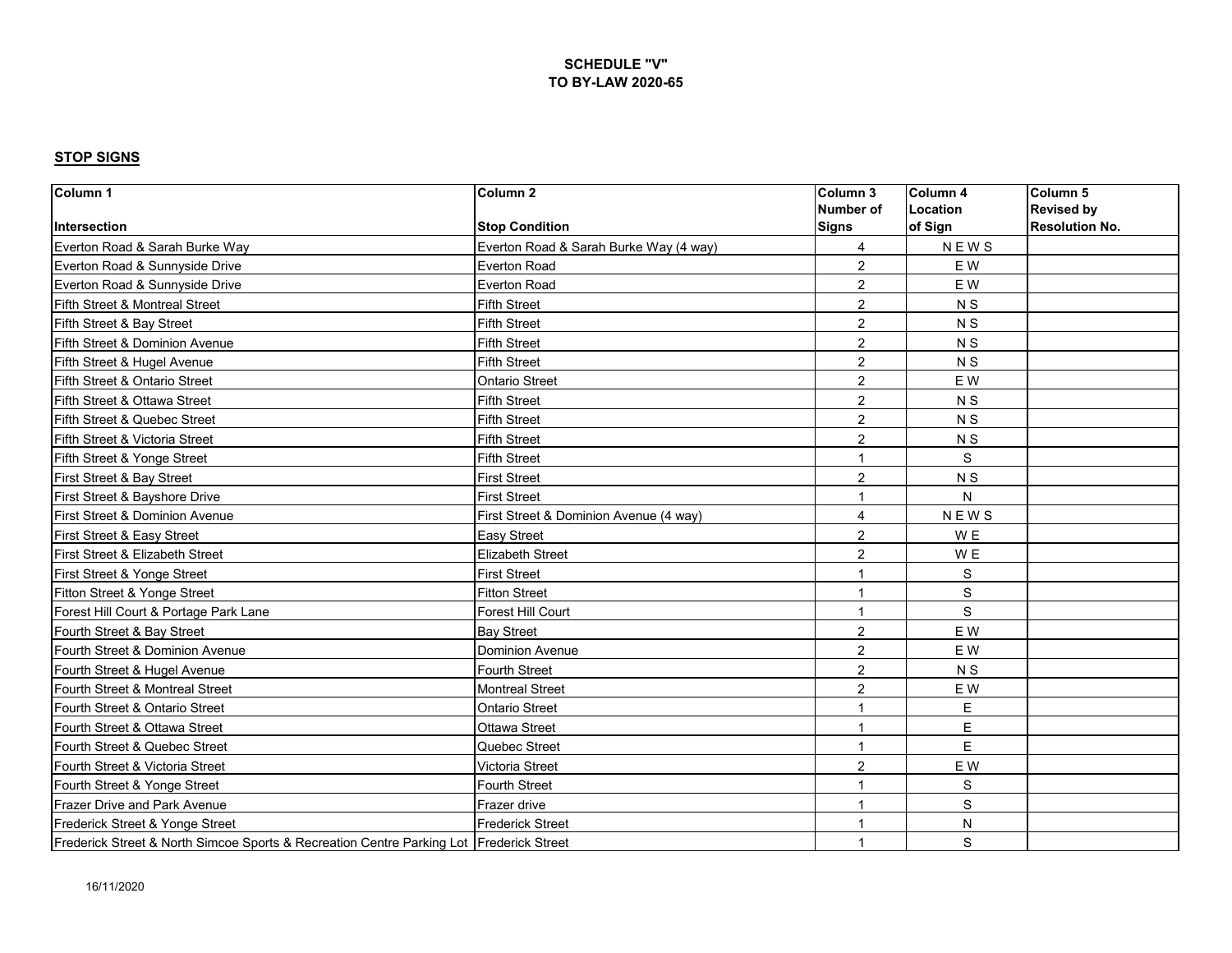| Column 1                                     | Column <sub>2</sub>                  | Column 3       | Column <sub>4</sub> | Column 5              |
|----------------------------------------------|--------------------------------------|----------------|---------------------|-----------------------|
|                                              |                                      | Number of      | Location            | <b>Revised by</b>     |
| Intersection                                 | <b>Stop Condition</b>                | <b>Signs</b>   | of Sign             | <b>Resolution No.</b> |
| Fuller Avenue & Brunelle Sideroad            | <b>Brunelle Sideroad</b>             |                | E                   |                       |
| <b>Galloway Boulevard &amp; Kirk Drive</b>   | <b>Kirk Drive</b>                    | 1              | N                   |                       |
| Galloway Boulevard & Algonquin Drive         | <b>Algonquin Drive</b>               | 1              | S                   |                       |
| Galloway Boulevard & Frazer Drive            | <b>Frazer Drive</b>                  | $\overline{2}$ | N <sub>E</sub>      |                       |
| Galloway Boulevard & Karen Drive             | <b>Karen Drive</b>                   | -1             | N                   |                       |
| Galloway Boulevard & Maxwell Avenue          | Maxwell Avenue                       | 2              | N <sub>S</sub>      |                       |
| Galloway Boulevard & Norman Crescent         | Norman Crescent                      | 1              | S                   |                       |
| <b>Galloway Boulevard &amp; Pratt Avenue</b> | <b>Pratt Avenue</b>                  |                | N                   |                       |
| Galloway Boulevard & Wayne Crescent          | Wayne Crescent                       | 1              | S W                 |                       |
| Gawley Drive & Midland Point Road            | <b>Gawley Drive</b>                  | 1              | N                   |                       |
| Gawley Drive & Parkview Court                | Parkview Court                       | $\overline{1}$ | W                   |                       |
| George Street & Barnett Avenue               | George Street                        | $\overline{2}$ | N <sub>S</sub>      |                       |
| George Street & Bay Street                   | George Street                        | $\overline{2}$ | N <sub>S</sub>      |                       |
| George Street & Elizabeth Street             | George Street                        |                | S                   |                       |
| George Street & Gloucester Street            | George Street                        | $\overline{2}$ | N S                 |                       |
| George Street & Hugel Avenue                 | George Street                        | $\overline{2}$ | N <sub>S</sub>      |                       |
| Gervais Street & Hugel Avenue                | Gervais Street                       | 1              | N                   |                       |
| Gianetto Drive & Harbourview Drive           | Gianetto Drive                       | $\overline{1}$ | $\mathsf S$         |                       |
| Glen Bogie Crescent, northeast leg           | Northeast leg of Glen Bogie Crescent | 1              | N/E                 |                       |
| Glenbrook Drive & Glenbrook Drive            | Glenbrook Drive (south leg)          | 1              | W                   |                       |
| Glenbrook Drive & Midland Point Road         | Glenbrook Drive                      | $\overline{1}$ | N                   |                       |
| <b>Griffin Court &amp; Wawinet Street</b>    | <b>Griffin Court</b>                 | $\overline{1}$ | W                   |                       |
| Griffin Street & Ottawa Street               | <b>Griffin Street</b>                | 1              | N                   |                       |
| Griffin Street & Wawinet Street              | <b>Griffin Street</b>                | $\overline{1}$ | $\mathsf E$         |                       |
| Hamelin Lane & Yonge Street                  | Hamelin Lane                         | 1              | S                   |                       |
| Hannah Street & Russell Street               | Hannah Street                        | $\overline{2}$ | N S                 |                       |
| Hanly Street & Irwin Street                  | <b>Irwin Street</b>                  | 1              | $\mathbb S$         |                       |
| Hartman Drive & Yonge Street                 | Hartman Drive                        | $\overline{1}$ | $\mathsf S$         |                       |
| Highway 12 & Brandon Street                  | <b>Brandon Street</b>                | 1              | S                   |                       |
| Highway 12 & Brebeuf Road                    | <b>Brebeuf Road</b>                  | -1             | N                   |                       |
| Highway 12 & Kindred Road                    | <b>Kindred Road</b>                  |                | N                   |                       |
| Highway 12 & Les Barber Boulevard            | Les Barber Boulevard                 | 1              | N                   |                       |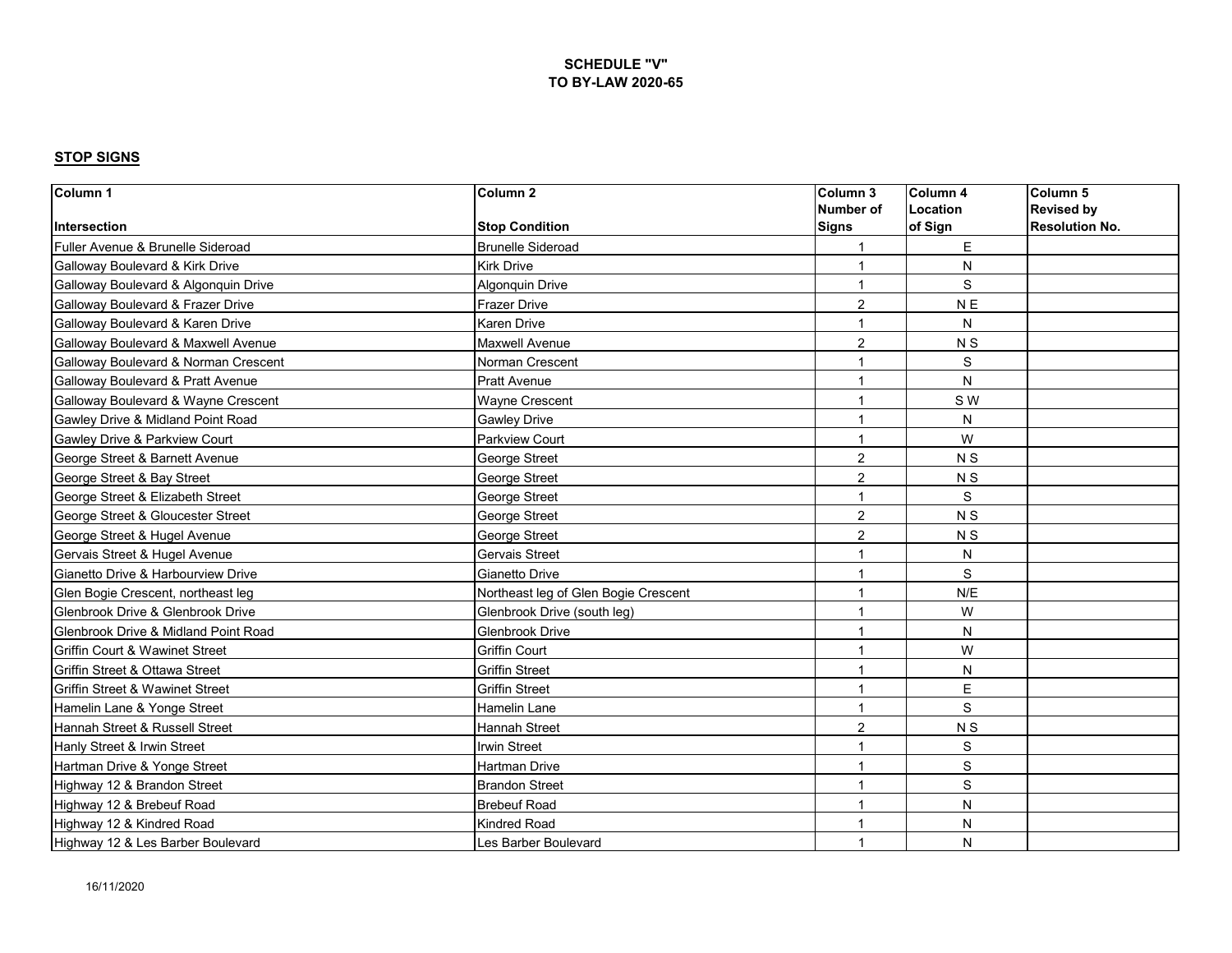| Column 1                               | Column <sub>2</sub>                    | Column 3                | Column 4       | Column <sub>5</sub>   |
|----------------------------------------|----------------------------------------|-------------------------|----------------|-----------------------|
|                                        |                                        | Number of               | Location       | <b>Revised by</b>     |
| Intersection                           | <b>Stop Condition</b>                  | Signs                   | of Sign        | <b>Resolution No.</b> |
| Highway 12 & Wye Valley Road           | Wye Valley Road                        |                         | S              |                       |
| <b>Hillcrest Lane and Scott Street</b> | Hillcrest Lane east and west legs      | $\overline{c}$          | $\mathbf S$    |                       |
| Horrell Avenue & Manly Street          | Horrell Avenue                         | $\overline{1}$          | W              |                       |
| Horrell Avenue & Russell Street        | <b>Horrell Avenue</b>                  | $\overline{\mathbf{1}}$ | E              |                       |
| Howard Street & Glen Mohr Crescent     | Glen Mohr Crescent, east and west legs | $\overline{2}$          | N              |                       |
| Howard Street & Penetanguishene Road   | <b>Howard Street</b>                   | 1                       | W              |                       |
| Howard Street & Woodland Drive         | Howard Street & Woodland (3 way)       | 3                       | ENS            |                       |
| Ingram Crescent & Hugel Avenue         | Ingram Crescent, east & west legs      | $\overline{2}$          | N              |                       |
| Irwin Street & Donalda Street          | Donalda Street                         | $\overline{2}$          | E W            |                       |
| Irwin Street & Jeanne Street           | Jeanne Street                          | 1                       | W              |                       |
| Irwin Street & Scott Street            | <b>Scott Street</b>                    | $\overline{2}$          | E W            |                       |
| Irwin Street & Yonge Street            | <b>Irwin Street</b>                    | 1                       | ${\sf N}$      |                       |
| Jane Boulevard & Shewfelt Crescent     | Jane Boulevard                         | 1                       | W              |                       |
| John Street & Irwin Street             | John Street                            | 1                       | E              |                       |
| Johnson Street & Colborne Street       | <b>Colborne Street</b>                 | $\overline{2}$          | E W            |                       |
| Johnson Street & Ellen Street          | Johnson Street                         | 1                       | N              |                       |
| Johnson Street & Hanly Street          | Johnson Street                         | 1                       | S              |                       |
| Johnson Street & John Street           | John Street                            | $\overline{1}$          | W              |                       |
| Karen Drive & Christine Drive          | <b>Karen Drive</b>                     | $\overline{1}$          | S              |                       |
| King Street & Bay Street               | <b>Bay Street</b>                      | $\overline{2}$          | E W            |                       |
| King Street & Colborne Street          | <b>Colborne Street</b>                 |                         | W              |                       |
| King Street & Cranston Crescent        | Cranston Crescent, north & south legs  | $\overline{2}$          | W              |                       |
| King Street & Hannah Street            | <b>Hannah Street</b>                   |                         | W              |                       |
| King Street & Little Lake Park Road    | Little Lake Park Road                  | $\overline{1}$          | $\mathsf E$    |                       |
| King Street & Prospect Boulevard       | Prospect Boulevard                     | $\overline{1}$          | $\mathsf E$    |                       |
| King Street & Robert Street            | <b>Robert Street</b>                   | 1                       | W              |                       |
| Kirk Drive & Rose Crescent             | Rose Crescent                          | 1                       | W              |                       |
| Leitz Road & Yonge Street              | Leitz Road                             | $\overline{1}$          | N              |                       |
| Lescaut Road & Algonquin Drive         | <b>Algonquin Drive</b>                 | 1                       | W              |                       |
| Lescaut Road & Chaingate Drive         | Lescaut Road                           | 1                       | S              |                       |
| Lescaut Road & Harvey Road             | Harvey Road                            | $\overline{1}$          | N              |                       |
| Lindsay Street & Bay Street            | <b>Lindsay Street</b>                  | $\overline{c}$          | N <sub>S</sub> |                       |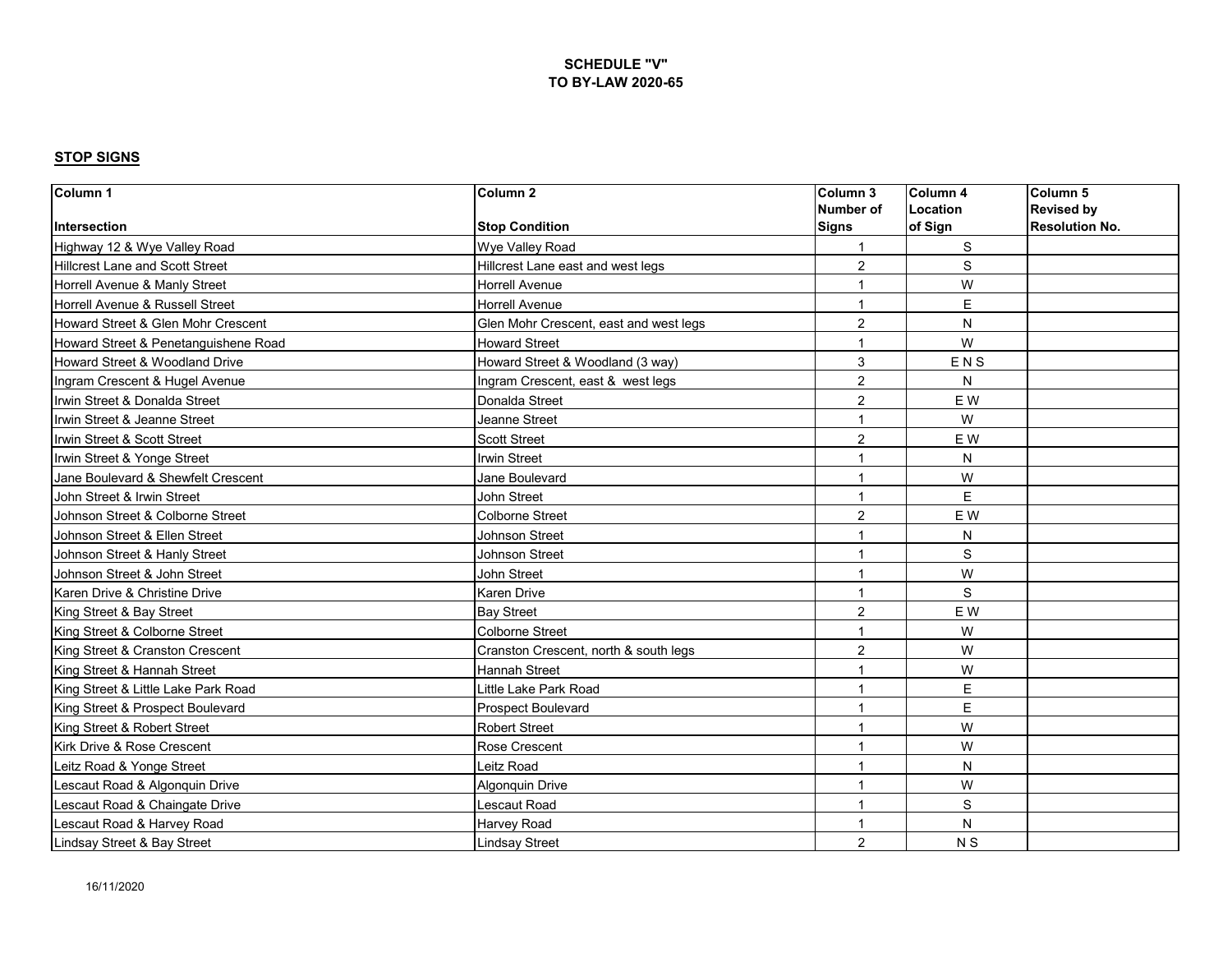| Column 1                                         | Column <sub>2</sub>                            | Column 3       | Column <sub>4</sub> | Column <sub>5</sub>   |
|--------------------------------------------------|------------------------------------------------|----------------|---------------------|-----------------------|
|                                                  |                                                | Number of      | Location            | <b>Revised by</b>     |
| Intersection                                     | <b>Stop Condition</b>                          | Signs          | of Sign             | <b>Resolution No.</b> |
| Lindsay Street & Barnett Avenue                  | Lindsay Street                                 | $\overline{2}$ | N <sub>S</sub>      |                       |
| Lindsay Street & Elizabeth Street                | Lindsay Street & Elizabeth Street (3 way)      | 3              | <b>EWS</b>          |                       |
| Lindsay Street & Gloucester Street               | Lindsav Street                                 | $\overline{2}$ | N <sub>S</sub>      |                       |
| Lindsay Street & Hugel Avenue                    | Lindsay Street                                 | $\overline{2}$ | N <sub>S</sub>      |                       |
| Luckport Crescent & Montreal Street              | Luckport Crescent, east & west legs            | $\overline{2}$ | S                   |                       |
| Ludlow Street & Vindin Street                    | <b>Ludlow Street</b>                           | 1              | N                   |                       |
| Macartney Street & Irwin Street                  | <b>Macartney Street</b>                        | 1              | W                   |                       |
| Manly Street and Bay Street                      | Manly Street                                   | $\overline{2}$ | N <sub>S</sub>      |                       |
| Manly Street & Bayshore Drive                    | <b>Manly Street</b>                            | 1              | N                   |                       |
| Manly Street & Cedar Street & Norman Crescent    | Manly Street, Cedar Street and Norman Crescent | 4              | <b>NEWS</b>         |                       |
| Manly Street & Colborne Street                   | Manly Street & Colborne Street (4 way)         | $\overline{4}$ | <b>NEWS</b>         |                       |
| Manly Street & Elizabeth Street                  | Manly Street & Elizabeth Street (4 way)        | $\overline{4}$ | <b>NEWS</b>         |                       |
| Manly Street & Ellen Street                      | Manly Street & Ellen Street (4 way)            | $\overline{4}$ | <b>NEWS</b>         |                       |
| Manly Street & Galloway Boulevard                | Manly Street & Galloway Boulevard (4 way)      | $\overline{4}$ | <b>NEWS</b>         |                       |
| Manly Street & Gloucester Street                 | Manly Street                                   | $\overline{2}$ | N <sub>S</sub>      |                       |
| Manly Street & Hanly Street                      | Hanly Street                                   | -1             | E W                 |                       |
| Manly Street & Hannah Street                     | <b>Hannah Street</b>                           | $\overline{2}$ | E W                 |                       |
| Manly Street & Hugel Avenue                      | <b>Manly Street</b>                            | $\overline{2}$ | N <sub>S</sub>      |                       |
| Manly Street & Lescaut Road                      | Lescaut Road                                   | 1              | W                   |                       |
| Manly Street & Robert Street                     | Manly Street & Robert Street (4 way)           | 4              | <b>NEWS</b>         |                       |
| Manly Street & Yonge Street                      | <b>Manly Street</b>                            | $\overline{2}$ | N S                 |                       |
| Mapledawn Drive & Montreal Street                | <b>Mapledawn Drive</b>                         | $\overline{1}$ | N                   |                       |
| Mapledawn Drive & Watson Pl                      | <b>Watson Place</b>                            | $\overline{2}$ | N W                 |                       |
| Margaret Street & Dominion Avenue                | Margaret Street & Dominion Avenue (3 way)      | 3              | S W E               |                       |
| Margaret Street & Montreal Street                | <b>Margaret Street</b>                         | $\overline{1}$ | N                   |                       |
| Margaret Street & Playfair Road                  | Playfair Road                                  | 1              | E                   |                       |
| Marina Park Avenue & Harbourview Drive           | Marina Park Avenue                             | 1              | W                   |                       |
| Marshall Road & County Road 25 (Balm Beach Road) | <b>Marshall Road</b>                           | $\overline{1}$ | S                   |                       |
| Marshall Road & The Angela Schmidt Foster Road   | <b>Marshall Road</b>                           | $\overline{c}$ | N <sub>S</sub>      |                       |
| Massey Road & Bayview Drive                      | Massey Road                                    | 1              | N                   |                       |
| Maxwell Avenue & Christine Drive                 | Maxwell Avenue                                 | 1              | S                   |                       |
| Midland Avenue & Bay Street                      | Midland Avenue & Bay Street (4 way)            | 4              | <b>NEWS</b>         |                       |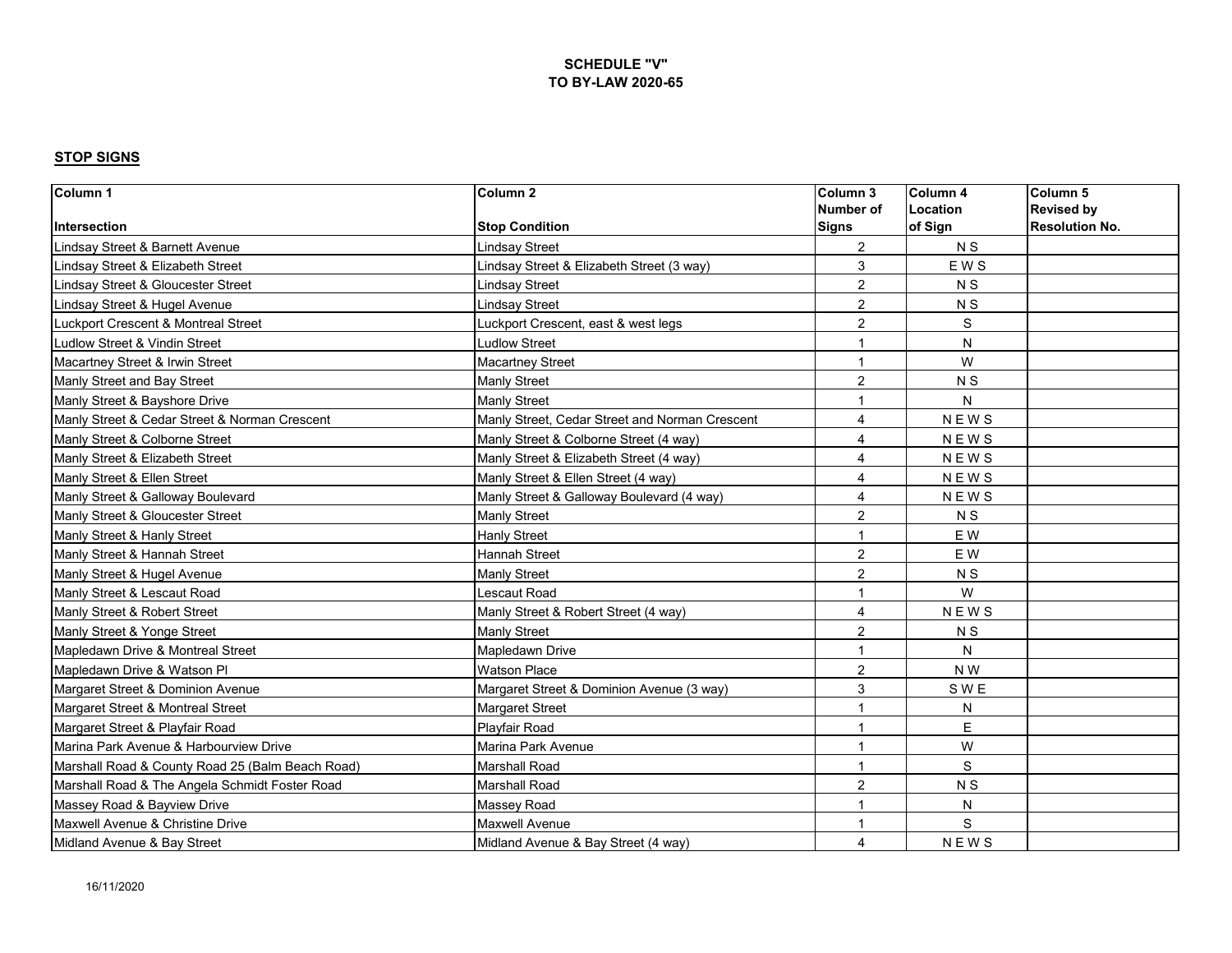| Column 1                               | Column <sub>2</sub>                 | Column 3         | Column 4       | Column 5              |
|----------------------------------------|-------------------------------------|------------------|----------------|-----------------------|
|                                        |                                     | <b>Number of</b> | Location       | <b>Revised by</b>     |
| Intersection                           | <b>Stop Condition</b>               | <b>Signs</b>     | of Sign        | <b>Resolution No.</b> |
| Midland Avenue & Bavshore Drive        | <b>Midland Avenue</b>               | $\overline{2}$   | N <sub>S</sub> |                       |
| Midland Avenue & Colborne Street       | <b>Midland Avenue</b>               | -1               | S              |                       |
| Midland Avenue & Dominion Avenue       | <b>Dominion Avenue</b>              | 2                | E W            |                       |
| Midland Avenue & Elizabeth Street      | <b>Elizabeth Street</b>             | $\overline{2}$   | EW             |                       |
| Midland Avenue & Ellen Street          | <b>Midland Avenue</b>               | $\overline{2}$   | N <sub>S</sub> |                       |
| Midland Avenue & Hannah Street         | <b>Midland Avenue</b>               | $\overline{2}$   | N <sub>S</sub> |                       |
| Midland Avenue & Yonge Street          | <b>Midland Avenue</b>               | $\overline{2}$   | N <sub>S</sub> |                       |
| Midland Point Road & Curry Road        | Midland Point Road & Curry Road     | 4                | <b>NEWS</b>    |                       |
| Midland Point Road & Fuller Avenue     | <b>Midland Point Road</b>           | -1               | W              |                       |
| Mildred Street & Yonge Street          | <b>Mildred Street</b>               | 1                | N              |                       |
| Nelson Street & Colborne Street        | <b>Nelson Street</b>                | $\mathbf 1$      | N              |                       |
| Nelson Street & Robert Street          | <b>Nelson Street</b>                | $\overline{2}$   | N <sub>S</sub> |                       |
| Ninth Street & Ottawa Street           | Ninth Street                        | 1                | N              |                       |
| Norene Street & Hugel Avenue           | Norene Street                       | 1                | N              |                       |
| Norene Street & Yonge Street           | Norene Street                       | $\overline{1}$   | S              |                       |
| Oakmount Court & Harbourview Drive     | Oakmount Court                      | -1               | N              |                       |
| Oakmount Court & Sunnyside Drive       | Sunnyside Drive                     | $\overline{2}$   | E W            |                       |
| Olive Street at Elizabeth Street       | <b>Olive Street</b>                 | $\overline{1}$   | N              |                       |
| Otter Crescent & Algonquin Drive       | Otter Crescent, south and west legs | $\overline{2}$   | W S            |                       |
| Par Four Drive and Golf Link Road      | Par Four Drive, east and west legs  | 2                | S              |                       |
| Penetanguishene Road & Dominion Avenue | <b>Dominion Avenue</b>              | 1                | W              |                       |
| Portage Park Lane & Midland Point Road | Portage Park Lane                   | $\overline{1}$   | N              |                       |
| Princess Street & Elizabeth Street     | <b>Princess Street</b>              | $\overline{1}$   | N              |                       |
| Princess Street & Yonge Street         | <b>Princess Street</b>              | $\overline{1}$   | S              |                       |
| Prospect Boulevard & Beamish Road      | Prospect Boulevard & Beamish Road   | $\overline{2}$   | W <sub>N</sub> |                       |
| Prospect Boulevard & Jones Road        | Jones Road                          | $\overline{1}$   | S              |                       |
| Prospect Boulevard & MacDonald Road    | MacDonald Road                      | $\overline{2}$   | N <sub>S</sub> |                       |
| Puddicome Road & Midland Point Road    | <b>Puddicome Road</b>               | -1               | N              |                       |
| Queen Street & Bay Street              | Queen Street                        | $\overline{2}$   | N <sub>S</sub> |                       |
| Queen Street & Colborne Street         | Queen Street                        | $\overline{2}$   | N <sub>S</sub> |                       |
| Queen Street & Dominion Avenue         | Queen Street                        | 2                | N <sub>S</sub> |                       |
| Queen Street & Elizabeth Street        | Queen Street                        | $\overline{2}$   | N S            |                       |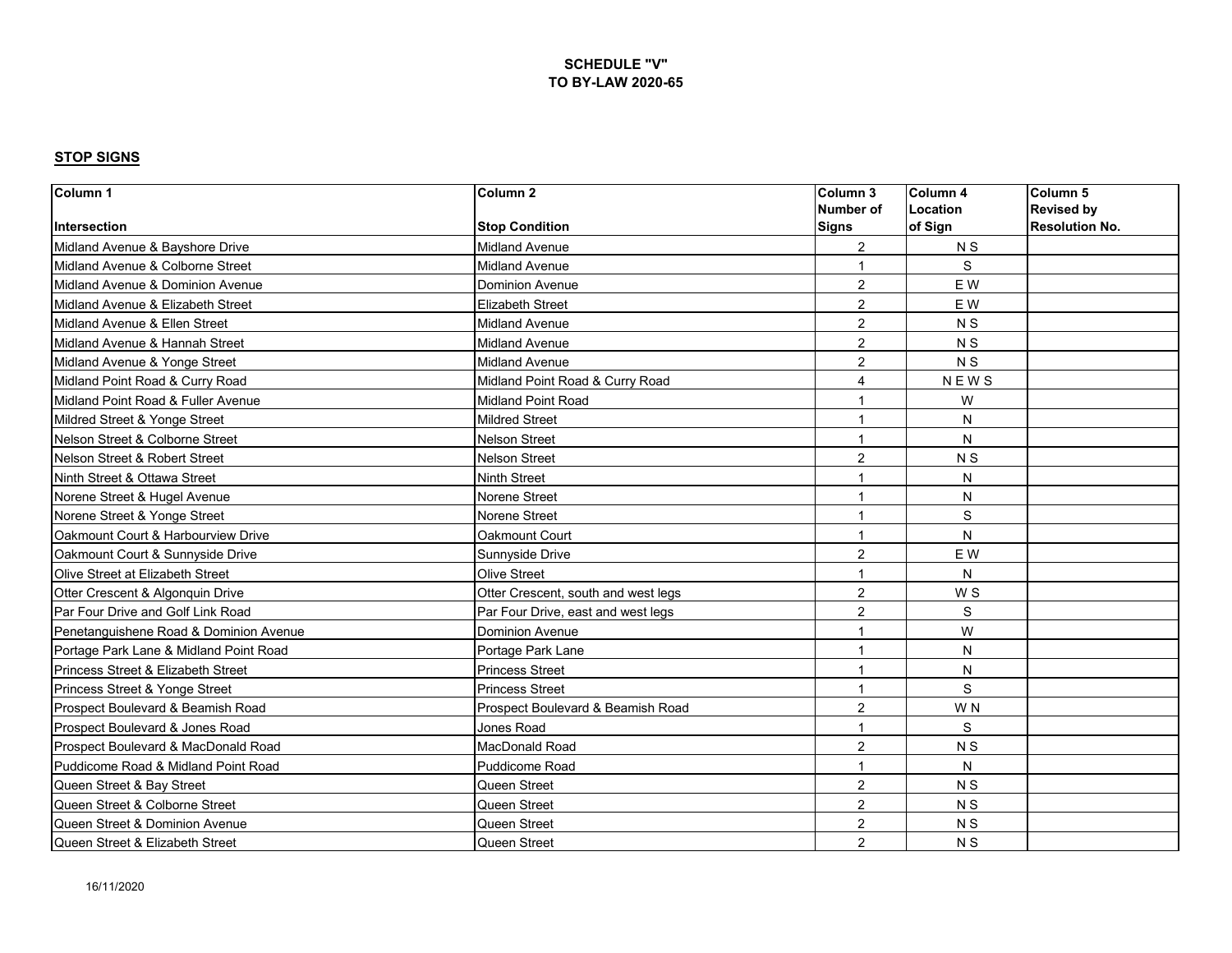| Column <sub>1</sub>                           | Column <sub>2</sub>                    | Column 3       | Column 4       | Column 5              |
|-----------------------------------------------|----------------------------------------|----------------|----------------|-----------------------|
|                                               |                                        | Number of      | Location       | <b>Revised by</b>     |
| Intersection                                  | <b>Stop Condition</b>                  | <b>Signs</b>   | of Sign        | <b>Resolution No.</b> |
| Queen Street & Ellen Street                   | Queen Street                           | $\overline{2}$ | <b>NS</b>      |                       |
| Queen Street & Hannah Street                  | Hannah Street                          | $\overline{2}$ | E W            |                       |
| Queen Street & Hugel Avenue                   | Queen Street                           | $\overline{2}$ | N S            |                       |
| Queen Street & Robert Street                  | Queen Street                           | $\overline{1}$ | S              |                       |
| Queen Street & Yonge Street                   | Queen Street                           | $\overline{2}$ | N <sub>S</sub> |                       |
| Randles Crescent & Lescaut Road               | Randles Crescent, east and west legs   | $\overline{2}$ | S              |                       |
| Rei Drive & Edgar Court                       | <b>Edgar Court</b>                     | 1              | W              |                       |
| Rei Drive & Everton Road                      | Rei Drive                              | $\overline{1}$ | S              |                       |
| Rei Drive & Marcellus Drive                   | Rei Drive                              | $\overline{ }$ | ${\sf N}$      |                       |
| Reid Court & Sundowner Road                   | Reid Court                             | 1              | S              |                       |
| Riverwalk Place & Aberdeen Boulevard          | Riverwalk Place, north and south legs  | $\overline{c}$ | W              |                       |
| Robert Street & Johnson Street                | <b>Robert Street</b>                   | 1              | E              |                       |
| Rose Crescent & Frazer Drive                  | Rose Crescent                          | $\overline{1}$ | E              |                       |
| Roslyn Court & Victoria Street                | Roslyn Court                           | $\overline{1}$ | N              |                       |
| Ruby Street & Irwin Street                    | <b>Ruby Street</b>                     | $\overline{1}$ | W              |                       |
| Russ Howard Drive & Yonge Street              | Russ Howard Drive                      | $\overline{1}$ | N              |                       |
| Russell Street & Bay Street                   | <b>Bay Street</b>                      | $\overline{2}$ | E W            |                       |
| Russell Street & Colborne Street              | <b>Russell Street</b>                  | $\overline{2}$ | N <sub>S</sub> |                       |
| Russell Street & Dominion Avenue              | <b>Dominion Avenue</b>                 | $\overline{2}$ | E W            |                       |
| Russell Street & Elizabeth Street             | <b>Russell Street</b>                  | $\overline{2}$ | N <sub>S</sub> |                       |
| Russell Street & Ellen Street                 | Russell Street & Ellen Street (4 way)  | $\overline{4}$ | <b>NEWS</b>    |                       |
| <b>Russell Street &amp; Gloucester Street</b> | <b>Gloucester Street</b>               | $\overline{ }$ | N              |                       |
| Russell Street & Hanly Street                 | <b>Russell Street</b>                  | $\overline{1}$ | S              |                       |
| Russell Street & Hugel Avenue                 | <b>Russell Street</b>                  | $\overline{2}$ | N <sub>S</sub> |                       |
| Russell Street & Robert Street                | <b>Russell Street</b>                  | $\overline{2}$ | N <sub>S</sub> |                       |
| Russell Street & Yonge Street                 | <b>Russell Street</b>                  | 2              | N <sub>S</sub> |                       |
| Sarah Boulevard & Shewfelt Crescent           | Sarah Boulevard                        | $\overline{1}$ | N/W            |                       |
| Scott Street & Johnson Street                 | <b>Scott Street</b>                    | $\overline{1}$ | W              |                       |
| Second Street & Bay Street                    | Bay Street & Second Street, northbound | $\overline{2}$ | N/E S/E        |                       |
| Second Street & Bayshore Drive                | Second Street                          | $\overline{1}$ | N              |                       |
| Second Street & Dominion Avenue               | Second Street                          | $\overline{2}$ | N <sub>S</sub> |                       |
| Second Street & Hugel Avenue                  | Second Street                          | $\overline{2}$ | N <sub>S</sub> |                       |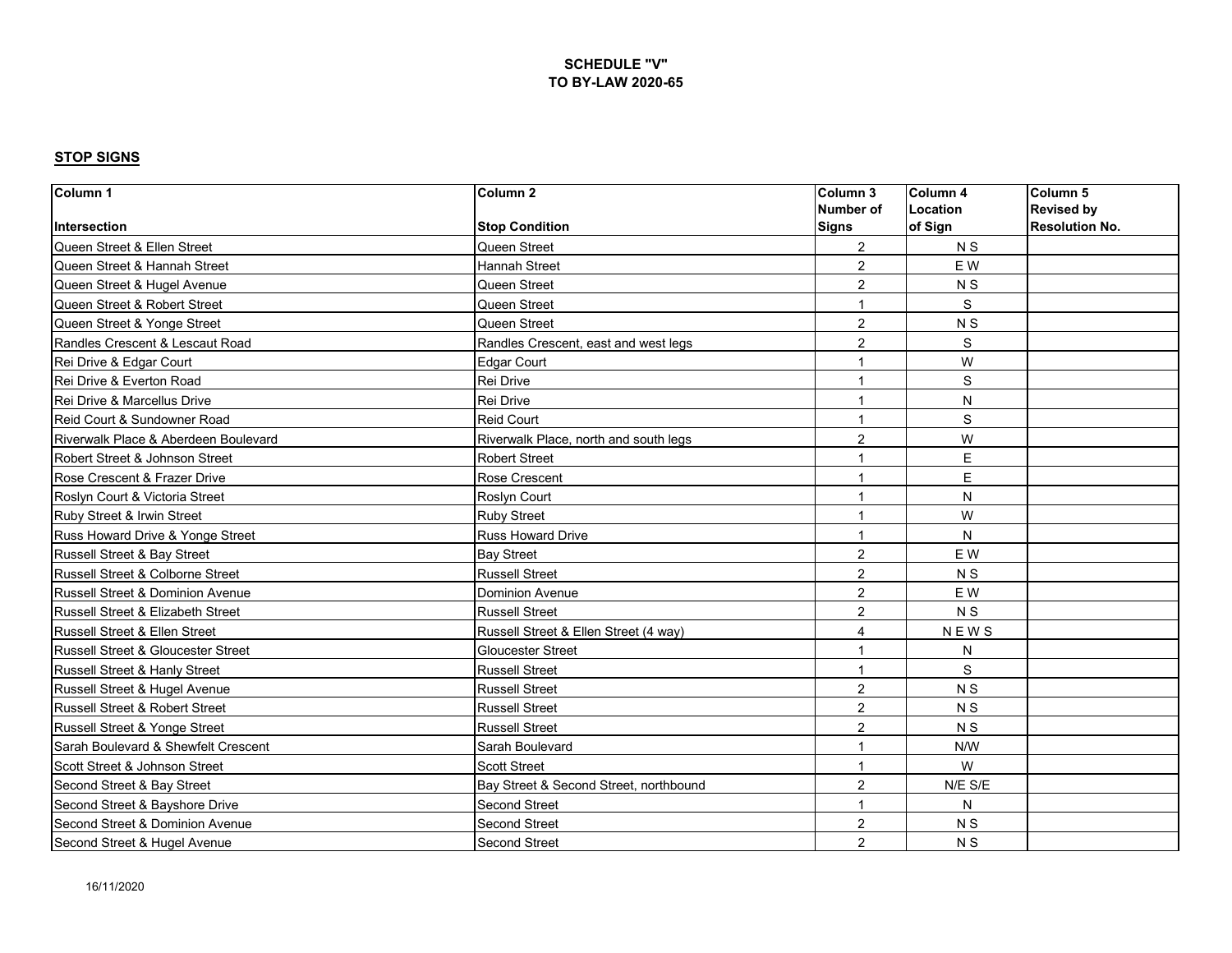| Column 1                                       | Column <sub>2</sub>                | Column 3         | Column 4       | Column 5              |
|------------------------------------------------|------------------------------------|------------------|----------------|-----------------------|
|                                                |                                    | <b>Number of</b> | Location       | <b>Revised by</b>     |
| Intersection                                   | <b>Stop Condition</b>              | <b>Signs</b>     | of Sign        | <b>Resolution No.</b> |
| Second Street & Yonge Street                   | <b>Second Street</b>               |                  | S              |                       |
| Seventh Street & Bay Street                    | <b>Bay Street</b>                  | $\overline{2}$   | N <sub>S</sub> |                       |
| Seventh Street & Dominion Avenue               | Seventh Street                     | $\overline{2}$   | N <sub>S</sub> |                       |
| Seventh Street & Hugel Avenue                  | Seventh Street                     | $\overline{2}$   | <b>NS</b>      |                       |
| Seventh Street & Montreal Street               | Seventh Street                     | $\overline{2}$   | N <sub>S</sub> |                       |
| Seventh Street & Ottawa Street                 | Seventh Street                     | $\overline{2}$   | N <sub>S</sub> |                       |
| Seventh Street & Quebec Street                 | Seventh Street                     | $\overline{2}$   | N <sub>S</sub> |                       |
| Seventh Street & Victoria Street               | <b>Seventh Street</b>              | $\overline{1}$   | ${\sf N}$      |                       |
| Seventh Street & Yonge Street                  | Seventh Street                     | $\overline{ }$   | $\mathbb S$    |                       |
| Sheridan Street & Lescaut Road                 | <b>Sheridan Street</b>             | 1                | $\mathbb S$    |                       |
| Sheridan Street & Randles Crescent             | <b>Sheridan Street</b>             | 1                | N              |                       |
| Shewfelt Crescent & Yonge Street               | Shewfelt Crescent (west leg)       | $\overline{1}$   | $\mathsf{N}$   |                       |
| Shewfelt Crescent & Yonge Street               | Shewfelt Crescent (east leg)       | 1                | N              |                       |
| Simpresca Road & Curry Road                    | Simpresca Road                     | $\overline{1}$   | W              |                       |
| Sixth Street & Bay Street                      | <b>Sixth Street</b>                | $\overline{2}$   | N <sub>S</sub> |                       |
| Sixth Street & Dominion Avenue                 | <b>Sixth Street</b>                | $\overline{2}$   | N <sub>S</sub> |                       |
| Sixth Street & Hugel Avenue                    | <b>Sixth Street</b>                | $\overline{2}$   | N S            |                       |
| Sixth Street & Montreal Street                 | <b>Sixth Street</b>                | $\overline{2}$   | N <sub>S</sub> |                       |
| Sixth Street & Ontario Street                  | <b>Sixth Street</b>                | $\overline{2}$   | N S            |                       |
| Sixth Street & Ottawa Street                   | <b>Sixth Street</b>                | $\overline{2}$   | N <sub>S</sub> |                       |
| Sixth Street & Quebec Street                   | Sixth Street                       | $\overline{2}$   | N <sub>S</sub> |                       |
| Sixth Street & Victoria Street                 | <b>Sixth Street</b>                | $\overline{c}$   | N <sub>S</sub> |                       |
| Sixth Street & Vindin Street                   | <b>Sixth Street</b>                | 1                | N              |                       |
| Sixth Street & Yonge Street                    | <b>Sixth Street</b>                | 1                | S              |                       |
| Southwinds Crescent & Coral Springs Lane       | Southwinds Crescent                | $\overline{1}$   | W              |                       |
| Southwinds Crescent & William Street           | Southwinds Crescent                | $\overline{1}$   | W              |                       |
| Sundowner Road & Balm Beach Road               | Sundowner Road, east and west legs | $\overline{2}$   | $\mathbf S$    |                       |
| Sundowner Road east extension & Sundowner Road | Sundowner Road, east extension     | $\overline{ }$   | W              |                       |
| Taylor Drive & Davenport Street                | <b>Taylor Drive</b>                | 1                | S              |                       |
| Tavlor Drive & Aberdeen Boulevard              | <b>Taylor Drive</b>                | 1                | E              |                       |
| The Martels Lane & Little Lake Park Road       | The Martels Lane                   | $\overline{1}$   | N              |                       |
| Third Street & Bay Street                      | <b>Third Street</b>                | $\overline{2}$   | N <sub>S</sub> |                       |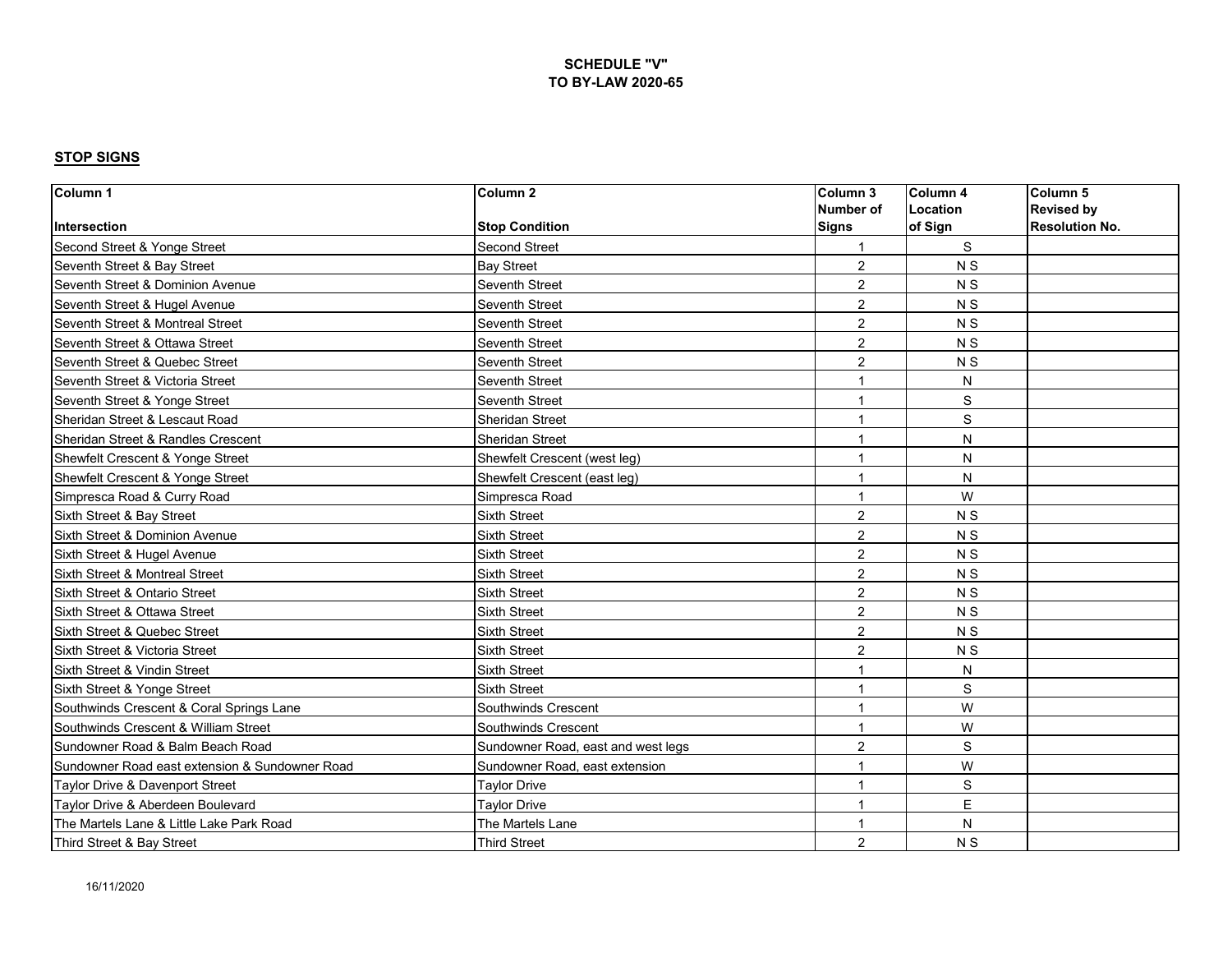| Column <sub>1</sub>                            | Column <sub>2</sub>                  | Column 3                 | Column <sub>4</sub> | Column 5              |
|------------------------------------------------|--------------------------------------|--------------------------|---------------------|-----------------------|
|                                                |                                      | Number of                | Location            | <b>Revised by</b>     |
| Intersection                                   | <b>Stop Condition</b>                | <b>Signs</b>             | of Sign             | <b>Resolution No.</b> |
| Third Street & Dominion Avenue                 | <b>Third Street</b>                  | $\overline{2}$           | N <sub>S</sub>      |                       |
| Third Street & Hugel Avenue                    | <b>Third Street</b>                  | $\overline{2}$           | N S                 |                       |
| Third Street & Yonge Street                    | <b>Third Street</b>                  |                          | S                   |                       |
| Tiffin Bay Court & Randles Crescent            | <b>Tiffin Bay Court</b>              | 1                        | W                   |                       |
| Victoria Street at Penetanguishene Road        | Victoria Street                      | $\overline{1}$           | W                   |                       |
| Victoria Street at Eighth Street               | Victoria Street                      | $\overline{2}$           | EW                  |                       |
| Villa Drive & Castle Road                      | Villa Drive                          | 1                        | N/E                 |                       |
| Wawinet Street & Montreal Street               | <b>Wawinet Street</b>                | $\overline{ }$           | S                   |                       |
| Wawinet Street & Ottawa Street                 | <b>Wawinet Street</b>                | $\overline{ }$           | N                   |                       |
| Wayne Crescent, east leg and south leg         | Wayne Crescent, south leg            | 1                        | E                   |                       |
| Wellington Street & Colborne Street            | <b>Wellington Street</b>             | $\overline{1}$           | N                   |                       |
| Wellington Street & Robert Street              | <b>Wellington Street</b>             | 2                        | N <sub>S</sub>      |                       |
| Whitney Crescent & Victoria Street             | Whitney Crescent (East and West leg) | $\overline{2}$           | N                   |                       |
| Wilson Road & County Road 25 (Balm Beach Road) | <b>Wilson Road</b>                   | 1                        | N                   |                       |
| Wilson Road and Golf Link Road                 | <b>Wilson Road</b>                   | $\overline{2}$           | N <sub>S</sub>      |                       |
| William Street & Albert Street                 | <b>Albert Street</b>                 |                          | S                   |                       |
| William Street & Barnett Avenue                | <b>Dominion Avenue</b>               | 1                        | E                   |                       |
| William Street & Bay Street                    | Bay Street and right turn channel    | $\overline{c}$           | W <sub>N</sub>      |                       |
| William Street & Bayview Drive                 | <b>Bayview Drive</b>                 | 1                        | W                   |                       |
| William Street & Birchwood Drive               | <b>Birchwood Drive</b>               | 1                        | W                   |                       |
| William Street & Chaingate Drive               | Chaingate Drive                      | $\overline{\phantom{a}}$ | E                   |                       |
| William Street & Donalda Street                | Donalda Street                       | $\overline{1}$           | E                   |                       |
| William Street & Elizabeth Street              | <b>Elizabeth Street</b>              | $\overline{2}$           | E W                 |                       |
| William Street & Frank Street                  | <b>Frank Street</b>                  | 1                        | E                   |                       |
| William Street & Gloucester Street             | <b>Gloucester Street</b>             | 1                        | E                   |                       |
| William Street & Hanly Street                  | <b>Hanly Street</b>                  | 1                        | E                   |                       |
| William Street & Hugel Avenue                  | <b>Hugel Avenue</b>                  | $\overline{2}$           | E W                 |                       |
| William Street & Jeanne Street                 | Jeanne Street                        | $\overline{ }$           | E                   |                       |
| William Street & Macartney Street              | <b>Macartney Street</b>              | $\overline{ }$           | E                   |                       |
| William Street & Pillsbury Drive               | <b>Pillsbury Drive</b>               | 1                        | W                   |                       |
| William Street & Ruby Street                   | <b>Ruby Street</b>                   | $\overline{\phantom{a}}$ | E                   |                       |
| William Street & Scott Street                  | <b>Scott Street</b>                  | $\overline{\phantom{a}}$ | E                   |                       |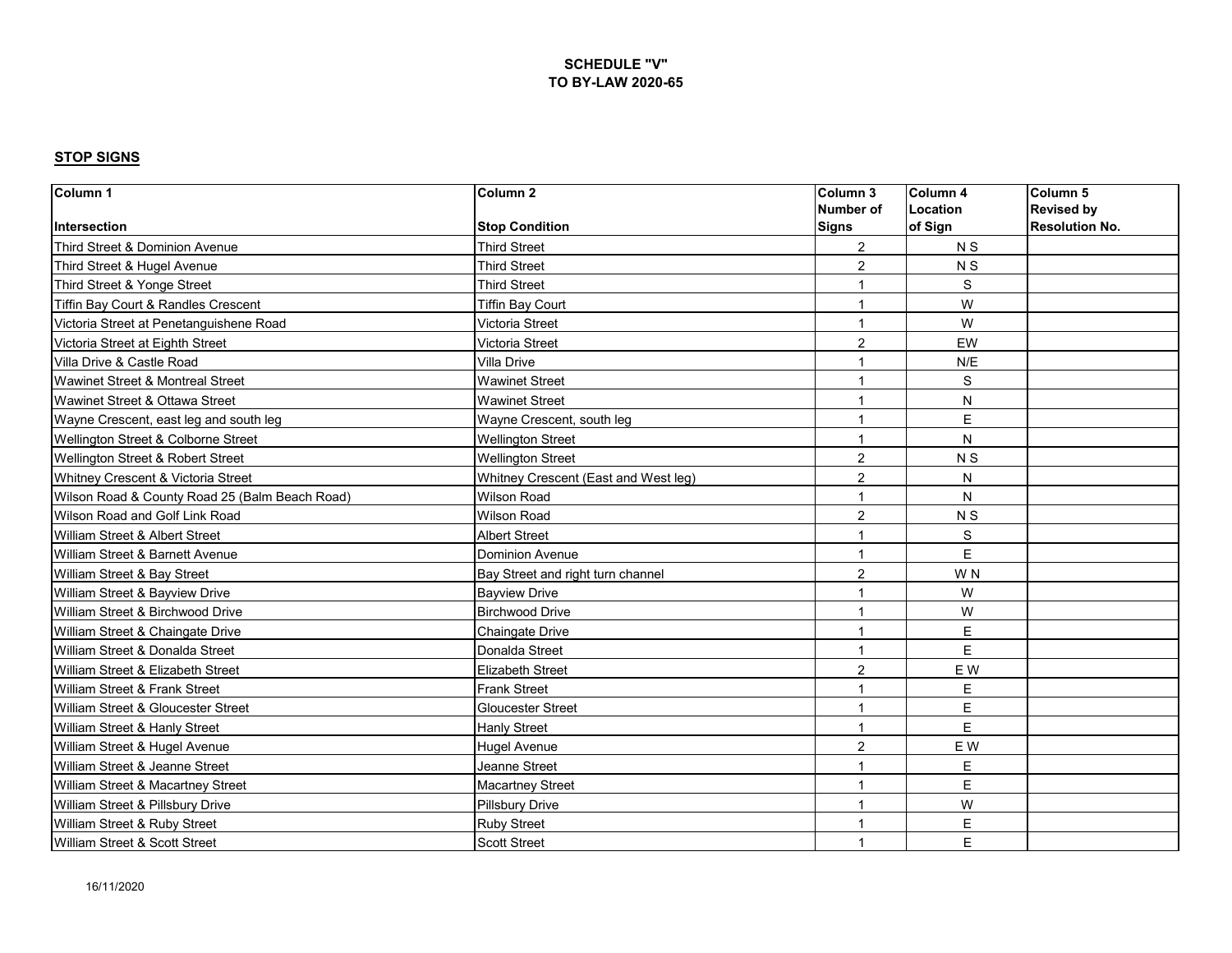| Column 1                                    | Column 2                                 | Column 3  | Column 4        | Column <sub>5</sub>   |
|---------------------------------------------|------------------------------------------|-----------|-----------------|-----------------------|
|                                             |                                          | Number of | <b>Location</b> | <b>Revised by</b>     |
| <b>Intersection</b>                         | <b>Stop Condition</b>                    | Signs     | of Sign         | <b>Resolution No.</b> |
| William Street & Whitfield Crescent         | Whitfield Crescent, north & south legs   |           |                 |                       |
| Woodland Drive & Dominion Avenue            | <b>Dominion Avenue</b>                   |           | E W             |                       |
| Woodland Drive & Glen Bogie Crescent        | Glen Bogie Crescent                      |           |                 |                       |
| Woodland Drive & Glen Eagles Crescent       | Glen Eagles Crescent, north & south legs |           |                 |                       |
| Woodland Drive & Hugel Avenue               | <b>Woodland Drive</b>                    |           | S               |                       |
| <b>Woodland Drive &amp; Montreal Street</b> | <b>Montreal Street</b>                   |           | W               |                       |
| Woodland Drive & Ottawa Street              | <b>Ottawa Street</b>                     |           | W               |                       |
| Woodland Drive & Playfair Road              | Playfair Road                            |           | W               |                       |
| Woodland Drive & Victoria Street            | <b>Woodland Drive</b>                    |           | N               |                       |
| Yonge Street & Aberdeen Boulevard           | <b>Yonge Street</b>                      |           |                 |                       |
| Yonge Street & Olive Street                 | Olive Street                             |           | S               |                       |
| Yonge Street & Little Lake Park Road        | Little LakePark Road                     |           | N               |                       |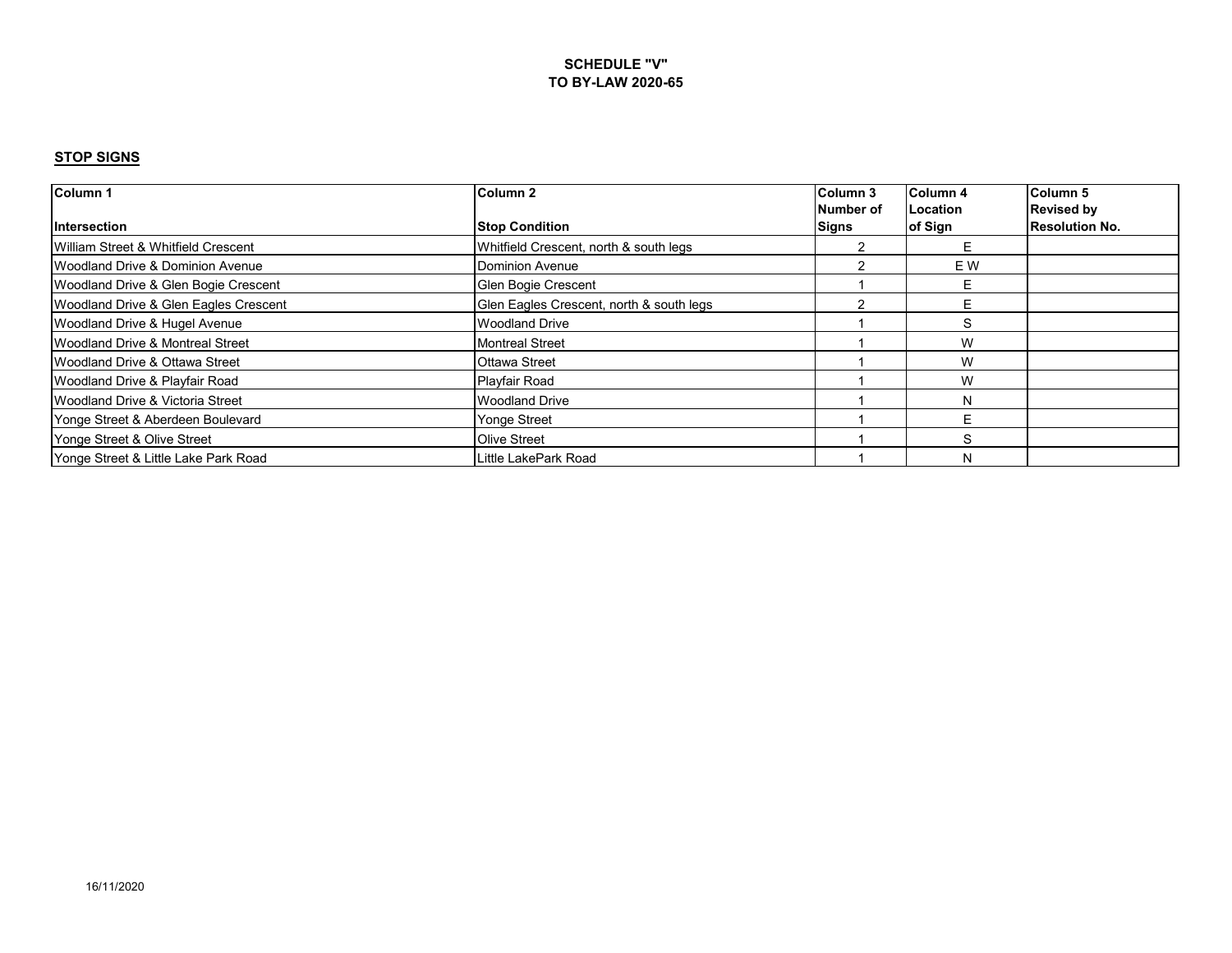### **YIELD SIGNS**

| <b>Column 1</b>                 | Column 2                                         | Column 3  | Column 4 | Column 5              |
|---------------------------------|--------------------------------------------------|-----------|----------|-----------------------|
|                                 |                                                  | Number of | Location | <b>Revised by</b>     |
| <b>Intersection</b>             | <b>Yield Condition</b>                           | Signs     | of Sign  | <b>Resolution No.</b> |
| Bay Street & Fourth Street      | Bay Street, northerly right turn channel         |           | N        |                       |
| Fourth Street & Sunnyside Drive | Fourth Street, northerly right-hand turn channel |           | N        |                       |
|                                 |                                                  |           |          |                       |
|                                 |                                                  |           |          |                       |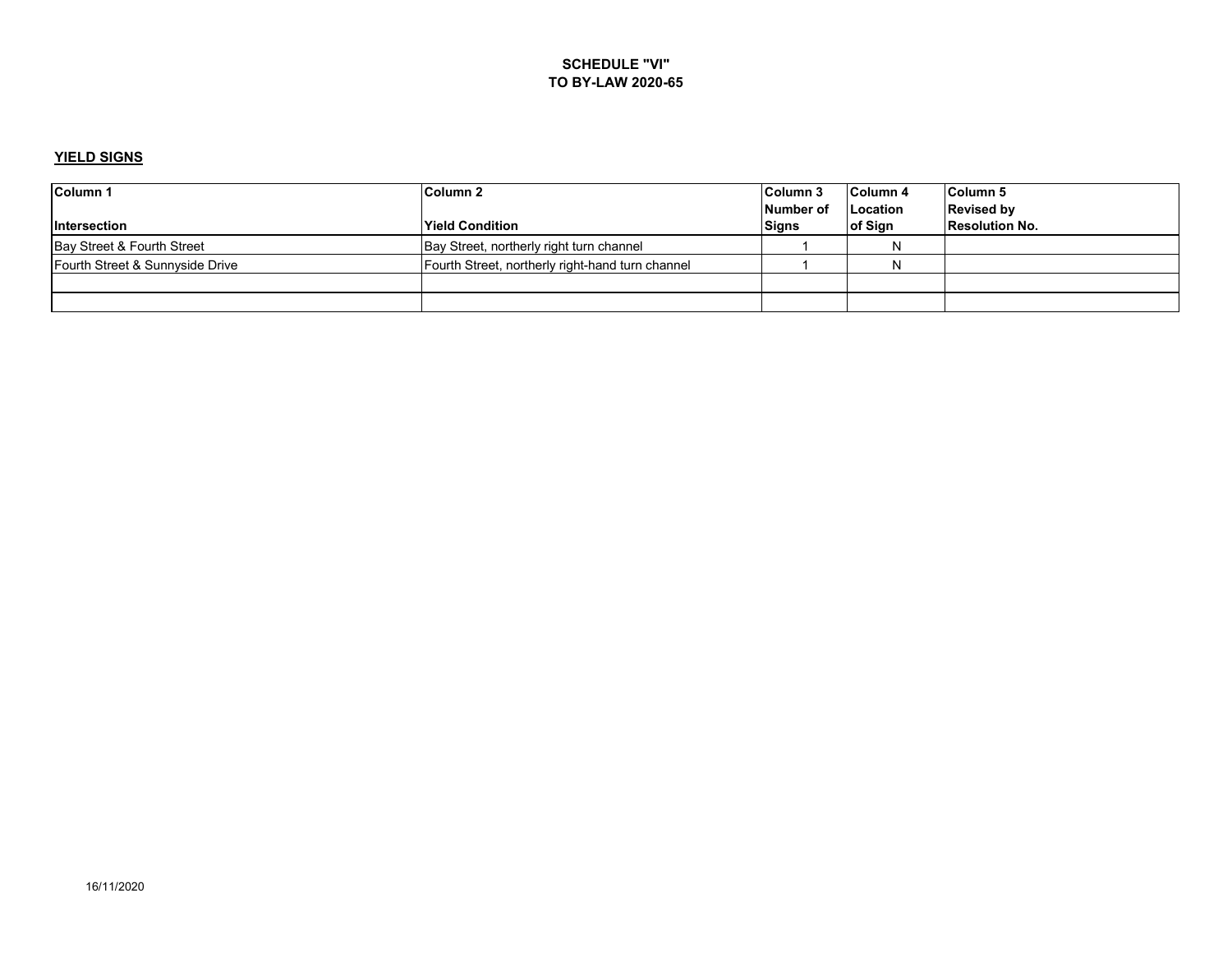#### **DESIGNATED TURNING LANES**

| Column 1              | Column <sub>2</sub>             | Column <sub>3</sub>      | Column 4                          | Column <sub>5</sub> | Column <sub>6</sub>   |
|-----------------------|---------------------------------|--------------------------|-----------------------------------|---------------------|-----------------------|
|                       |                                 |                          |                                   |                     | <b>Revised by</b>     |
| Road                  | <b>Intersecting Road(s)</b>     | <b>Direction of Road</b> | Direction of Intersecting Road(s) | Turn                | <b>Resolution No.</b> |
| <b>King Street</b>    | Yonge Street                    | Northbound               | Westbound                         | Left Turn           |                       |
| <b>King Street</b>    | Yonge Street                    | Northbound               | Eastbound                         | <b>Right Turn</b>   |                       |
| <b>King Street</b>    | Yonge Street                    | Southbound               | Eastbound                         | Left Turn           |                       |
| <b>King Street</b>    | Yonge Street                    | Southbound               | Westbound                         | <b>Right Turn</b>   |                       |
| Yonge Street          | King Street                     | Eastbound                | Northbound                        | Left Turn           |                       |
| <b>Yonge Street</b>   | <b>King Street</b>              | Eastbound                | Southbound                        | <b>Right Turn</b>   |                       |
| <b>Yonge Street</b>   | <b>King Street</b>              | Westbound                | Northbound                        | <b>Right Turn</b>   |                       |
| <b>Yonge Street</b>   | <b>King Street</b>              | Westbound                | Southbound                        | Left Turn           |                       |
| Yonge Street          | King Street/ Cty Rd 93          | Eastbound/ Westbound     | Northbound/ Southbound            | Shared Turn Lane    |                       |
| <b>William Street</b> | Yonge Street                    | Northbound               | Westbound                         | Left Turn           |                       |
| <b>William Street</b> | Yonge Street                    | Southbound               | Eastbound                         | Left Turn           |                       |
| <b>Eighth Street</b>  | Yonge Street                    | Southbound               | Westbound                         | <b>Right Turn</b>   |                       |
| <b>Eighth Street</b>  | Yonge Street                    | Southbound               | Eastbound                         | Left Turn           |                       |
| <b>Hugel Avenue</b>   | Penetanguishene Road            | Westbound                | Southbound                        | Left Turn           |                       |
| <b>Hugel Avenue</b>   | Penetanguishene Road            | Eastbound                | Northbound                        | Left Turn           |                       |
| <b>Hugel Avenue</b>   | Cty Rd 93/ Penetnaguishene Road | Eastbound/ Westbound     | Northbound/ Southbound            | Shared Turn Lane    |                       |
| <b>Hugel Avenue</b>   | Cty Rd 93                       | Westbound                | Southbound                        | Left Turn           |                       |
| <b>Hugel Avenue</b>   | Cty Rd 93                       | Westbound                | Northbound                        | <b>Right Turn</b>   |                       |
| <b>Hugel Avenue</b>   | <b>First Street</b>             | Eastbound                | Southbound                        | Right Turn          |                       |
| <b>Hugel Avenue</b>   | <b>King Street</b>              | Eastbound                | Southbound                        | <b>Right Turn</b>   |                       |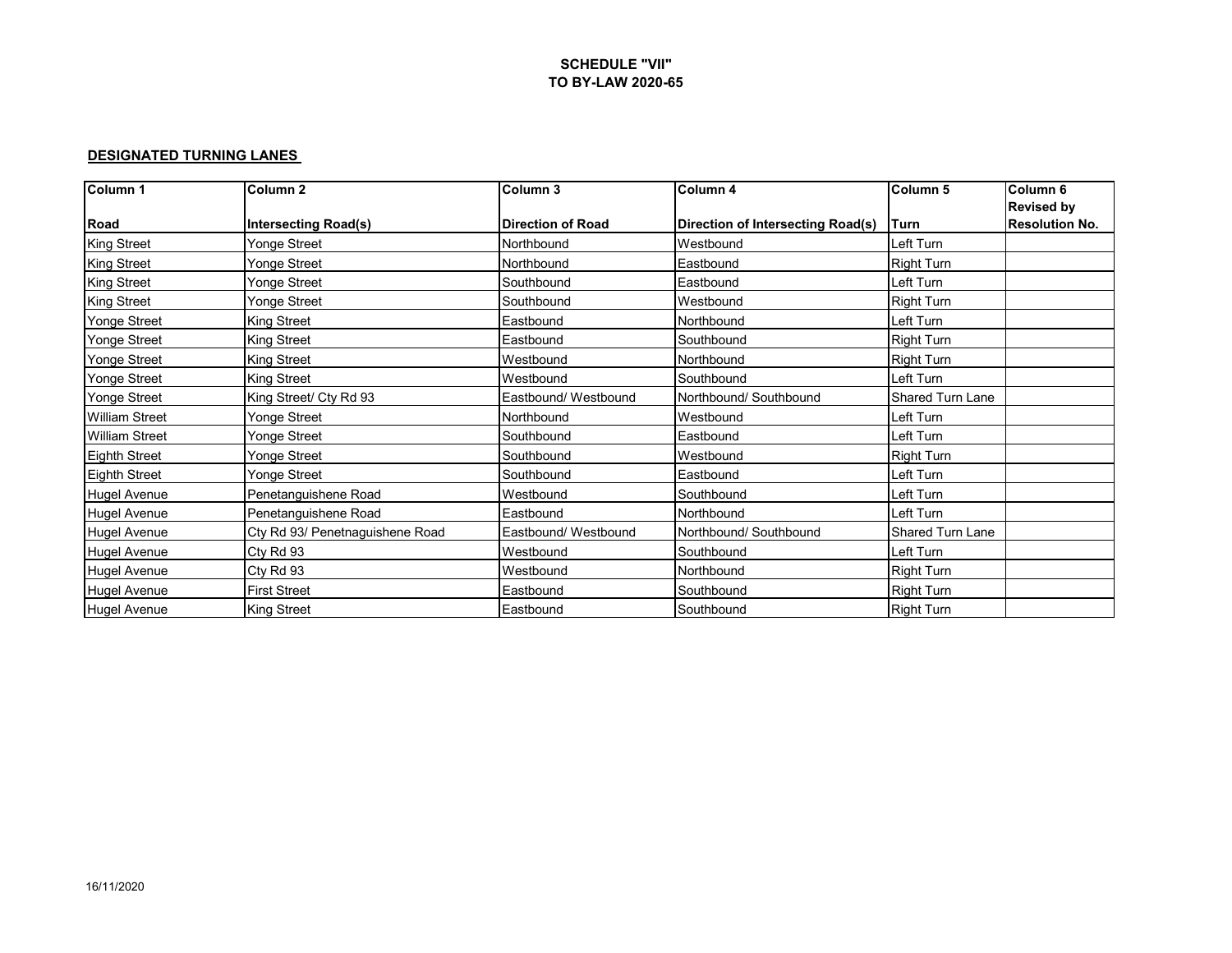#### **PROHIBITED TURNS**

| Column 1       | Column 2         | Column 3                      | Column 4   | Column 5              |
|----------------|------------------|-------------------------------|------------|-----------------------|
|                |                  |                               |            | <b>Revised by</b>     |
| <b>Highway</b> | <b>Direction</b> | Turn                          | Date, Time | <b>Resolution No.</b> |
| Frank Street   | eastbound        | left turn onto Bayshore Drive | anytime    |                       |
|                |                  |                               |            |                       |
|                |                  |                               |            |                       |
|                |                  |                               |            |                       |
|                |                  |                               |            |                       |
|                |                  |                               |            |                       |
|                |                  |                               |            |                       |
|                |                  |                               |            |                       |
|                |                  |                               |            |                       |
|                |                  |                               |            |                       |
|                |                  |                               |            |                       |
|                |                  |                               |            |                       |
|                |                  |                               |            |                       |
|                |                  |                               |            |                       |
|                |                  |                               |            |                       |
|                |                  |                               |            |                       |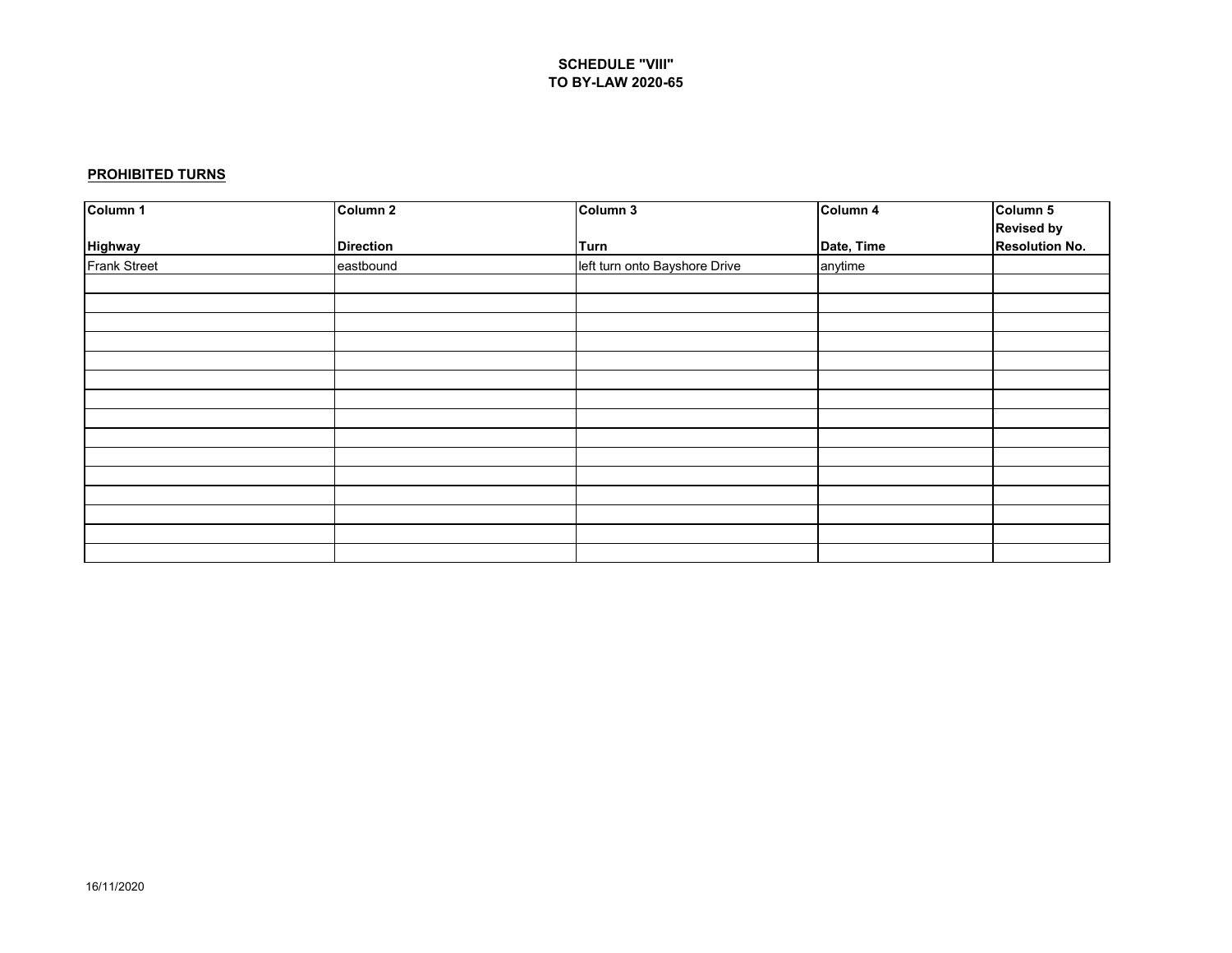#### **COMMUNITY SAFETY ZONES**

| Column 1              | Column 2                        | Column 3                            | <b>Column 4</b> | Column <sub>5</sub>   |
|-----------------------|---------------------------------|-------------------------------------|-----------------|-----------------------|
|                       |                                 |                                     |                 | <b>Revised By</b>     |
| <b>Street</b>         | <b>IFrom</b>                    | To                                  | Date, Time      | <b>Resolution No.</b> |
| <b>Eighth Street</b>  | Hugel Avenue                    | Victoria Street                     | lanytime        |                       |
| Hugel Avenue          | <b>Woodland Drive</b>           | <b>Sixth Street</b>                 | anvtime         |                       |
| <b>William Street</b> | 50 metres south of Yonge Street | 80 metres north of Elizabeth Street | anvtime         |                       |
| Yonge Street          | <b>Eighth Street</b>            | <b>Fourth Street</b>                | anvtime         |                       |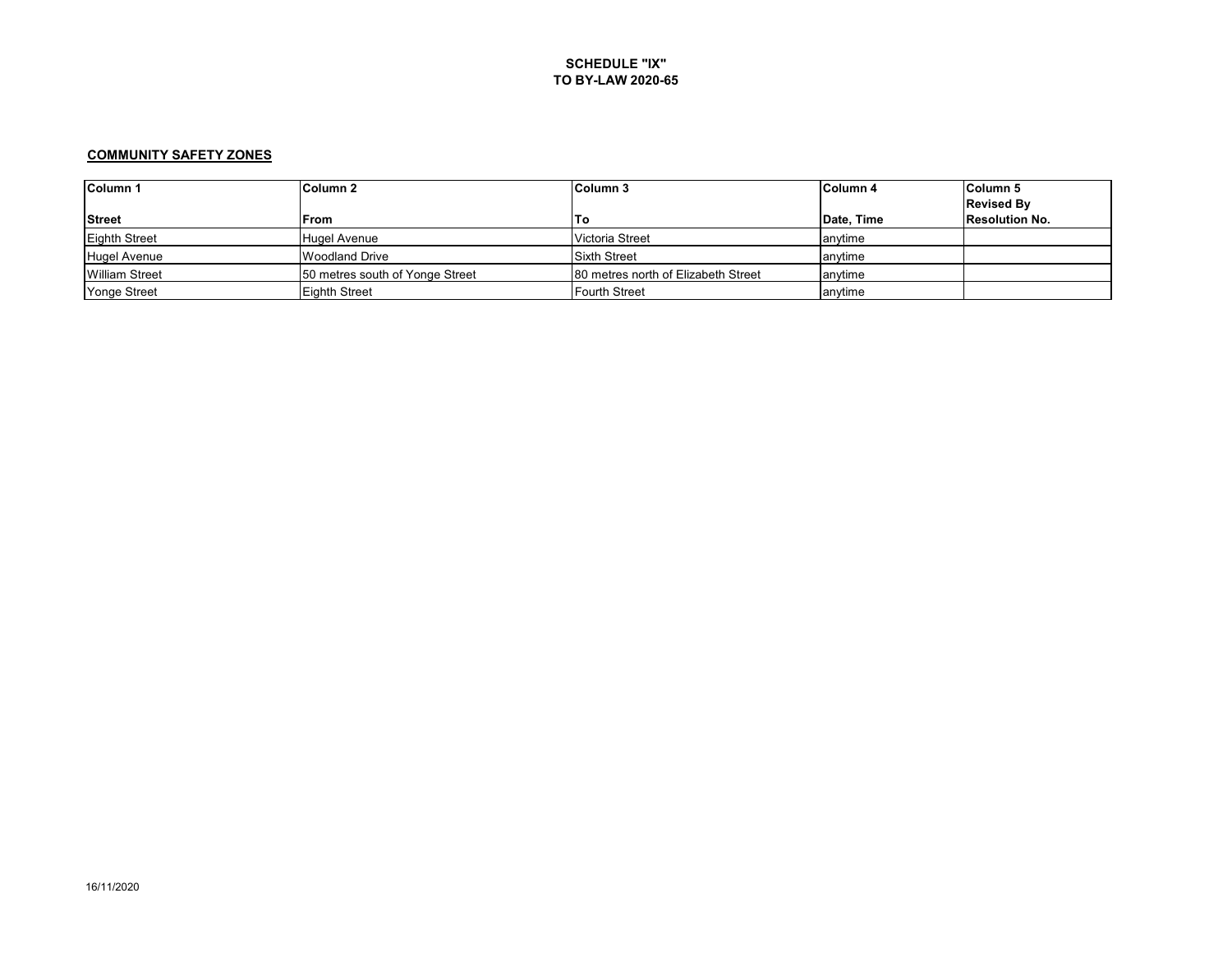### **BUS AND SCHOOL BUS LOADING ZONES**

| Column 1                | Column 2         | Column 3                                                                                  | Column 4         | Column <sub>5</sub>   |
|-------------------------|------------------|-------------------------------------------------------------------------------------------|------------------|-----------------------|
|                         |                  |                                                                                           |                  | <b>Revised by</b>     |
| <b>Highway</b>          | Loading Zone     | .imits                                                                                    | <b>Bus Class</b> | <b>Resolution No.</b> |
| Russell Street          | <b>East side</b> | 110m north of Ellen Street to 60m south of Hannah Street                                  | school           |                       |
| <b>Elizabeth Street</b> | North side       | 10m west of King Street to First Parking stall West, approx. 20 m                         | school           |                       |
| <b>Elizabeth Street</b> | South side       | 10m west of King Street to First Parking stall West, approx. 20 m                         | school           |                       |
| <b>King Street</b>      | West side        | 15m South of Dominion Avenue to First Parking stall south of Dominion Avenue, approx. 20m | commercial tour  |                       |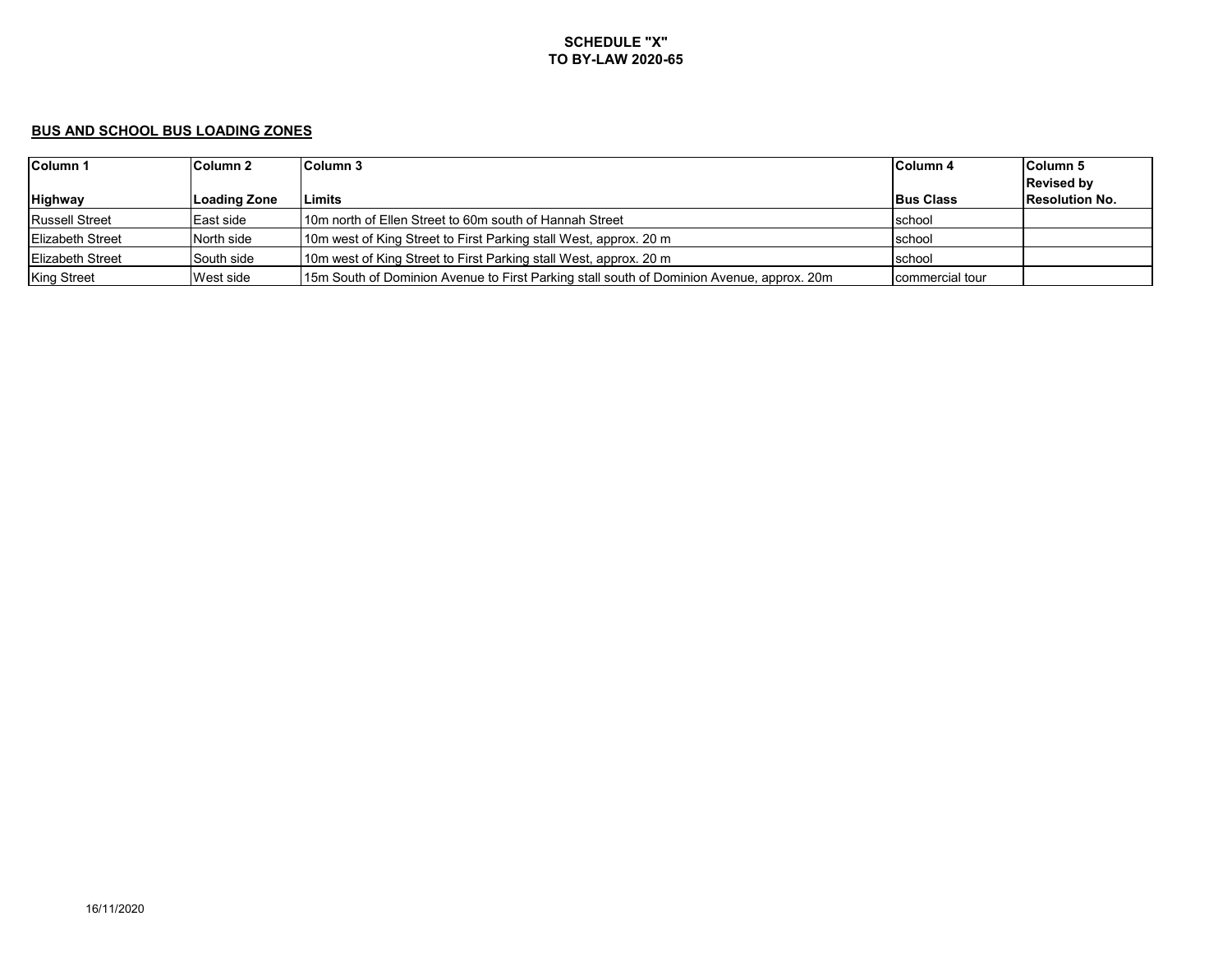### **PEDESTRIAN CROSSINGS**

| Column 1               | Column <sub>2</sub>     | Column 3                | Column <sub>4</sub> | Column <sub>5</sub>   |
|------------------------|-------------------------|-------------------------|---------------------|-----------------------|
|                        |                         |                         |                     | <b>Revised by</b>     |
| <b>Highway</b>         | <b>Highway</b>          | Unsignalized/Signalized | Date, Time          | <b>Resolution No.</b> |
| <b>Bayshore Avenue</b> | <b>Midland Avenue</b>   | Unsignalized            | anytime             |                       |
| <b>Hugel Avenue</b>    | <b>Sixth Street</b>     | Unsignalized            | anytime             |                       |
| <b>Hugel Avenue</b>    | Seventh Street          | Unsignalized            | anytime             |                       |
| <b>Manly Street</b>    | <b>Robert Street</b>    | Unsignalized            | anytime             |                       |
| Quebec Street          | <b>Eighth Street</b>    | Unsignalized            | anytime             |                       |
| <b>Robert Street</b>   | Queen Street            | Unsignalized            | anytime             |                       |
| William Street         | Donalda Street          | Unsignalized            | anytime             |                       |
| <b>William Street</b>  | <b>Elizabeth Street</b> | Unsignalized            | anytime             |                       |
| <b>William Street</b>  | <b>Scott Street</b>     | Unsignalized            | anytime             |                       |
| Yonge Street           | <b>Sixth Street</b>     | Unsignalized            | anytime             |                       |
|                        |                         |                         |                     |                       |
| <b>King Street</b>     | <b>Robert Street</b>    | Signalized              | anytime             |                       |
| <b>Sixth Street</b>    | Quebec Avenue           | Signalized              | anytime             |                       |
| <b>Yonge Street</b>    | <b>Fourth Street</b>    | Signalized              | anytime             |                       |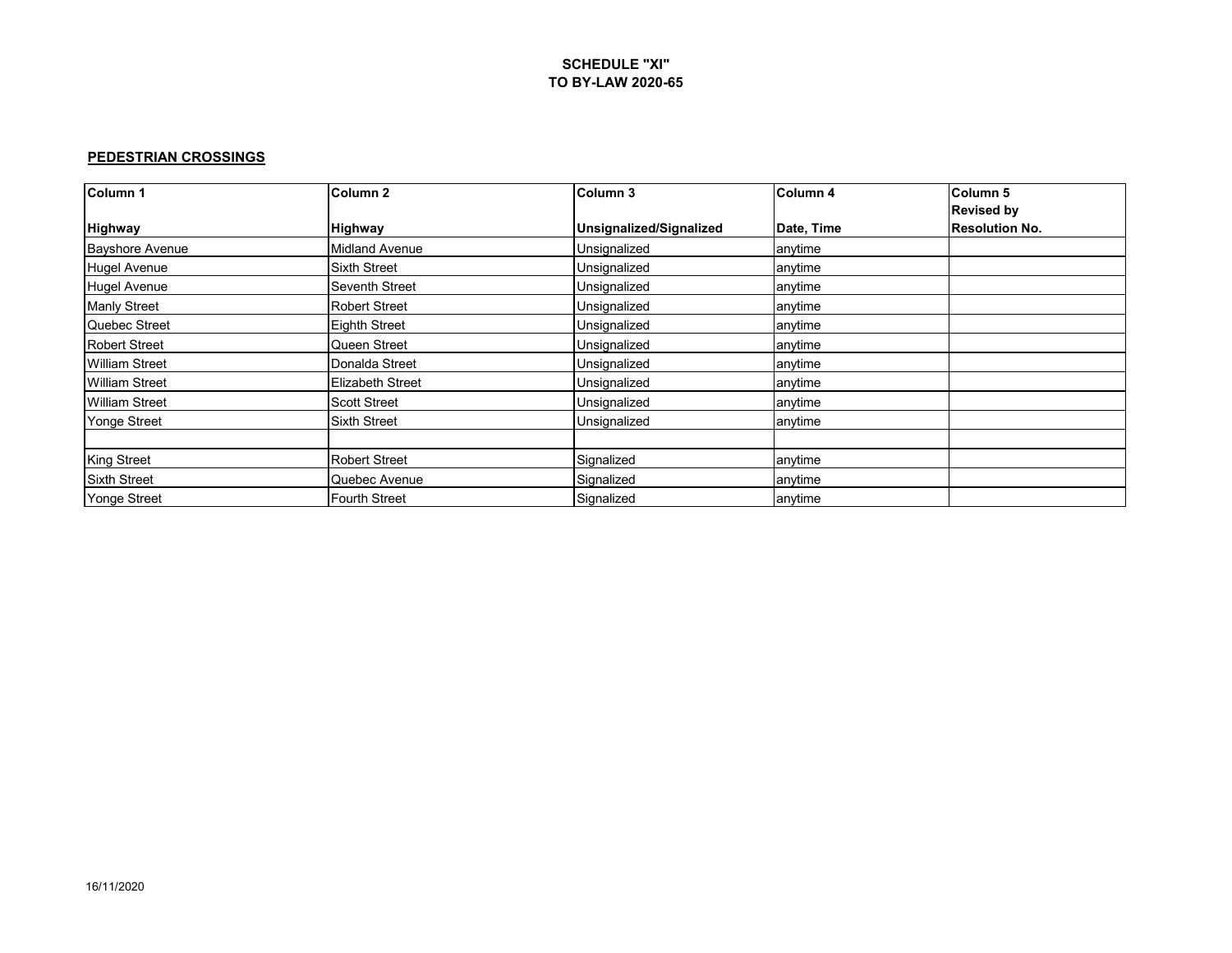#### **SPEED LIMITS OTHER THAN 50KPH**

| Column 1                       | Column <sub>2</sub><br><b>Limits</b>      |                                               | Column 3           | Column 4                 | Column 5              |
|--------------------------------|-------------------------------------------|-----------------------------------------------|--------------------|--------------------------|-----------------------|
|                                |                                           |                                               |                    |                          | <b>Revised by</b>     |
| Highway                        | From                                      | To                                            | <b>Speed Limit</b> | Date, Time               | <b>Resolution No.</b> |
| <b>Brunelle Side Road</b>      | westerly limit                            | easterly limit                                | 60 kph             | anytime                  |                       |
| <b>Eighth Street</b>           | 20 metres north of Ottawa Street          | 20 metres south of Montreal Street            | 40 kph             | when lights are flashing |                       |
| Fourth Street                  | Yonge Street                              | Hugel Avenue                                  | 40 kph             | anytime                  |                       |
| Golf Link Road                 | County Road 93 westerly                   | Town Limits                                   | 60 kph             | anytime                  |                       |
| <b>Lakewood Drive</b>          | <b>Midland Point Road</b>                 | End                                           | 40 kph             | anytime                  | 2020-198              |
| Little Lake Park Road          | <b>King Street</b>                        | Yonge Street                                  | 20 kph             | anytime                  |                       |
| <b>Manly Street</b>            | 20 metres south of Robert Street          | <b>Robert Street</b>                          | 40 kph             | when lights are flashing |                       |
| Marshall Road                  | Balm Beach Road                           | The Angela Schmidt Foster Road                | 60 kph             | anytime                  |                       |
| Midland Point Road             | 100 metres east of Glenbrook Drive        | Lakeview Drive                                | 60 kph             | anytime                  |                       |
| Penetanguishene Road           | 5 metres south of Victoria Street         | 20 metres south of Howard Street              | 40 kph             | when lights are flashing |                       |
| Robert Street                  | 20 metres west of Wellignton Street       | <b>Manly Street</b>                           | 40 kph             | when lights are flashing |                       |
| The Angela Schmidt Foster Road | 75m west of County Road 93                | 475m west of County Road 93                   | 60 kph             | anytime                  |                       |
| The Angela Schmidt Foster Road | 475m west of County Road 93               | Town Limits                                   | 80 kph             | anytime                  |                       |
| <b>Vindin Street</b>           | County Road 93                            | 1 km east of County Road 93                   | 60 kph             | anytime                  |                       |
| <b>William Street</b>          | 35.4m north of centreline of Yonge Street | 62.4m north of centreline of Elizabeth Street | 40 kph             | when lights are flashing |                       |
| <b>Wilson Road</b>             | Balm Beach Road                           | Golf Link Road                                | 60 kph             | anytime                  |                       |
| <b>Yonge Street</b>            | 18m east of Sixth Street                  | 107 m east of Eigth Street                    | 40 kph             | when lights are flashing |                       |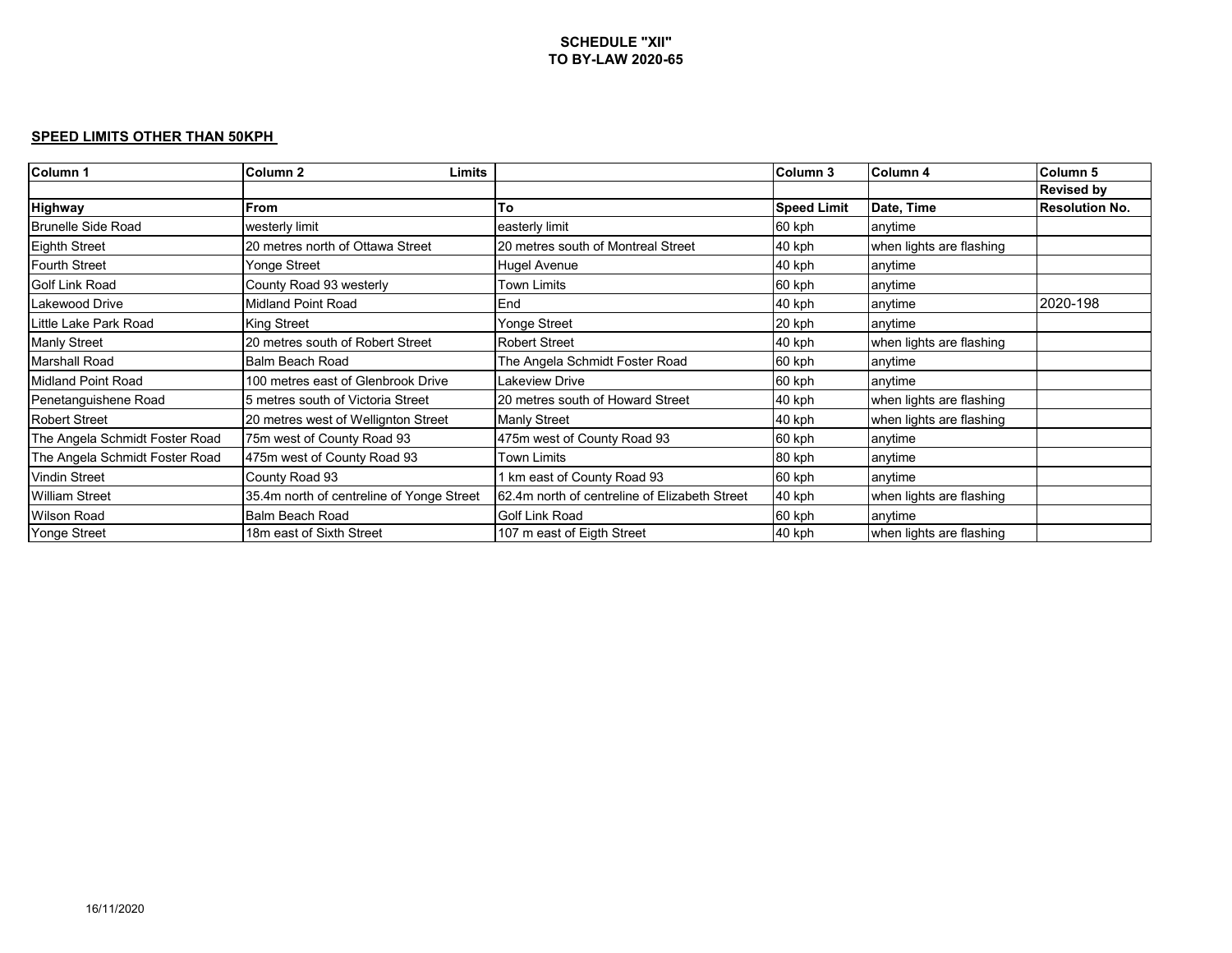### **DESIGNATED HEAVY TRUCK ROUTES**

| Column 1              | Column <sub>2</sub>       | Column 3               | Column 4              |
|-----------------------|---------------------------|------------------------|-----------------------|
|                       |                           |                        | <b>Revised by</b>     |
| <b>Highway</b>        | <b>From</b>               | To                     | <b>Resolution No.</b> |
| <b>Bay Street</b>     | <b>Fourth Street</b>      | <b>Second Street</b>   |                       |
| <b>Bayshore Drive</b> | <b>Second Street</b>      | <b>William Street</b>  |                       |
| <b>First Street</b>   | <b>Bayshore Drive</b>     | <b>Yonge Street</b>    |                       |
| <b>Fourth Street</b>  | <b>Vindin Street</b>      | <b>Bay Street</b>      |                       |
| <b>Fuller Avenue</b>  | <b>Brunelle Side Road</b> | North Town Limit       |                       |
| Golf Link Road        | County Road 93            | <b>West Town Limit</b> |                       |
| <b>King Street</b>    | Yonge Street              | Highway 12             |                       |
| <b>Vindin Street</b>  | <b>Fourth Street</b>      | County Road 93         |                       |
| <b>William Street</b> | <b>Bayshore Drive</b>     | Highway 12             |                       |
| <b>Yonge Street</b>   | County Road 93            | <b>King Street</b>     |                       |